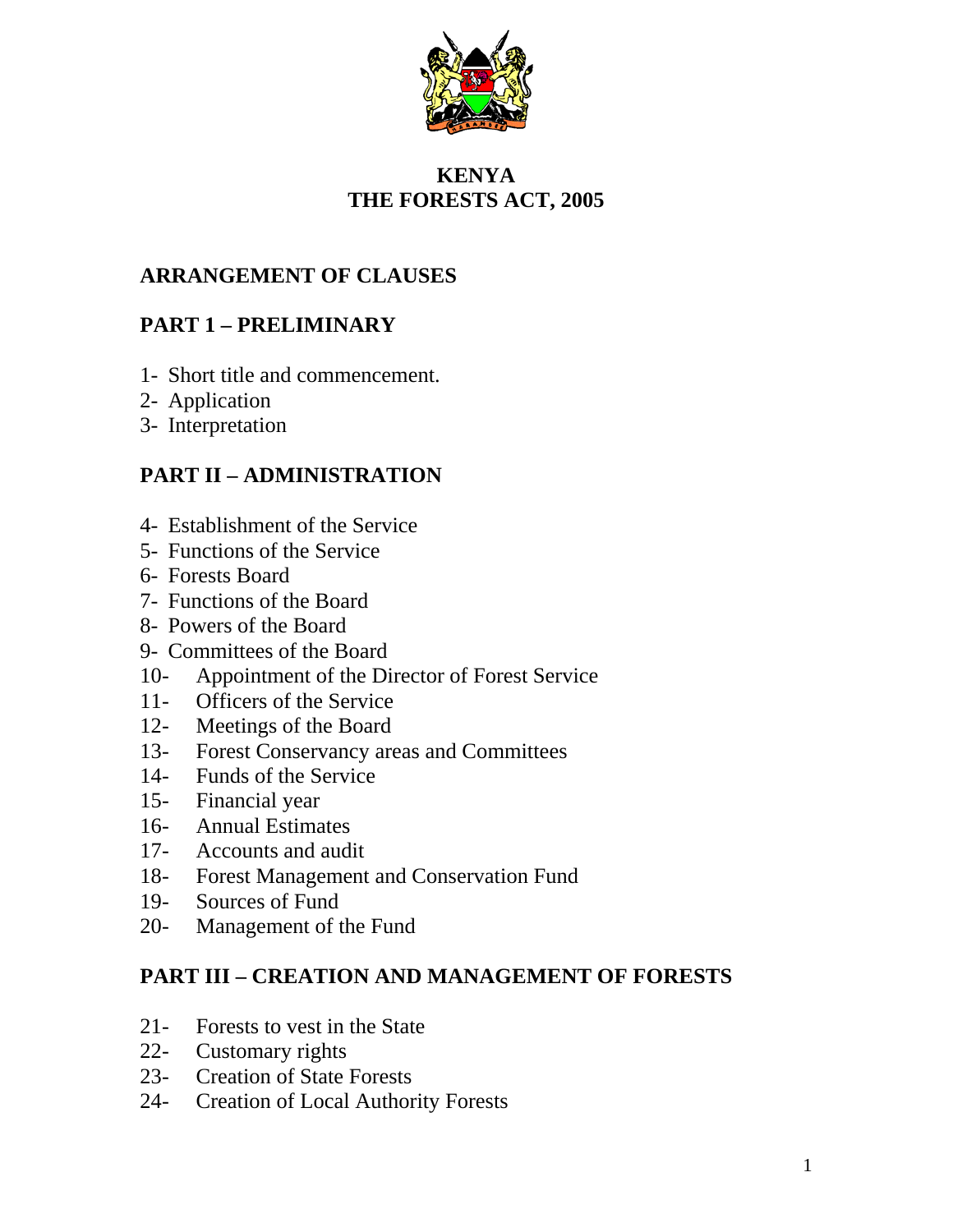- 25- Private and farm forestry
- 26- Declaration of provisional forests
- 27- Reversion of provisional forests
- 28- Variation of boundaries or revocation of State or local authority Forests
- 29- Exchange of forest area with private land
- 30- Arboreta, Recreational Parks, Mini-forests
- 31- Donations and Bequests
- 32- Declaration of a nature reserve
- 33- Special use of nature reserve
- 34- Presidential protection of trees
- 35- Management plans
- 36- Joint management of forests
- 37- Management of plantation forests owned by the State
- 38- Management of local authority forests
- 39- Local authority forest management agreements
- 40- Concession over state forests
- 41- Management of indigenous forests
- 42- Consent for mining and quarrying
- 43- Requirement for re-vegetation
- 44- Offences in relation to mining, quarrying or re-vegetation
- 45- Activities outside management plans

# **PART IV – COMMUNITY PARTICIPATION**

- 46- Application for community participation
- 47- Functions of a forest association
- 48- Assignment of forest user rights
- 49- Termination or variation of a management agreement

# **PART V – ENFORCEMENT**

- 50- Powers of officers
- 51- Use of firearms
- 52- Prohibited activities in forests
- 53- Counterfeiting or unlawfully affixing marks
- 54- Other offences
- 55- Compensation for loss or damage
- 56- Prosecutorial powers
- 57- General penalty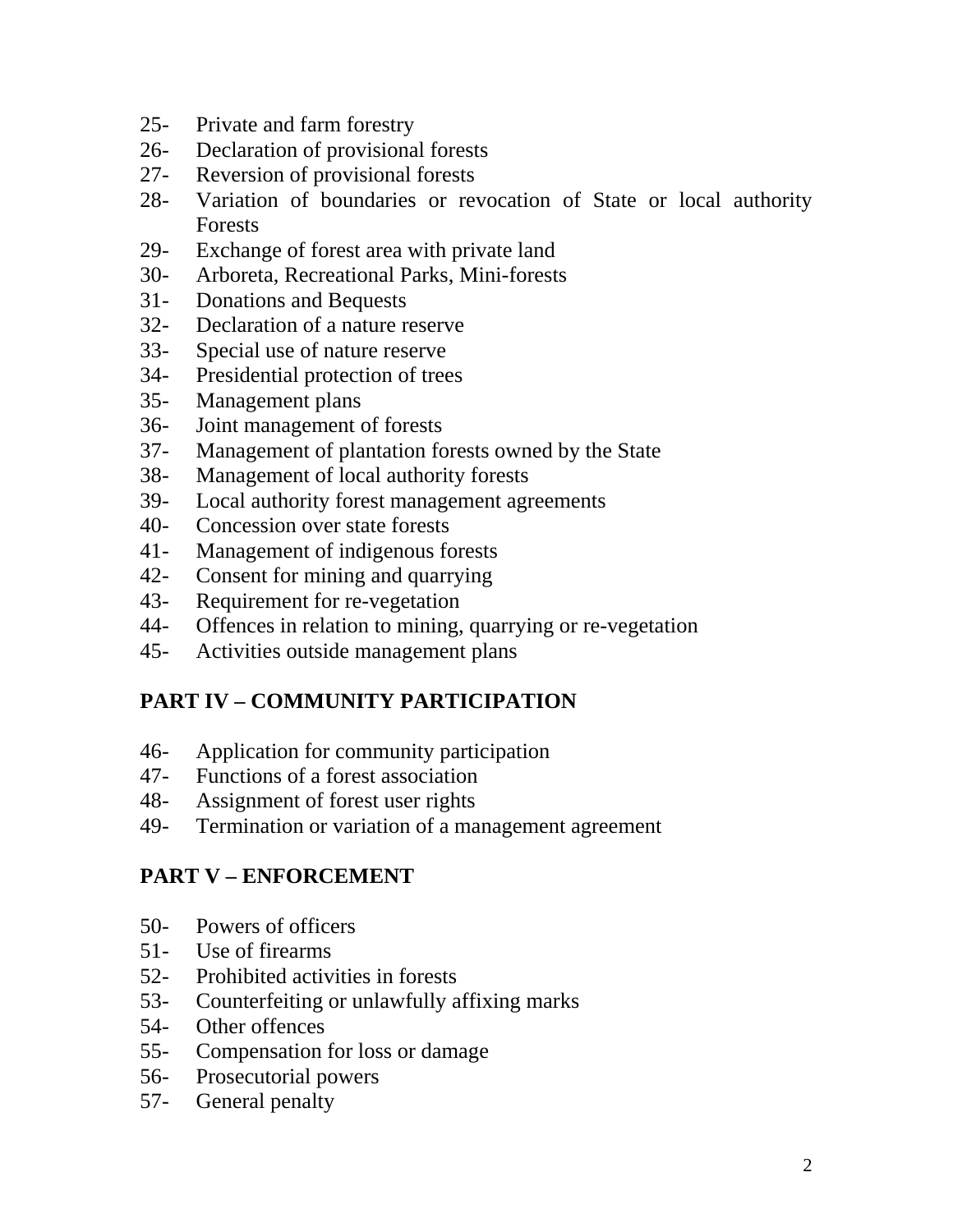58- Restraint of breaches of the Act

# **PART VI – MISCELLANEOUS**

- 59- Act to bind Government
- 60- Rules
- 61- Director to maintain register
- 62- International obligations
- 63- Cooperation regarding cross-border forests and forest produce
- 64- Environmental impact assessment

# **PART VII – TRANSITIONAL PROVISIONS**

- 65- Repeal of Cap. 385
- 66- Savings
- 67- Vesting of Assets and transfer of liabilities
- 68- Transfer of Employees

**First Schedule - Provisions relating to the Officers of the Service** 

**Second Schedule -** Provisions relating to the conduct of business and affairs of the Board

**Third Schedule -** Provisions as to public participation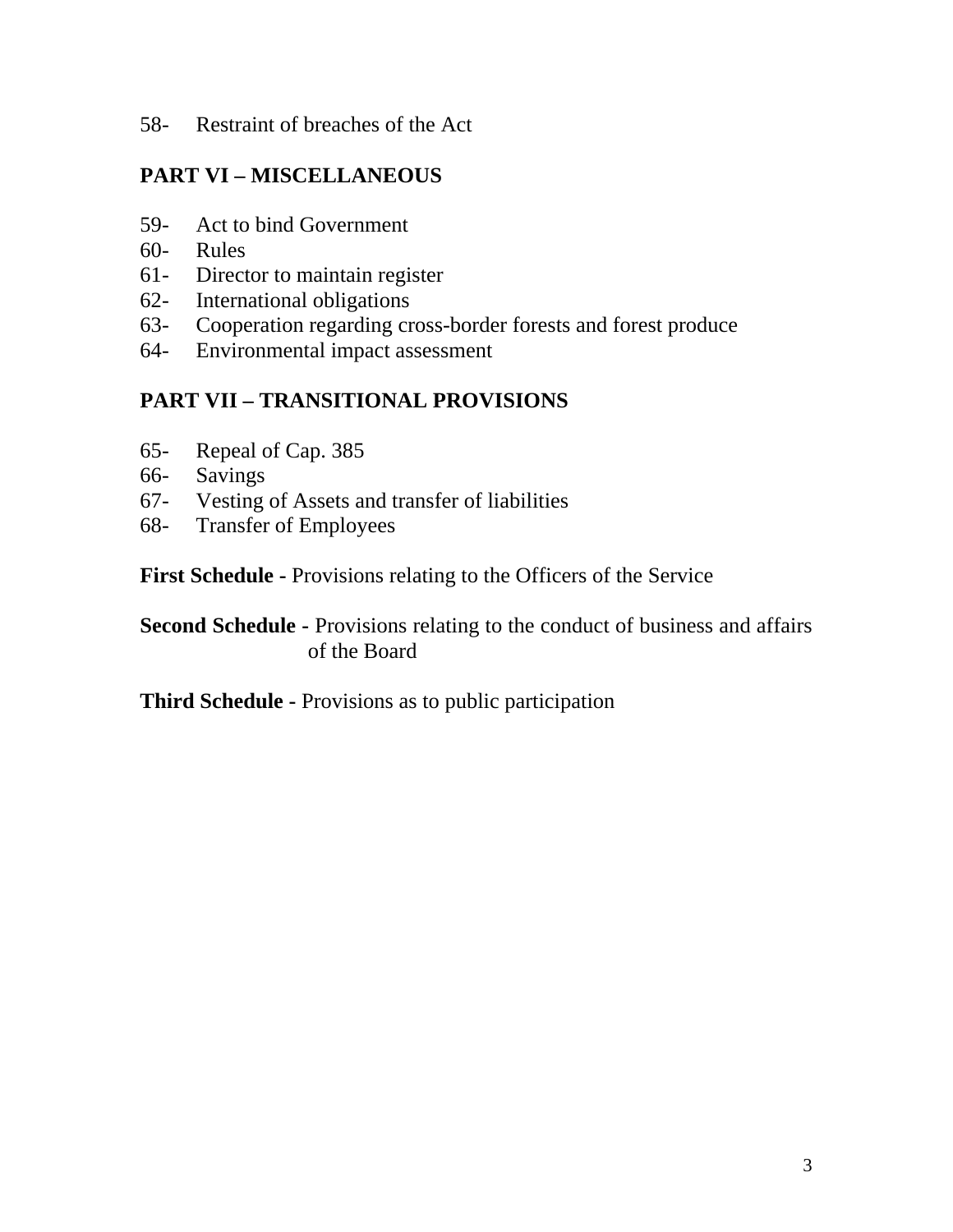**AN ACT** of Parliament to provide for the establishment, development and sustainable management, including conservation and rational utilization of forest resources for the socio-economic development of the country:

**RECOGNIZING** that forests play a vital role in the stabilization of soils and ground water, thereby supporting the conduct of reliable agricultural activity, and that they play a crucial role in protecting water catchments in Kenya and moderating climate by absorbing greenhouse gases;

**AND FURTHER** recognizing that forests provide the main locus of Kenya's biological diversity and a major habitat for wildlife;

**AND ACKNOWLEDGING** that forests are the main source of domestic fuel wood for the Kenyan people, and that they provide essential raw materials for wood based industries and a variety of non-wood forest products;

**AND WHEREAS** Kenya is committed to the inter-sectoral development and sustainable use of forestry resources and is committed under international conventions and other agreements to promote the sustainable management, conservation and utilization of forests and biological diversity:

## **NOW THEREFORE BE IT ENACTED BY THE PARLIAMENT OF KENY AS FOLLOWS:**

# **PART 1 – PRELIMINARY**

This Act may be cited as the Forests Act, 2005, and shall come into operation on such date as the Minister may, by notice in the Gazette, appoint.

1. This Act shall apply to all forests and woodlands on state, local authority and private land.

2. In this Act, unless the context otherwise requires –

"activity" includes any operations, development, works or conduct;

"afforestation" means the establishment of a tree crop on an area where such trees are absent;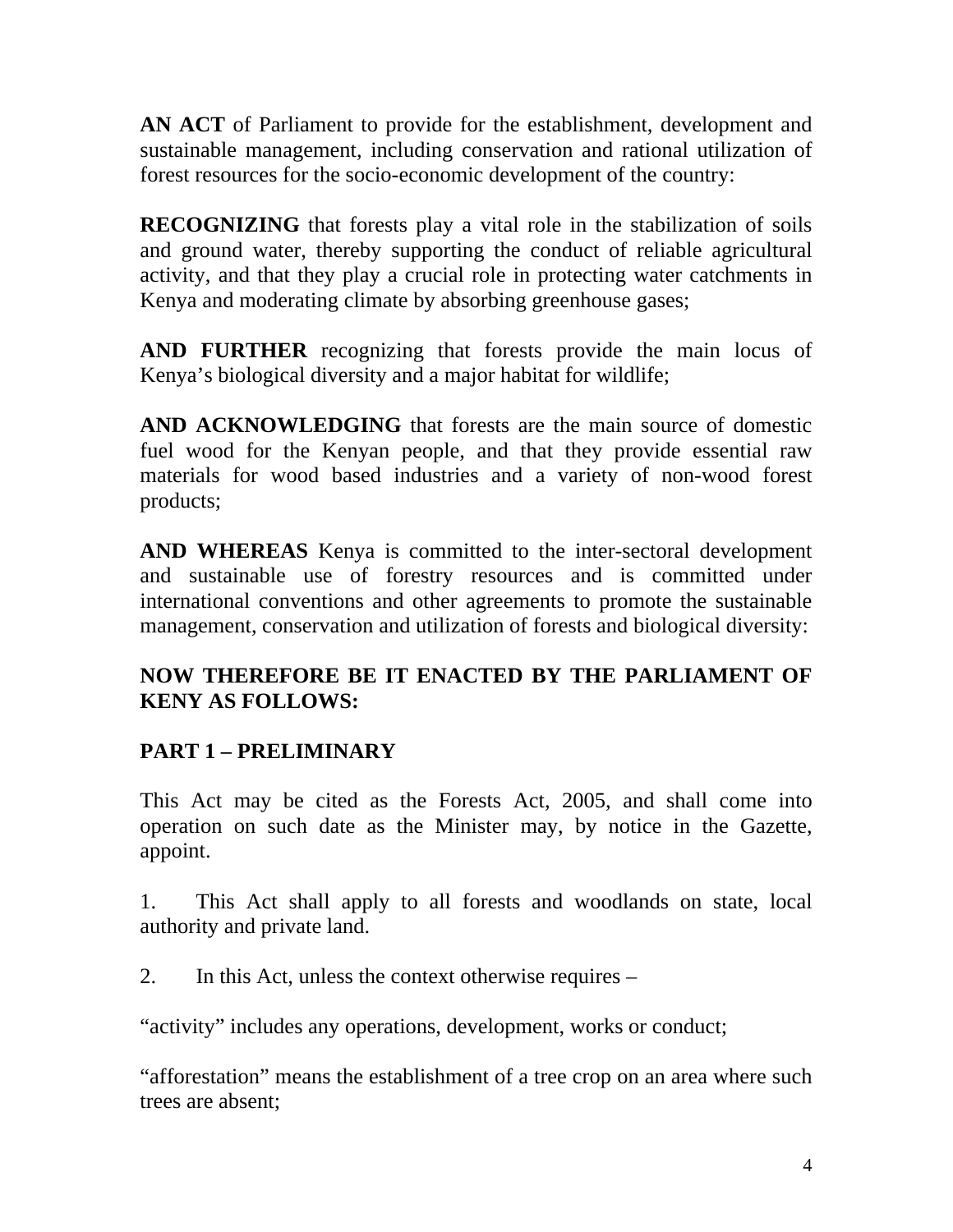"arboretum" means a botanical garden of trees;

"association" means a community forest association registered in accordance with the provisions of Section 46;

"biodiversity" means the variability among living organisms from all sources, including the ecological complexes of which they are a part and the diversity within and among species, and ecosystems;

"Board" means the Board of the Kenya Forest Service referred to in Section 6;

"catchment area" means any land area drained by a river, stream, or fixed body of water and its tributaries having a common source of surface run-off;

"chainsaw" means a motorized equipment used for cutting wood;

"concession" means the right of use granted to an individual or organization in respect of a specified forest area;

"consumptive use' in relation to a forest, means the removal of a forest produce, "and non-consumptive use" shall be construed accordingly;

"deforestation" means the negative reduction of forest cover from the original status;

"Director" means the person appointed as director of Kenya Forest Service pursuant to section 10;

"Forest Conservation Committee" means a committee established in each forest conservancy area or part thereof to advice the Board on all matters relating to management and conservation of forests in that area;

"environmental impact assessment" shall be the meaning assigned to it under the Environmental Management and Coordination Act;

"farm forestry" means the practice of managing trees on farms whether singly, in rows, lines, boundaries, or in woodlots or private forests;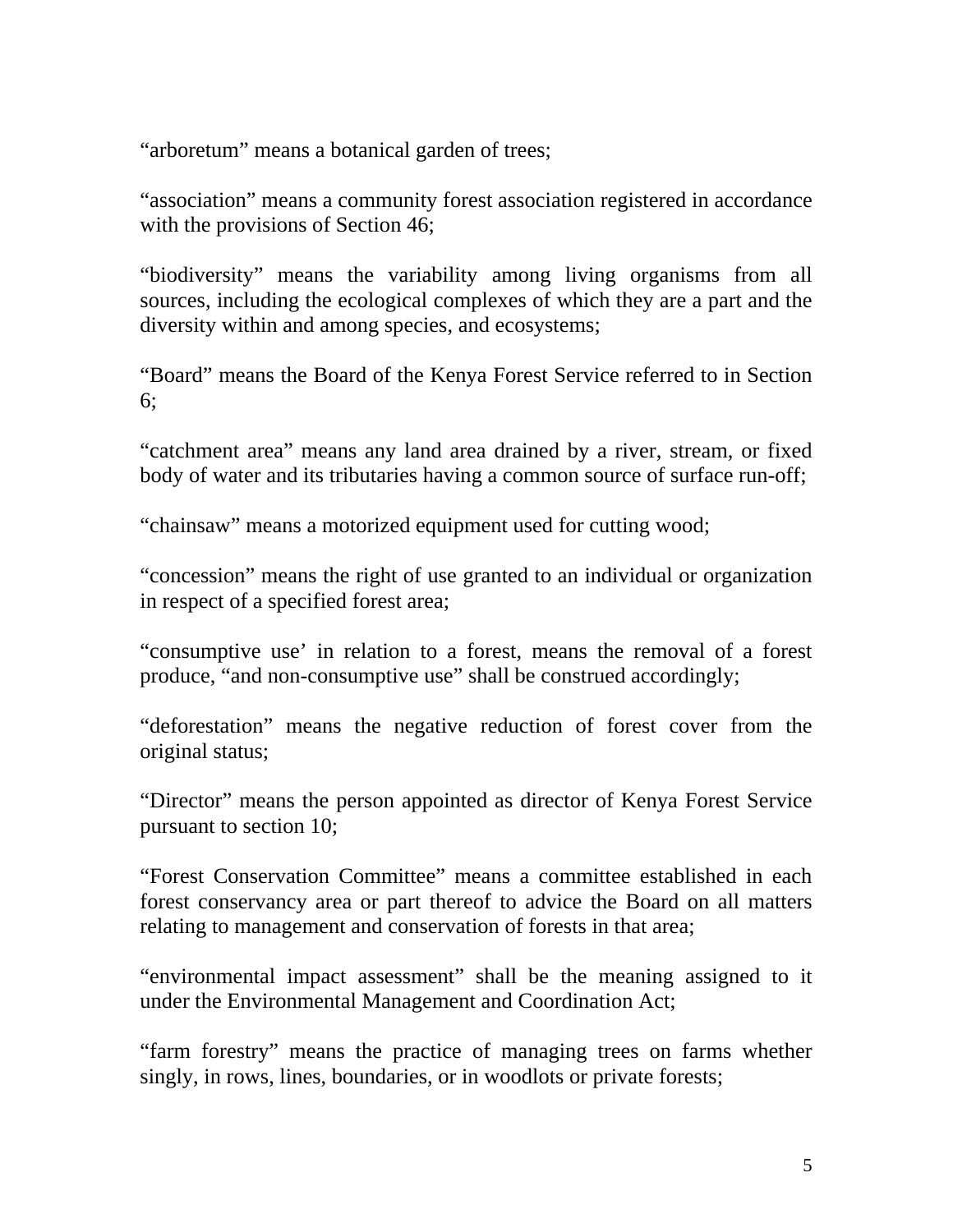"forests" refers to any land containing a vegetation association dominated by trees of any size, whether exploitable or not, capable of producing wood or other products, potentially capable of influencing climate, exercising an influence on the soil, water regime, and providing habitat for wildlife, and includes woodlands;

"forest area" means any land declared to be a forest land under this Act;

"forest community" means a group of persons who-

- a) have a traditional association with forest for purposes of livelihood, culture or religion;
- b) are registered as an association or other organization engaged in forest conservation;

"forest officer" includes the Director, a forester, a disciplined officer of the service, or an honorary forester;

"forest owner" means-

- a) in the case of state forests, the Kenya Forest Service;
- b) in the case of local authority forests, a local authority;
- c) in the case of private forests, an individual, association, institution or body corporate;

"forest produce" includes bark, bat droppings, beeswax, canes, charcoal, creepers, earth, fibrewood, frankincense, fruit galls, grass, gum, honey, leaves, flower, limestone, moss, murram, myrrh, peat, plants, reeds, resin, rushes, rubber, sap, seeds, spices, stones, timber, trees, water, waxwithies and such other things as may be declared by the Minister to be forest produce for the purpose of this Act;

"forestry" refers to the science of establishing, tending and protecting forest and tree resources, and includes the processing and use of forests and tree products;

"indigenous forest" means a forest which has come about by natural regeneration of trees primarily native to Kenya, and includes mangrove and bamboo forests;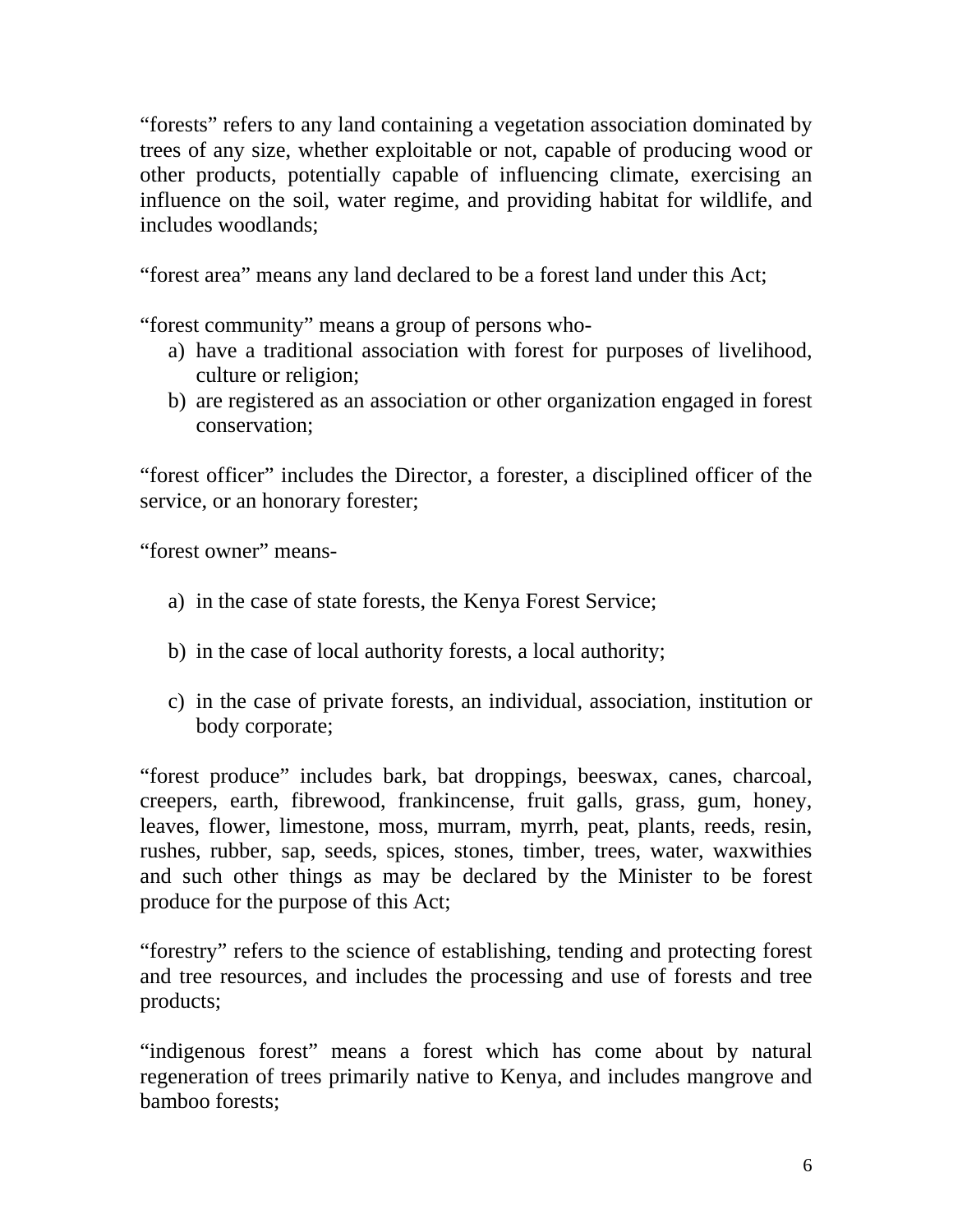"independent environmental impact assessment" means an environmental impact assessment not carried out by interested parties;

"Kenya Forestry College" means the college of that name operating under the forest department;

"Kenya Forestry Society" means the registered professional association of the forest officers;

"licence" means a permit of other written authorization issued under any of the provisions of this Act;

"livestock" means domesticated animals such as cattle, goats, sheep, assess, horses, camels and pigs and includes the young ones thereof;

"local authority" means:-

- a) any forest situated on trust land which has been set aside as a forest by a local authority pursuant to the provisions of the Trust Land Act;
- b) any arboretum, recreational park or mini-forest created under section 30 of this Act;
- c) any forest established as a local authority forest in accordance with the provisions of section 20;

"management agreement" means an agreement between the service and a local authority or any person or organization for the purpose of managing a state or local authority forest;

"management plan" refers to a systematic programme showing all activities to be undertaken in a forest or part thereof during a period of at least five years, and includes conservation, utilization silvicultural operations and infrastructural development;

"mini- forest" refers to a group of trees occupying less than ten hectares of land;

"nature reserve" means an area of land declared to be a nature reserve under section 32;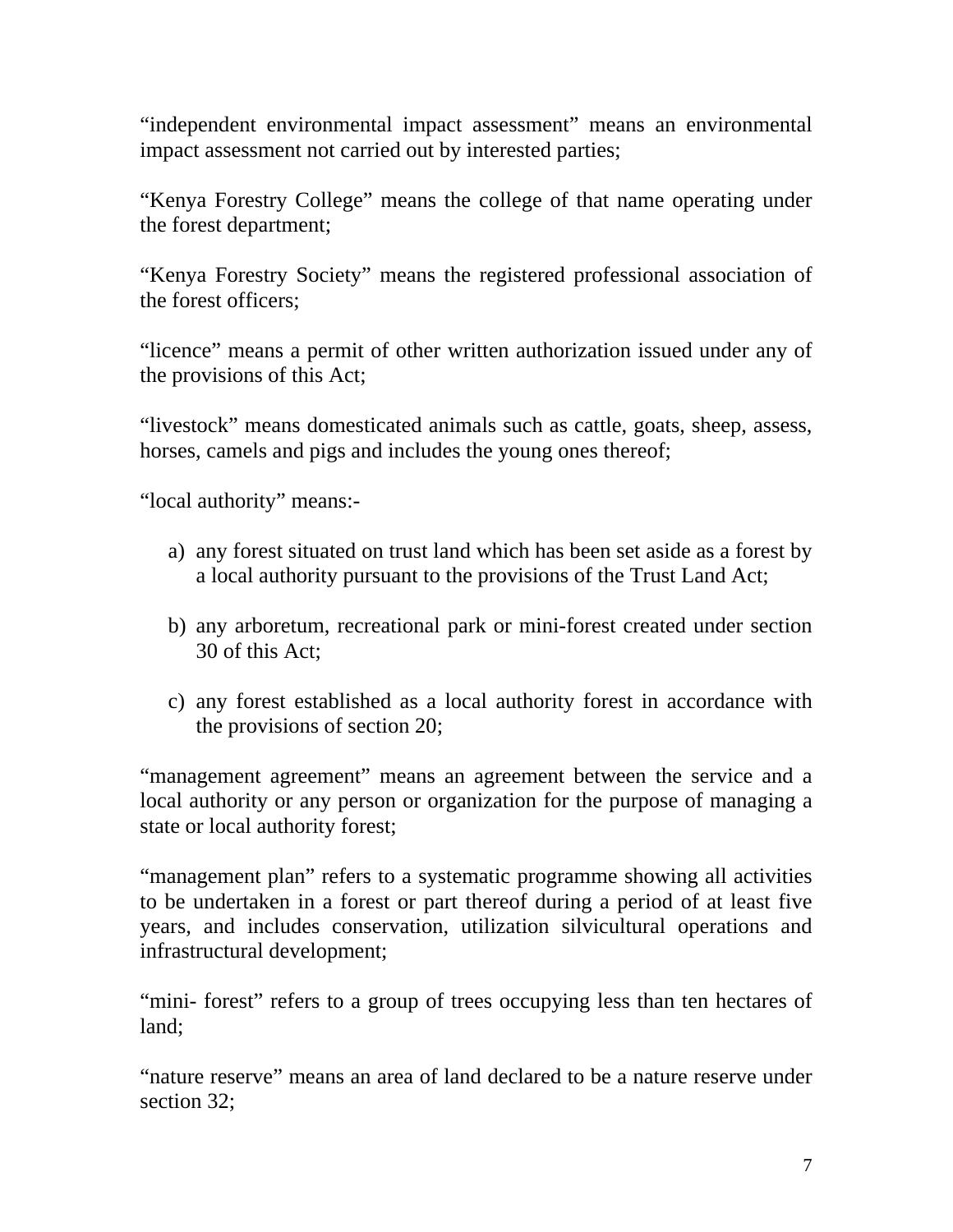"non-consumptive use" in relation to a forest means non-extractive use of forest;

"person" means natural person or a corporate person;

"plantation forest" means a forest that has been established through forestation or reforestation for commercial purposes;

"private forest" refers to any forest owned privately by an individual, institution or body corporate;

"property mark" means a mark placed on a log, timber or other forest produce with a prescribed instrument to denote ownership by the government, local authority or any other owner;

"protected tree" means any tree or tree species which have been declared under section 34 to be protected;

"provisional forest" means any forest which has been declared a provisional forest by the Minister under section 26;

"responsible authority" in relation to a forest area means the Service, in the case of a state or provisional forest, the local authority concerned in the case of a local authority forest and the private land owner in the case of private forests;

"sacred grove" means a grove with religious or cultural significance to a forest community;

"sawmill" means a set of machinery used to process and convert wood into saw timber;

"service" means the Kenya Forest Service established under section 4;

"state forest" means any forest –

a) declared by the Minister to be central forest, a forest area or nature reserve before the commencement of this Act and which has not ceased to be such a forest or nature reserve or;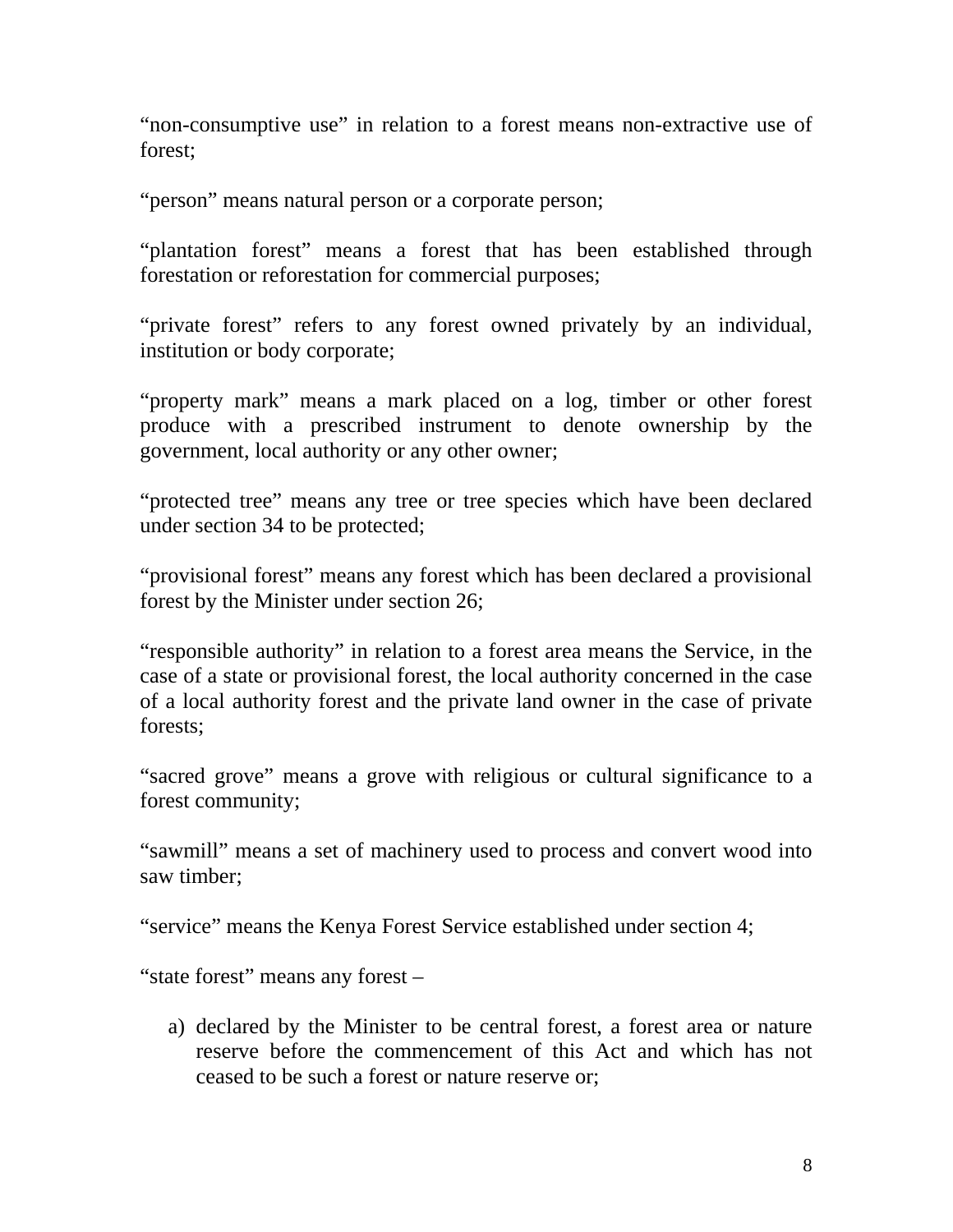b) declared to be a state forest in accordance with the provisions of section 23;

"sustainable use", in relation to a forest, means the use of a forest and any of its natural resources in a manner and to an extent which does not compromise the capacity of the forest and its use by future generations, and does not degrade the carrying capacity of its supporting ecosystems;

"sustainable management", in relation to a forest, means management of the forest so as to permit any such use of it as constitutes sustainable use;

"timber" means –

- a) any tree which has fallen; or
- b) the part of any tree which has been cut off or fallen, and all wood whether sawn, split, hews or otherwise fashioned;

"tree" means any timber producing plant, or shrubs, bush of any kind, and includes a seedling, sapling or reshoot of any age, or any part thereof;

"unalienated government land" means land for the time being vested in the Government which –

- a) is not the subject of any conveyance, lease or occupation license from the Government;
- b) has not been dedicated or set aside for the use of public, and includes out-pans; and
- c) has not been declared to be a State Forest;

"wildlife" means all forms of fauna and flora other than domesticated plants and animals;

"woodland" means an open stand of trees less than ten metres which has come about by natural regeneration.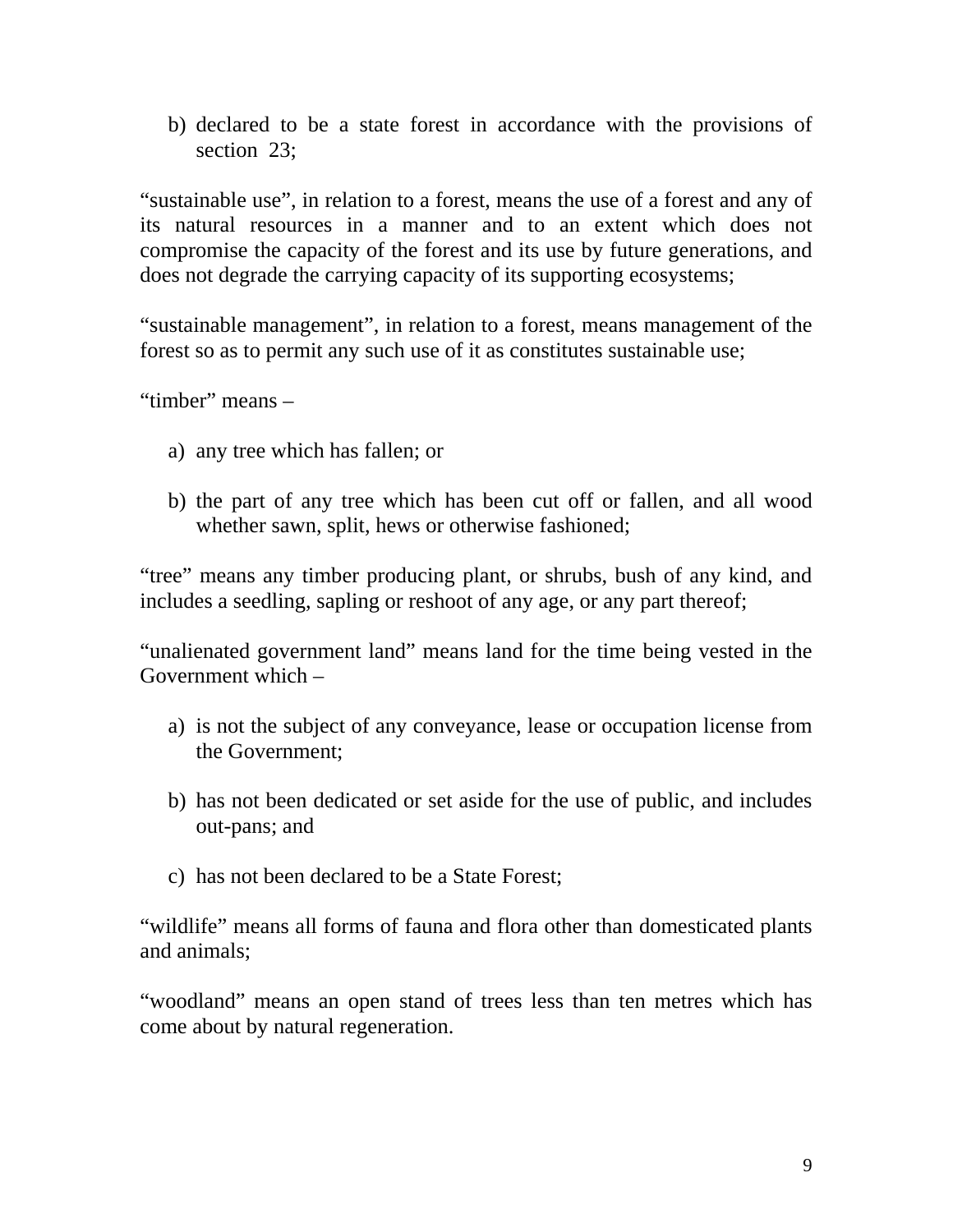## **PART II – ADMINISTRATION**

3 (1) There is hereby established a Service to be known as the Kenya Forest Service.

 (2) The Service shall be a body corporate with perpetual succession and a common seal and shall, in its corporate name, be capable of -

- (a) suing and being sued;
- (b) acquiring, holding, charging and disposing of movable and immovable property; and
- (c) doing or performing all such other things or acts for the proper discharge of its functions under this Act.

(3) The headquarters of the Service shall be in Nairobi.

- 4 The functions of the Service shall be to
	- (d) formulate for approval of the Board, policies and guidelines regarding the management, conservation and utilization of all types of forest areas in the country;
	- b) manage all state forests;
	- c) manage all provisional forests in consultation with the forest owners;
	- d) protect forests in Kenya in accordance with the provisions of the Act;
	- e) promote capacity building in forest management;
	- f) collaborate with individuals and private and public research institutions in identifying research needs and applying research findings;
	- g) draw or assist in drawing up management plans for all indigenous and plantation state, local authority,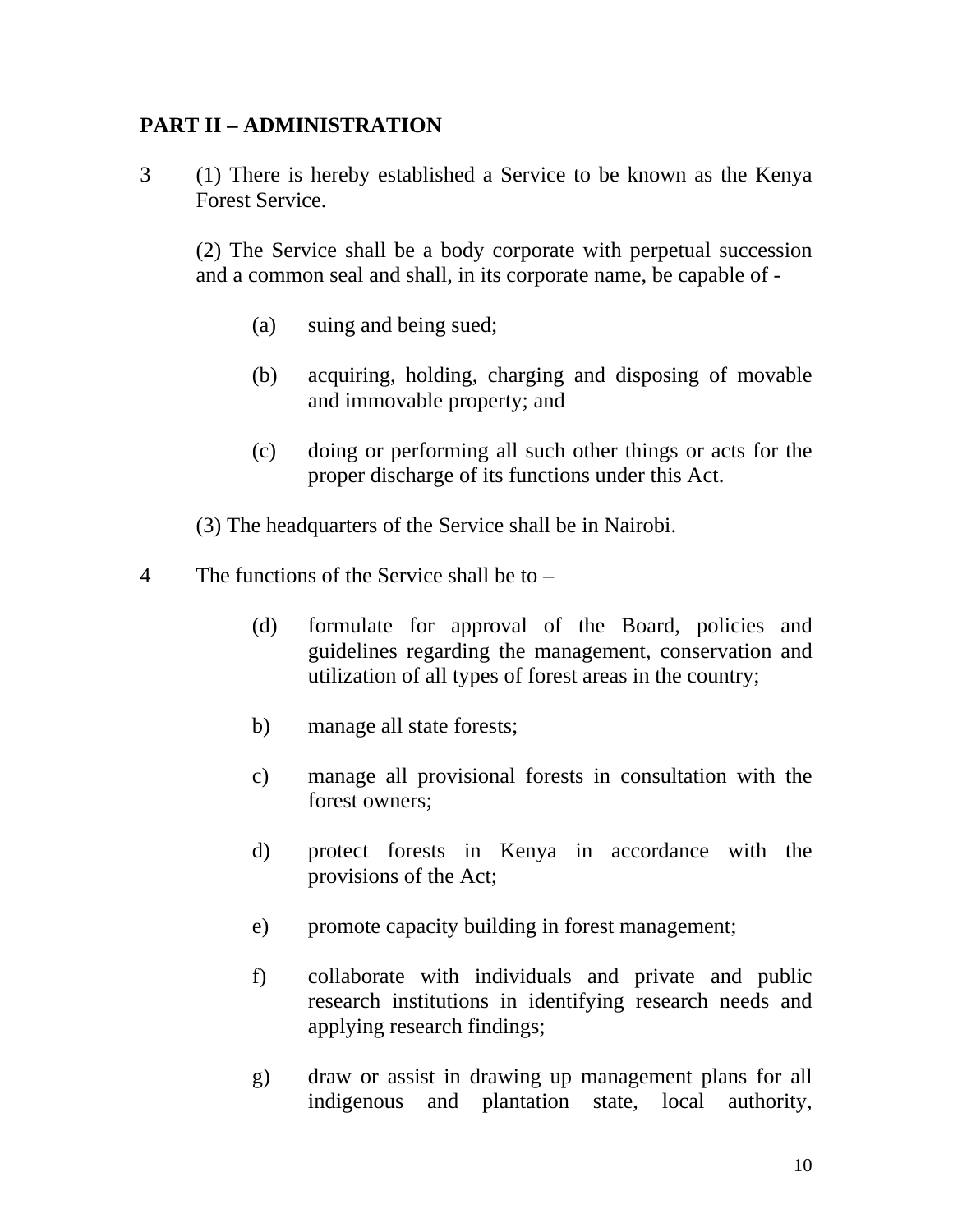provisional and private forests in collaboration with the owners or lessees, as the case may be;

- h) provide forest extension services by assisting forest owners, farmers and Associations n the sustainable management of forests;
- i) enforce the conditions and regulations pertaining to logging, charcoal making and other forest utilization activities;
- j) collect all revenue and charges due to the Government in regard to forest resources, produce and services;
- k) develop programmes and facilities in collaboration with other interested parties for tourism, and for the recreational and ceremonial use of forests;
- l) collaborate with other organizations and communities in the management and conservation of forests and for utilization of biodiversity therein;
- m) promote the empowerment of associations and communities in the control and management of forests;
- n) manage forests on water catchment areas primarily for purposes of water and soil conservation, carbon sequestration and other environmental services;
- o) promote national interests in relation international forest related conventions and principles; and
- p) enforce the provisions of the Act and any forestry and land use rules and regulations made pursuant to any other written law.
- 5 (1) The management of the service shall be carried out by a Board, which shall consist of –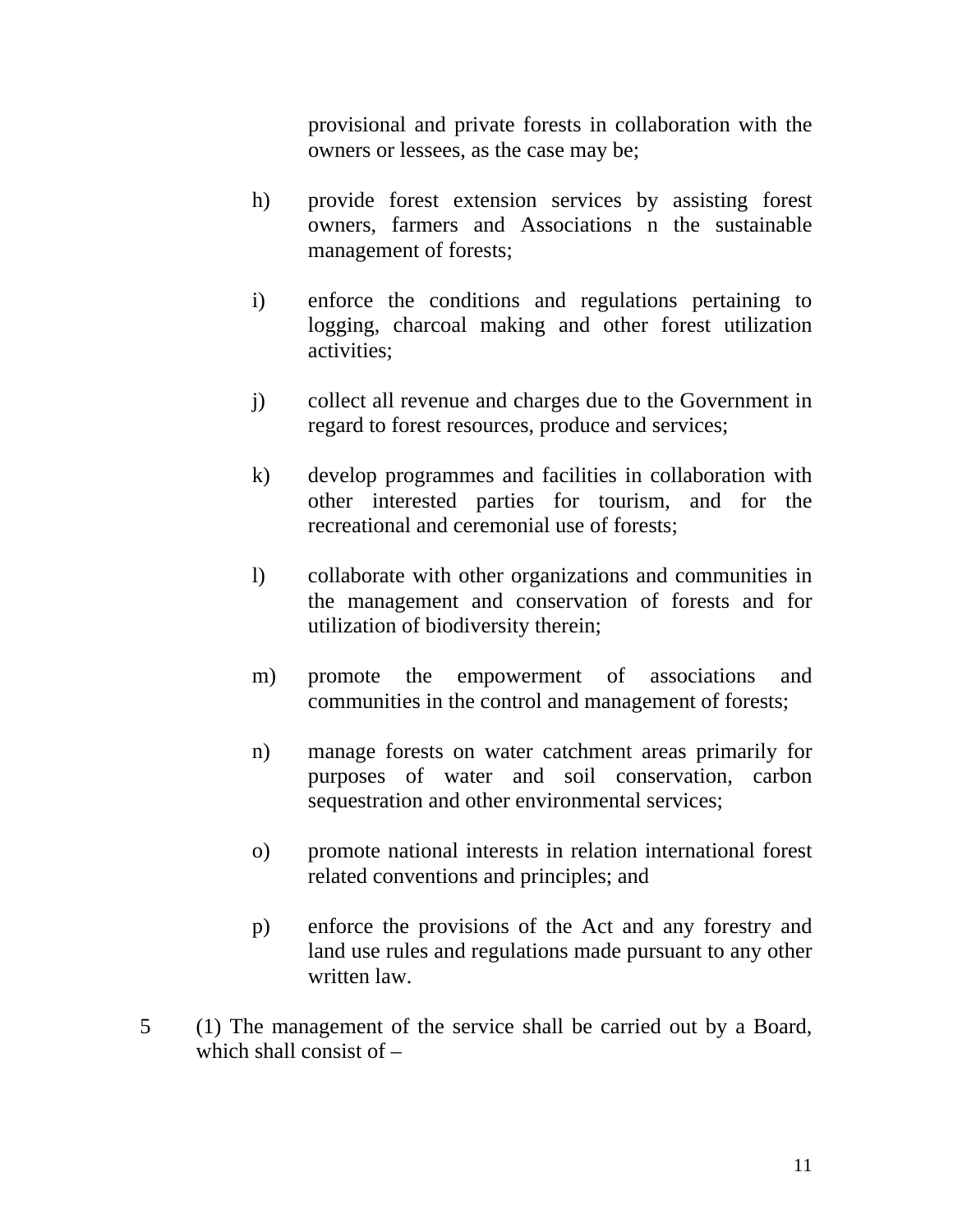- (a) the Permanent Secretary in the Ministry for the time being responsible for matters relating to forestry, or his designated representative;
- (b) the Permanent Secretary in the Ministry for the time being responsible for matters relating to water, or a designated representative;
- (c) the Permanent Secretary in the Ministry for the time being responsible for Finance, or his designated representative;
- (d) the Permanent Secretary in the Ministry for the time being in charge of Local Authorities or his designated representative;
- (e) the Director of Kenya Wildlife Service;
- (f) the Director General of the National Environment Management Authority;
- (g) the Director of the Kenya Forestry Research Institute;
- (h) the Director of Kenya Forest Service, who shall be the secretary, and
- (i) eight other persons, not being public servants, appointed by the Minister.
- (1) Of the members appointed under subsection  $(1)$  (h)
	- (a) one shall be a person who has knowledge of, and at least ten years' experience in, matters relating to security and law enforcement;
	- (b) one shall be a representative of the Kenya Forestry Society; and
	- (c) the remaining members shall be persons –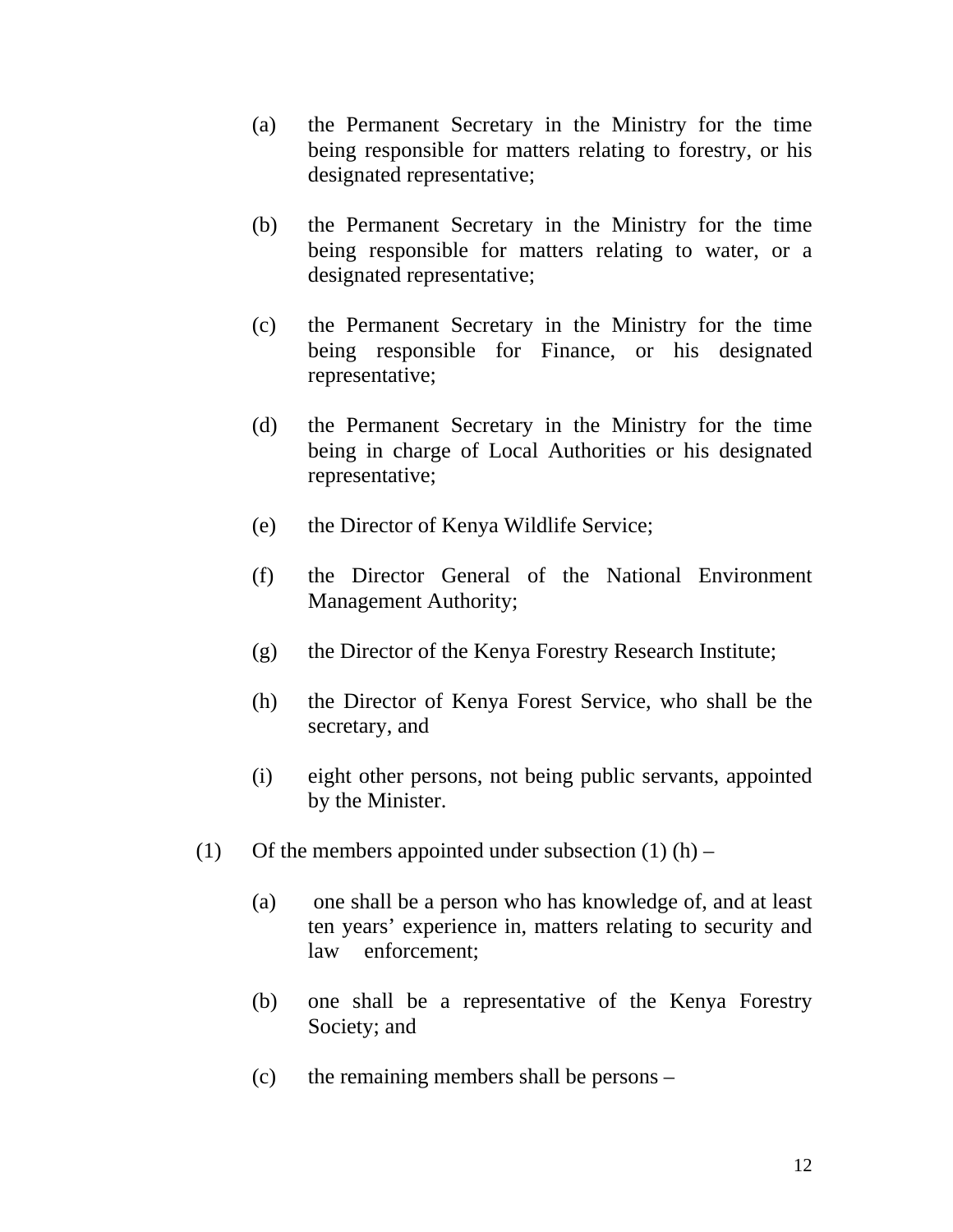- (i) who have expertise in relation to forestry or the forestry industry or in a related scientific or educational field, or who are members of nongovernmental organizations dealing with environmental or natural resource matters; or
- (ii) who are associated with, or with an area that contains, one or more forest communities,

and who have shown special or outstanding interest in the field of conservation, environment and natural resources.

(3) One of the members appointed under subsection (2) (c) shall be designated by the President to be the Chairman of the Board.

(4) The appointment of the members of the Board shall take into account the principle of gender and regional representation.

(5) There shall be paid to the chairman and members of the Board such remuneration, fees or allowances for expenses as the Minister may determine.

- 6 The functions of the Board shall be to  $-$ 
	- (a) ensure the efficient management of the Service;
	- (b) consider and make recommendations to the Minister on the establishment of state forests on un-alienated Government land and any other Government land;
	- (c) consider and make recommendations to the Minister regarding the determination and alteration of boundaries of state forests;
	- (d) approve policies of the Service that affects forestry practice and development;
	- (e) formulate policies for the administration and management of Kenya Forestry College;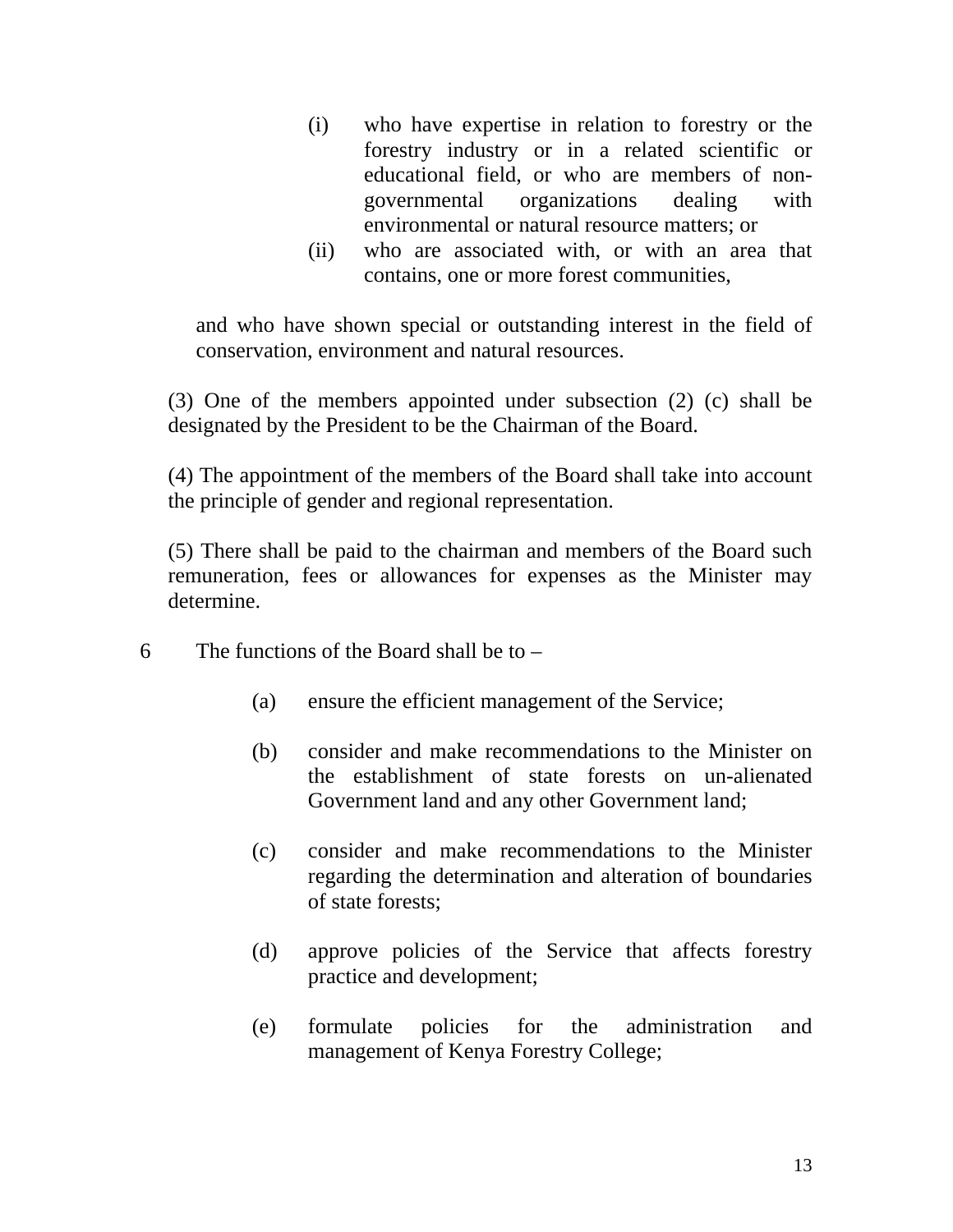- (f) consider all management agreements including granting of management licences for state plantation forests;
- (g) negotiate for financial and other incentives for advancement of the forestry-related activities of private persons, companies, communities, non-governmental organizations and local authorities;
- (h) establish and review policies and rules for marketing of trade in forest produce;
- (i) coordinate and monitor inter-agency forestry activities in the country;
- (j) develop modalities and guidelines for joint management of forests between the service, local authorities, forest communities, government agencies and other private sectors;
- (k) advice the Minister on matters pertaining to establishment, development, conservation and utilization of forests in Kenya;
- (l) consider applications for the undertaking of activities within forest areas;
- (m) prescribe criteria for access to assistance for owners of private forests;
- (n) establish forest conservancy areas for purposes of conservation and management; and
- (o) approve the provision of credit facilities and technical training for community based forest industries, and the provision of incentives to persons who exploit wood and non-wood forest products sustainably.
- 7 The Board shall have all the powers necessary for the performance of its functions under this Act, and, in particular but without prejudice to the generality of the foregoing, the Board shall have power to –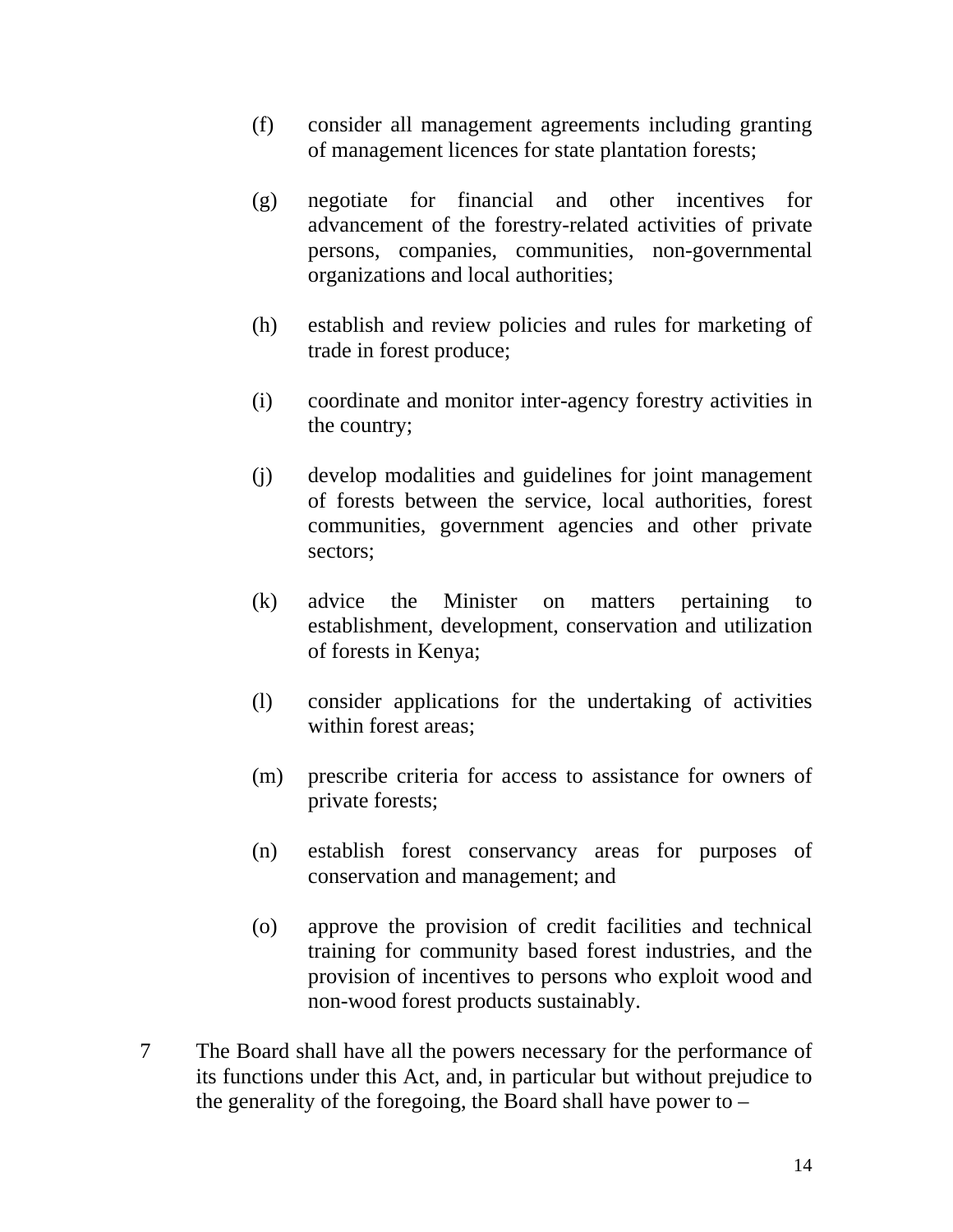- (a) approve and ratify the policies of the Service;
- (b) manage, control and administer the assets of the Service in such manner and for such purposes as are best to promote the purposes for which the Service is established;
- (c) receive any gifts, grants, donations or endowments made to the Service;
- (d) determine the provisions to be made for capital and recurrent expenditure and for the reserves of the Service;
- (e) open a banking account or banking accounts for the funds of the Service;
- (f) invest any moneys of the Service not immediately required for the purposes of this Act;
- (g) determine and issue the terms and conditions for the appointment and enlistment of personnel to the Service; and
- (h) cooperate with other organizations undertaking functions similar to its own, whether within Kenya or otherwise.
- 8 (1) The Board may from time to time establish committees for the better carrying out of its functions.

(2) The Board may, with the approval of the Minister, co-opt into the membership of committees established under subsection (1) other persons whose knowledge and skills are found necessary for the functions of the Board.

9 (1) There shall be a Director of the Kenya Forest Service who shall be appointed by the Board and who shall hold office on such terms and conditions as may be specified in the instrument of his appointment.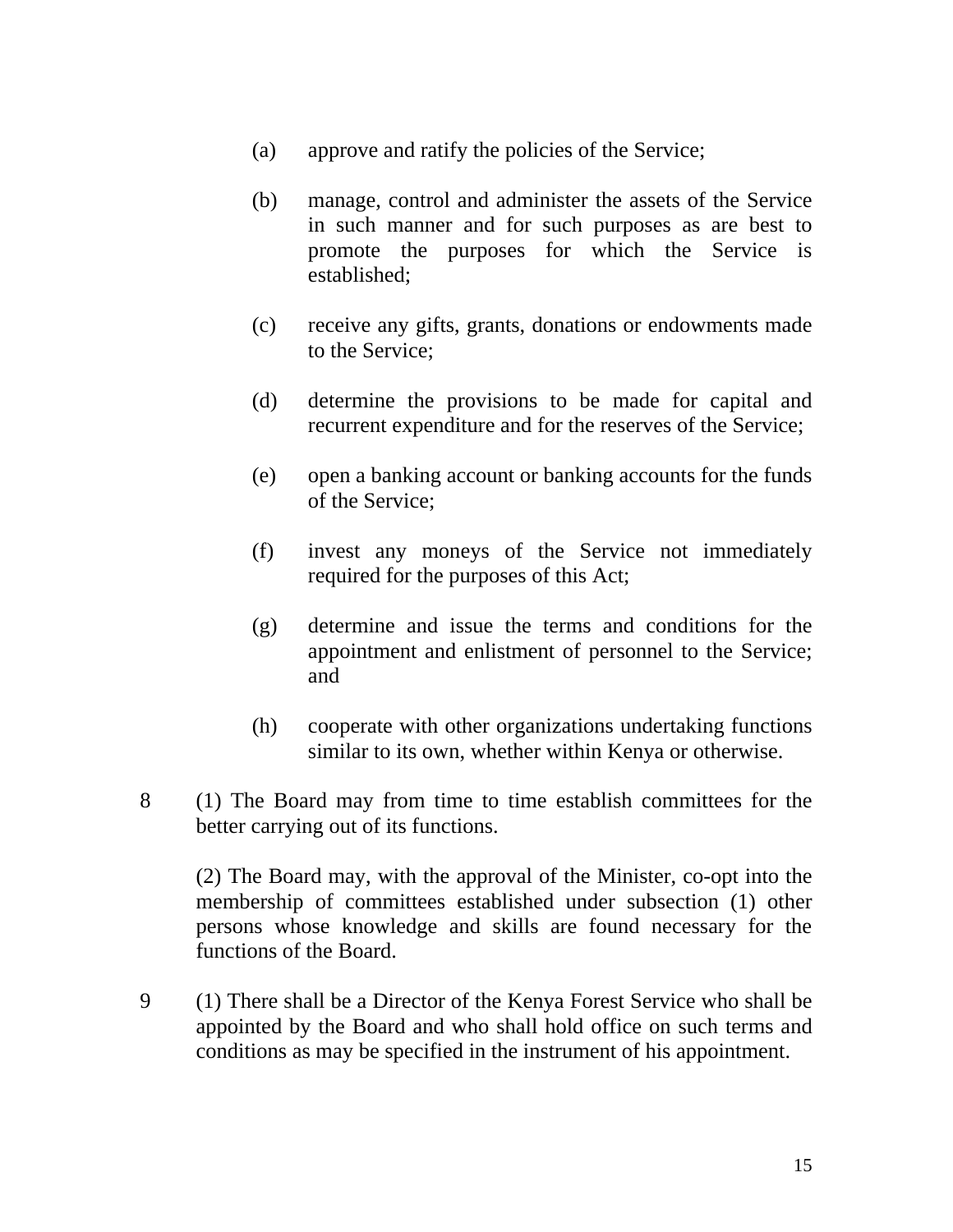(2) No person shall be appointed under subsection (1) unless such a person holds a degree from a recognized university in the field of forestry and has had at least fifteen years' experience in the relevant field.

(3) The Director shall be the chief executive officer of the Service and responsible to the Board.

- 10 (1) The Board may, on such terms and conditions as it deems fit, appoint –
	- (a) such officers of the Service as are specified in subparagraph  $(2)(a)$  and  $(b)$  of paragraph 1 of the First schedule; and
	- (b) such disciplined officers as are specified in paragraph (2)(c) of paragraph 1 of the First Schedule; and
	- (c) such other employees, agents or servants of the Service.

(2) Every person appointed under subparagraph (b) of subsection (1) shall take and subscribe to the oath of allegiance set out in Part II of the First Schedule.

(3) The provisions of the First Schedule shall have effect with respect to the officers of the Service.

(4) The Board shall within a reasonable time provide for a staff superannuation scheme to determine service for the employees of the Service.

(5) The Director may, with the approval of the Board, appoint suitable persons to be honorary foresters for the purpose of assisting the carrying into effect the provisions of this Act.

(6) An honorary forester shall –

1. be appointed by notice published in the Gazette;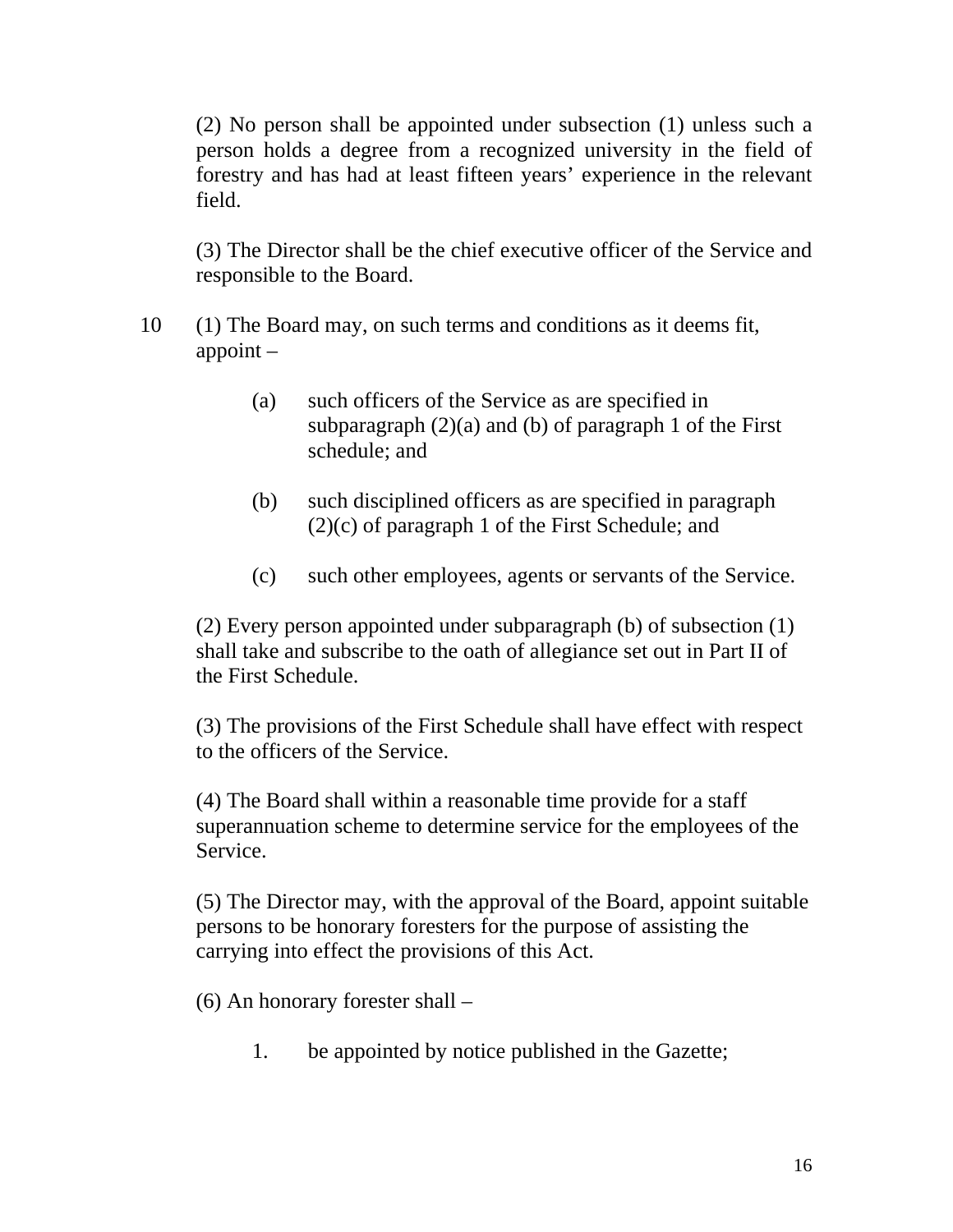- (ii) hold office, subject to such conditions as the Director may prescribe, for a period of five years; and
- (iii) have such functions as may be prescribed by rules made under this Act.
- 11 The provisions of the Second schedule shall have effect with respect to the procedure at the meetings of the Board.
- 12 (1) The Board shall establish forest conservancy areas for the proper and efficient management of forests and may divide such conservancy areas into forest divisions.

(2) There shall be established a forest conservation committee in respect of each conservancy area established under subsection (1).

- (3) The functions of the committee shall be to
	- (a) inform the Board on the ideas, desires and opinions of the people within the forest conservancy areas in all matters relating to the conservation and utilization of forests within such area:
	- (b) monitor the implementation of this Act and other forest regulations within the area;
	- (c) review and recommend to the Board applications for licences and renewals thereof;
	- (d) regulate the management of forests at the local level, including the setting of charges and retention of income;
	- (e) in consultation with the Board, assist local communities to benefit from royalties and other rights derived from flora or fauna traditionally used or newly discovered by such communities;
	- (f) identify areas of un-alienated Government land or trust land to be set aside for the creation of forests;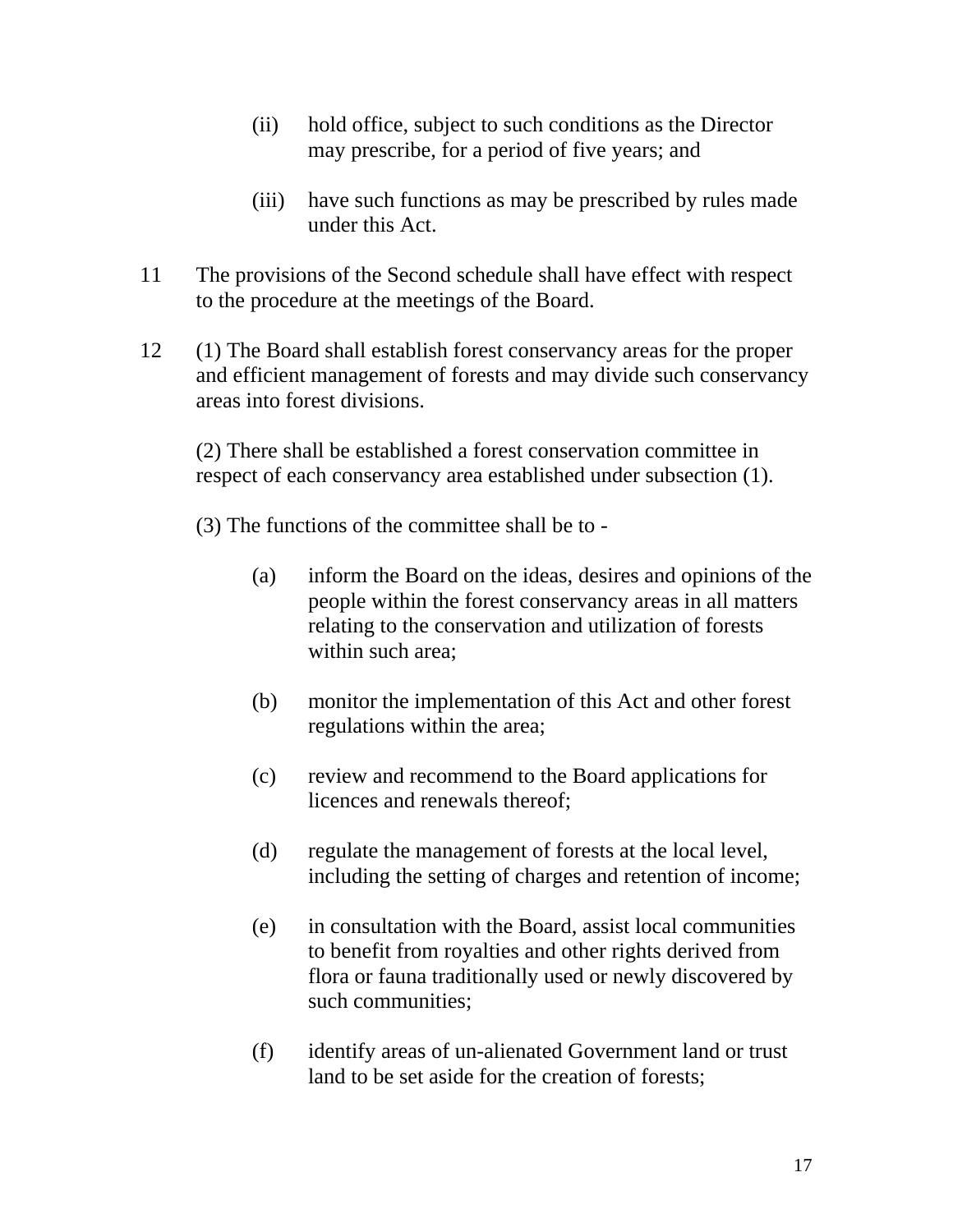- (g) recommend to the Board the establishment of forest division conservation committees; and
- (h) perform such other functions as the Board may require or delegate to it.
- (4) A forest conservation committee shall consist of
	- (a) a Chairman appointed by the Board, who shall have at least ten years' experience in forestry, forest management or social sciences;
	- (b) one person to represent the provincial administration;
	- (c) the forest officer in charge of the area who shall be the secretary;
	- (d) one member nominated jointly by members of the timber industry operating in the area;
	- (e) four persons knowledgeable in forestry matters nominated by forest associations operating in the conservancy area, at least one of whom shall be a woman and one shall be a youth;
	- (f) an agricultural officer based in the area, who shall be nominated by the Minister responsible for agriculture; and
	- (g) an environmental officer based in the area, who shall be nominated by the Director General, National Environment Management Authority.

(5) Persons who are not members of the committee may be invited to attend meetings of the committee and take part in its deliberations.

(6) A member of a forest conservation committee shall be entitled to be paid such allowances as the Board may, with the approval of the Minister, determine.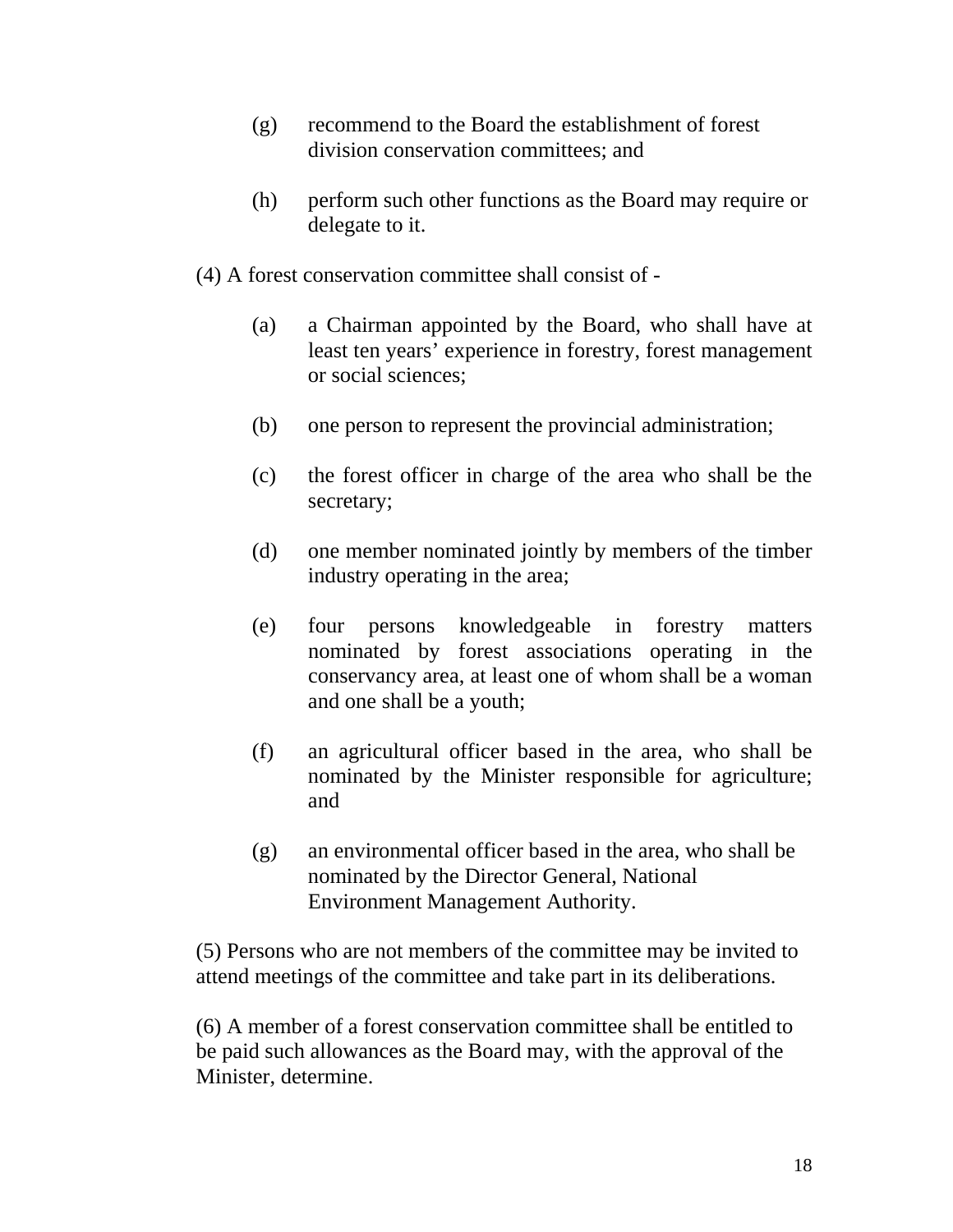(7) The Minister may, in consultation with the Board, make rules and regulations governing the procedures and functions of the committees.

- 13 (1) The funds of the Service shall comprise
	- (a) such moneys or assets as may accrue to or vest in the Service in the course of the exercise of its powers or the performance of its functions under this Act or any other written law and approved by Parliament; and
	- (b) all moneys from any other source provided for or donated or lent to the Service.
- 14 The financial year of the Service shall be the period of twelve months ending on the thirtieth of June in each year.
- 15 (1) At least three months before the commencement of each financial year, Board shall cause to prepared estimates of revenue and expenditure of the Service for that year.

(2) The annual estimates shall make provision for the estimated expenditure of the Service for the financial year and in particular, the estimates shall provide for the –

- (a) payment of salaries, allowances, pensions, gratuities and other charges in respect of the staff of the Service and of the forest conservation committees;
- (b) proper maintenance, repair and replacement of the equipment and other property of the Service;
- (c) maintenance, repair and replacement of the equipment and other property of the Service;
- (d) creation of such reserve funds as the Service may deem appropriate to meet the recurrent expenditure and contingent liabilities of the Service.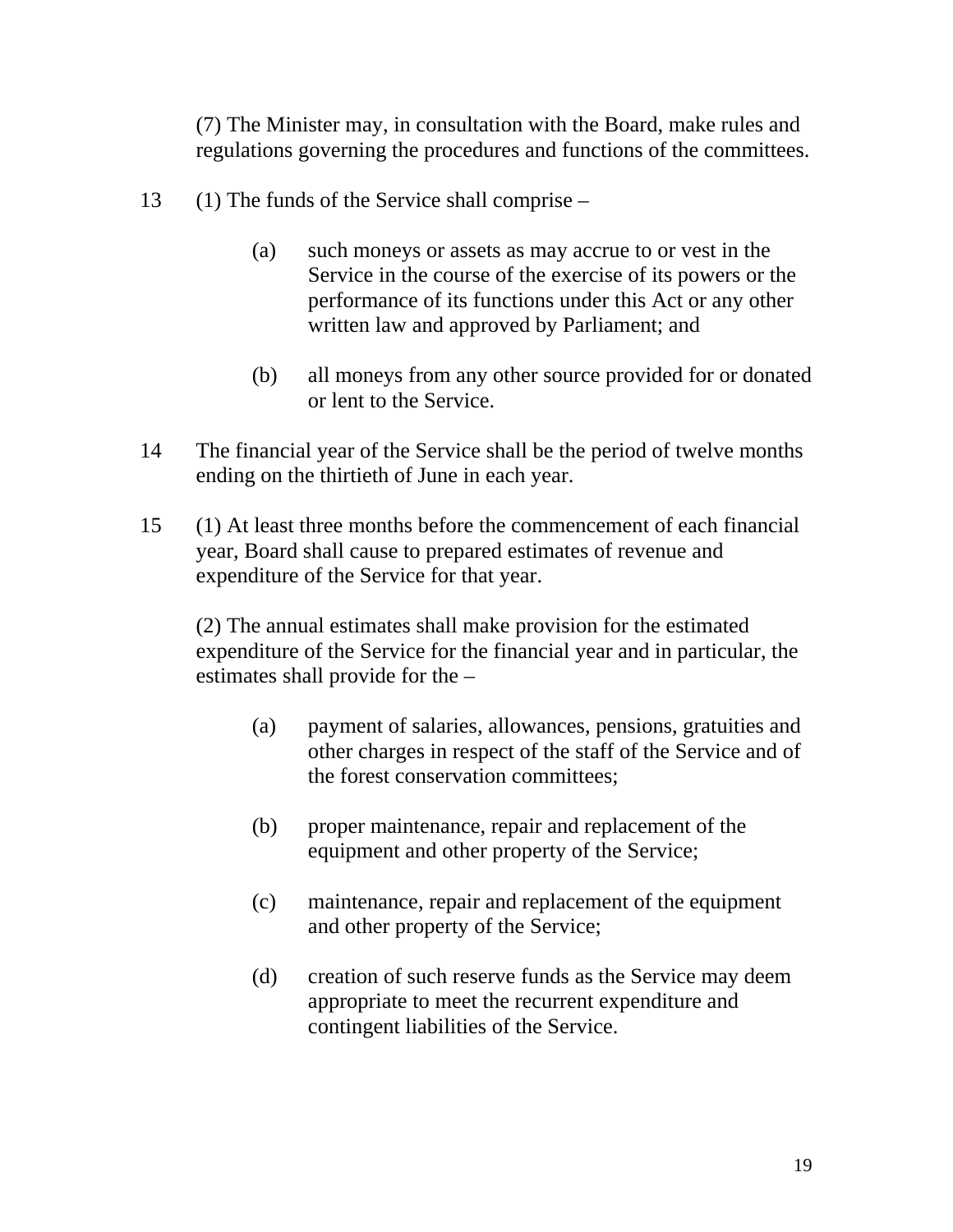16 (1) The Service shall cause to be kept all proper books and other records of accounts of the income, expenditure and assets of the Service.

(2) Within a period of four months from the end of each financial year, the Service shall submit to the Controller and Auditor-General or an auditor appointed under subsection (3), the accounts of the Service in respect of that year together with –

- (a) a statement of the income and expenditure of the Service during the year; and
- (b) a statement of the assets and liabilities of the Service on the last day of the year.

(3) The accounts of the Service shall be audited and reported upon in accordance with the provisions of the Public Audit Act.

- 17 There is hereby established a Forest Management and Conservation Fund, which shall be used for the following purposes –
	- a) the development of forests;
	- b) the maintenance and conservation of indigenous forests;
	- c) the promotion of commercial forest plantations;
	- d) the rehabilitation of provisional forests;
	- e) the provision of forest extension services;
	- f) the promotion of community-based forest projects;
	- g) the facilitation of education and research activities;
	- h) the establishment of arboreta and botanical gardens;
	- i) the maintenance of sacred groves and other areas of cultural, ethno-botanical or scientific significance;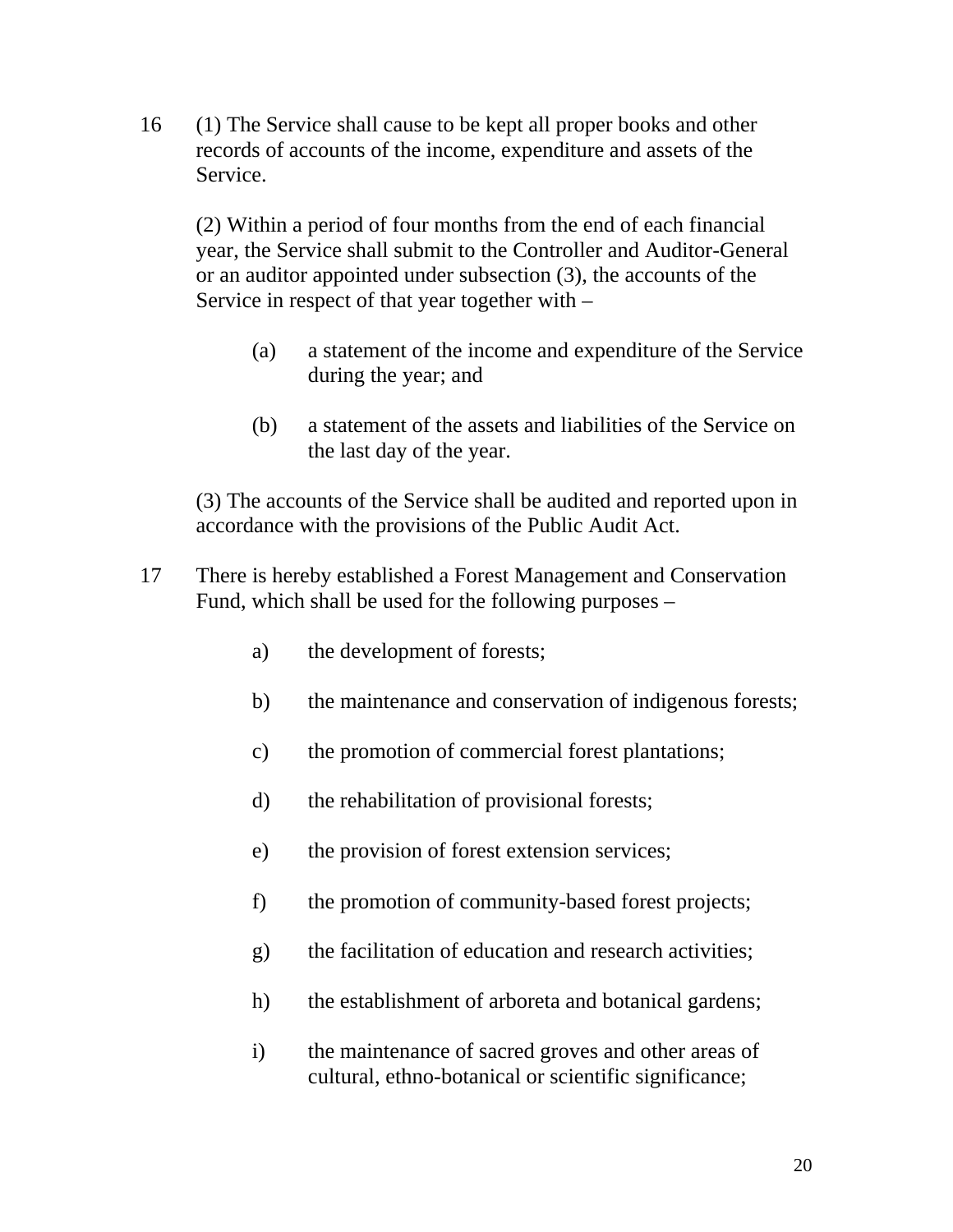- j) undertaking of surveys and establishment of databases;
- k) the management of unique forests for biodiversity conservation;
- l) the establishment of nurseries and production of seedlings;
- m) silvicultural practices and tree improvement; and
- n) such other purposes as may be prescribed by rules made under this Act.
- 18 (1) The Fund shall consist of  $$ 
	- a) monies from time to time appropriated by Parliament for purposes of the Fund;
	- b) moneys levied upon forest beneficiaries in such manner as the Minister may, upon the recommendation of the Board and in consultation with the Minister for Finance, determine;
	- c) income from investments made by the Board; and
	- d) such grants, donations, bequests or other gifts as may be made to the Fund.

(2) All moneys due to the Service shall be collected or received on behalf of the Board by the Director and, subject to the direction of the Board, paid into a special account of the Fund in line with obtaining financial regulations.

19 (1) The Fund shall be managed by a Finance Committee appointed and empowered in that behalf by the Board.

(2) The Finance Committee shall, with the approval of the Board –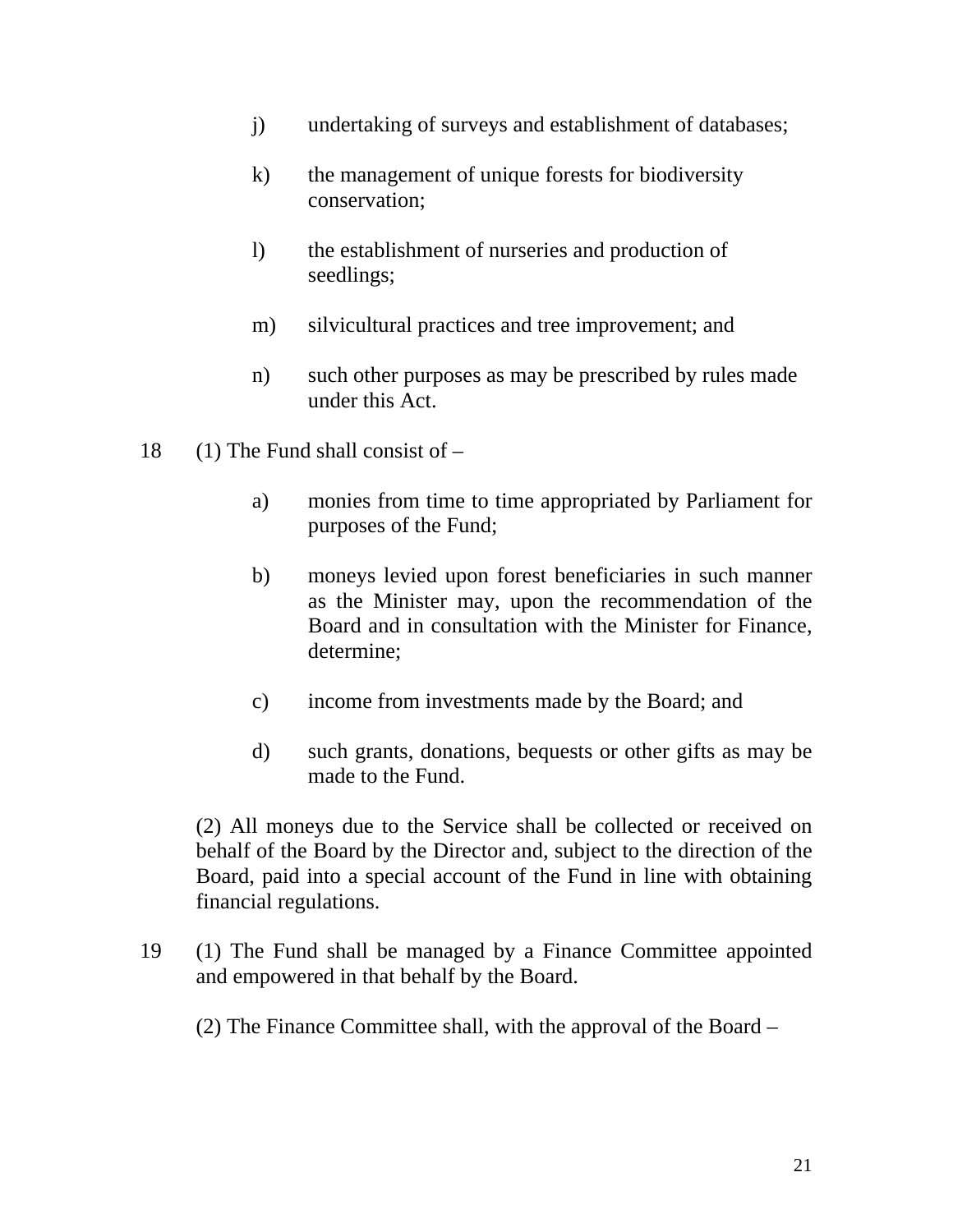- a) determine the amounts of money payable in respect of any purpose for which the Fund is established and formulate the conditions for disbursement;
- b) make necessary investments from the Fund for the realization of the Fund's objectives, in securities approved from time to time by the Treasury; and
- c) keep and maintain audited accounts of the Fund and publish such accounts in such a manner as may be approved by the Treasury.

## **PART III – CREATION AND MANAGEMENT OF FORESTS**

- 20 All forests in Kenya other than private and local authority forests are vested in the state, subject to any rights of user in respect thereof, which by or under this Act or other written law, have been or are granted to any other person.
- 21 Nothing in this Act shall be deemed to prevent any member of a forest community from taking, subject to such conditions as may be prescribed, such forest produce as it has been the custom of that community to take from such forest otherwise than for the purpose of sale.
- 22 The Minister may, on the recommendation of the Board, by notice in the Gazette declare –
	- a) any unalienated Government land,
	- b) any land purchased or otherwise acquired by the Government,

to be state forest.

23 Upon the recommendation of the forest conservation committee for the area within which a forest is situated, the local authority and the Board, the Minister shall declare any land under the jurisdiction of a local authority to be a local authority forest where the –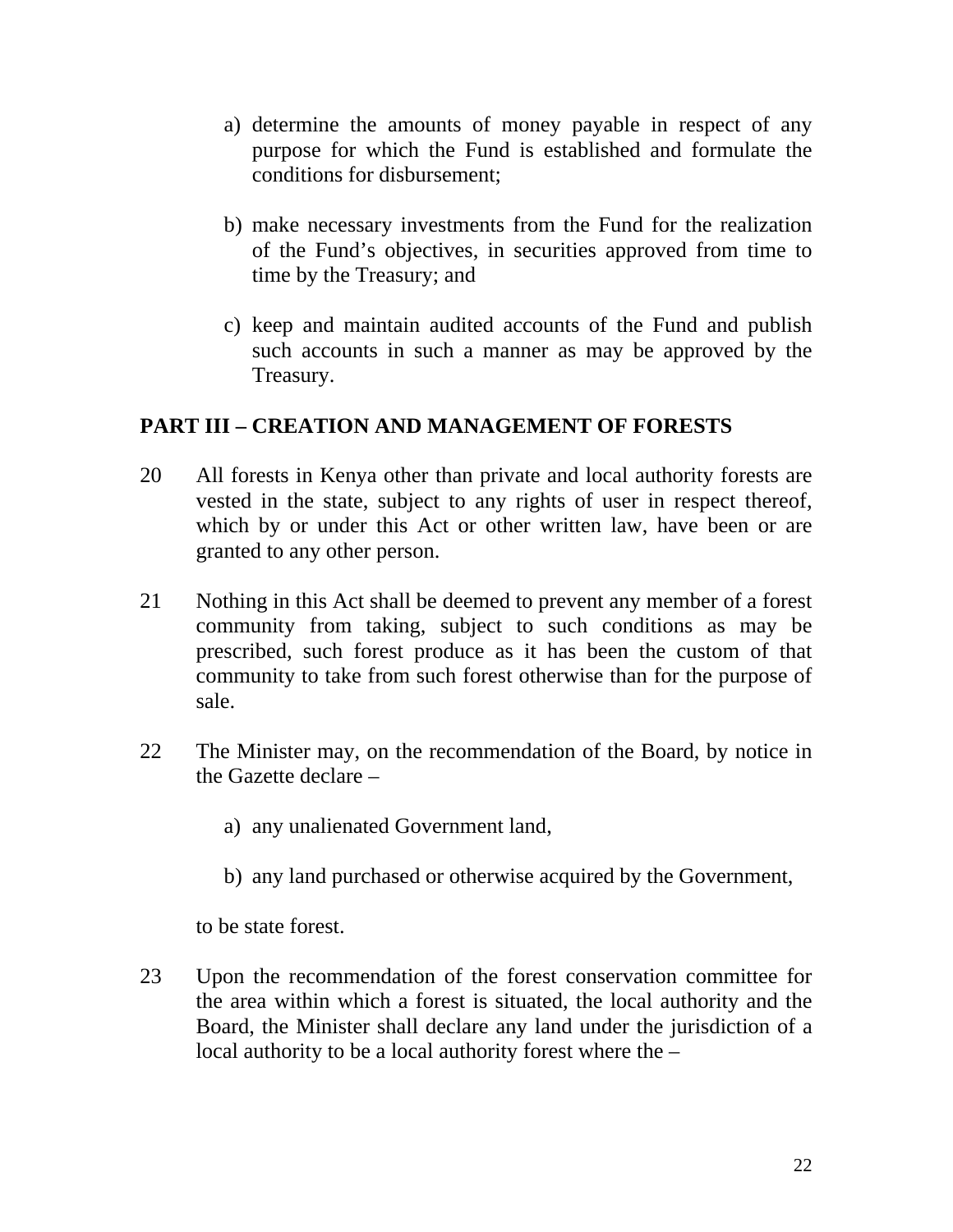- a) land is an important catchment area, a source of water springs, or is a fragile environment;
- b) land is rich in biodiversity or contains rare, threatened or endangered species;
- c) forest is of cultural or scientific significance; or
- d) forest supports an important industry and is a major source of livelihood for the local community.
- 24 (1) A person who owns a private forest, including a forest in the course of establishment, on land owned by the person may apply to the Service for registration under this section.

 (2) The Board shall register a forest under subsection (1) where the forest meets the criteria prescribed in regulations made under this Act.

 (3) Upon registration under subsection (2), the owner of a private forest shall be entitled to receive from the Service:

- (a) technical advice regarding appropriate forestry practices and conservation; and
- (b) subject to availability of funds, loans from the Fund for the development of the forest, provided that the funds are obtained and utilized in accordance with the procedures set out by the Service.

(4) A person who establishes or owns a private forest may apply to the relevant authorities for exemption from payment of all or part of the land rates and such other charges as may be levied in respect of the land on which the forest is established.

(5) In this section, "private forest" includes arboreta and recreational parks.

25 (1) Upon the recommendation of the Board, the Minister may, by order published in the Gazette, declare any local authority forest or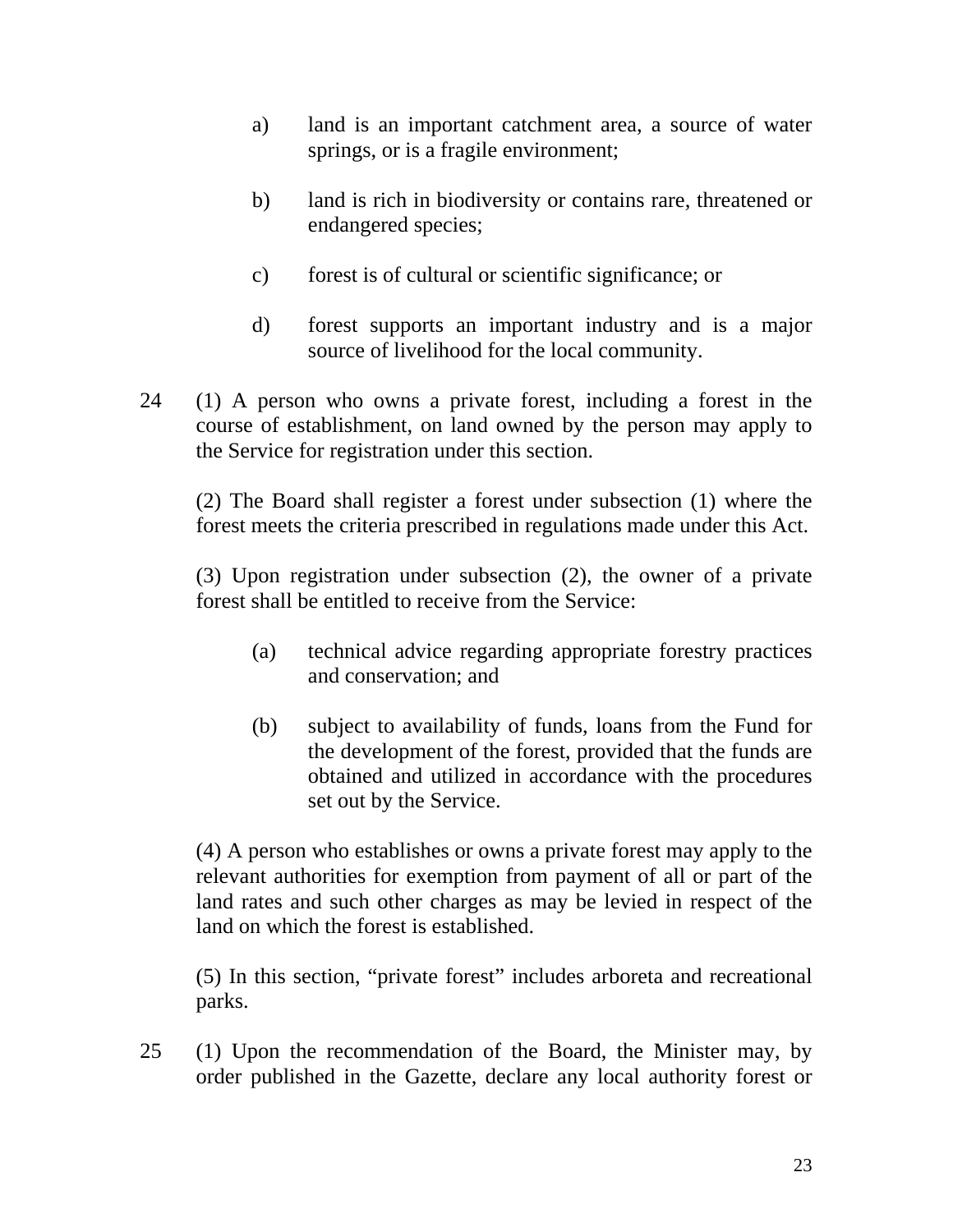private forest, which in the opinion of the Board is mismanaged or neglected, to be a provisional forest.

 (2) A declaration under subsection (1) of this section shall only be made where:

- (a) the forest is  $-$ 
	- (i) is an important catchment area or a source of water springs;
	- (ii) is rich in biodiversity and contains rare, threatened or endangered species;
	- (iii) is of cultural or scientific significance; or
	- (iv) supports an important industry and is a source of livelihood for the surrounding forest communities; and
- (b) the Director has issued a notice requiring the local authority or private owner, as the case may be, to undertake specific silvicultural practices to improve the forest, and such notice has not been complied with, or the forest owner is unable to undertake the specified practices.

 (3) A provisional forest shall be managed by the Service in collaboration with the owner thereof, and any profits accruing therefrom shall be paid to such owner less the expenses incurred by the Service in managing the forest concerned.

26 (1) A provisional forest shall revert to the owner where the Board is satisfied that it has been adequately rehabilitated and the owner has given an undertaking to efficiently manage it.

 (2) The Board may, upon reversion of a provisional forest, prescribe for observance by the owner such conditions as may be necessary to ensure compliance with the provisions of this Act.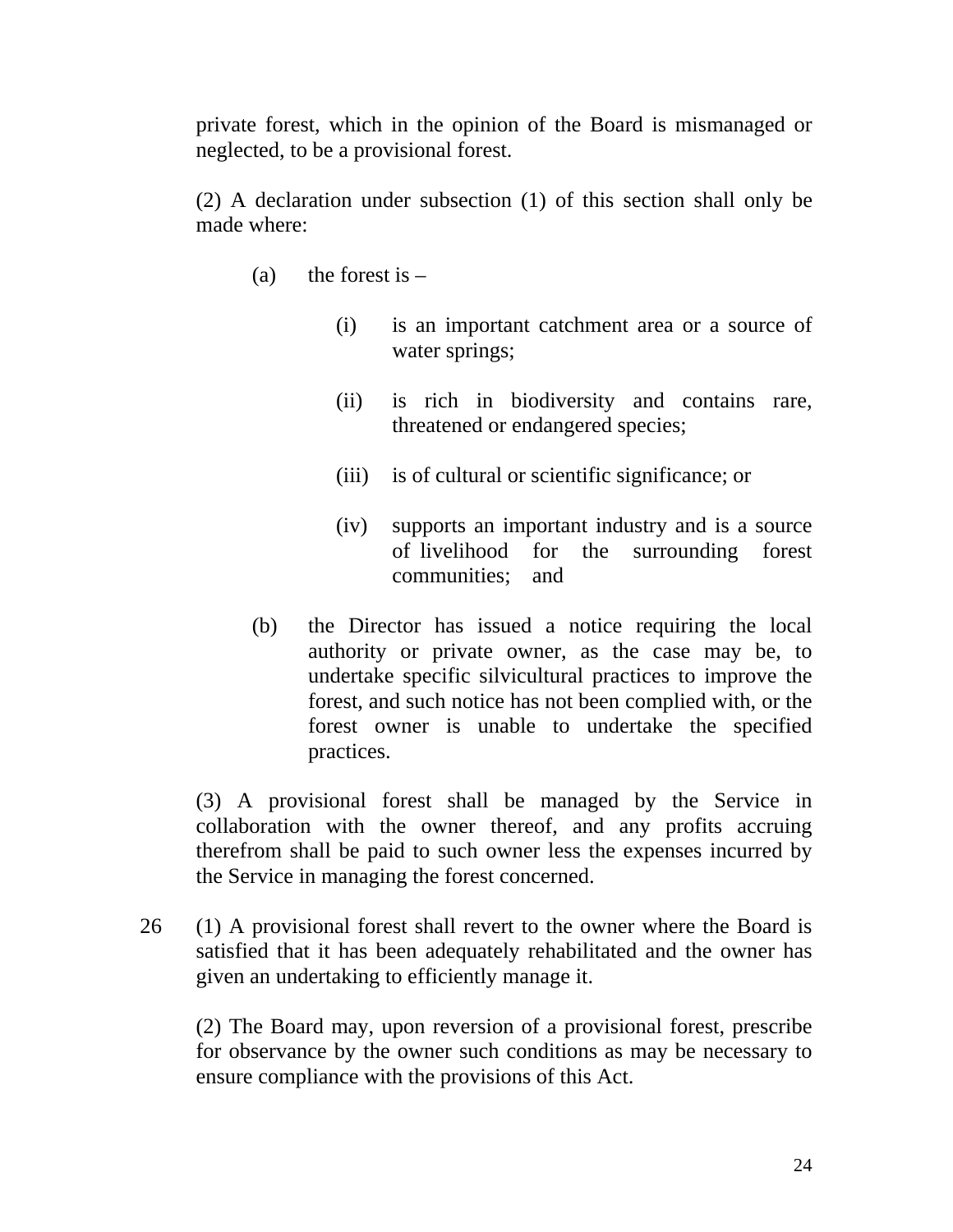- 27 (1) A notice under this Part which is proposed:
	- a) to vary the boundaries of a state or a local authority forest; or
	- b) to declare that a forest shall cease to be a state or local authority forest

 shall only be published where the proposal is recommended by the Service in accordance with subsection (2) and is subsequently approved by resolution of Parliament.

- (2) The Service shall not recommend any such proposal unless;
	- a) it has been approved by the forest conservation committee for the area in which the forest is situated;
	- b) it is satisfied that such variation of boundary or cessation of forest proposed by the notice:
		- i) shall not endanger any rare, threatened or endangered species;
		- ii) does not adversely affect its value as a water catchment area; and
		- iii) does not prejudice biodiversity conservation, cultural site protection of the forest or its use for educational, recreational, health or research purposes.
	- (c) the proposal has been subjected to an independent Environmental Impact Assessment; and
	- (d) public consultation in accordance with the Third Schedule has been undertaken and completed in relation to the proposal.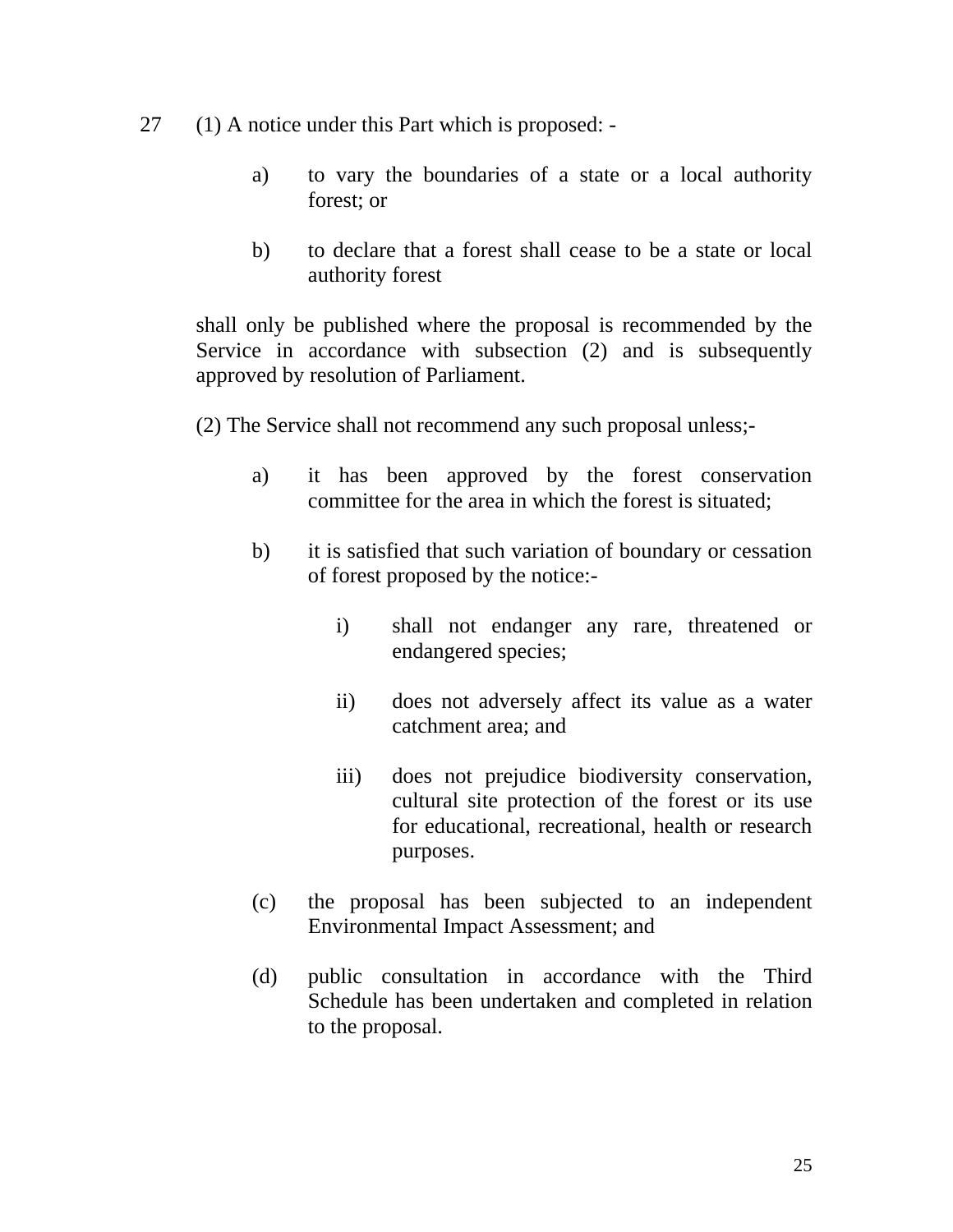- 28 1) Subject to section 29(2), the Board may exchange part of a forest area with private land with the consent of the owner of such land where –
	- a) the exchange enhances the efficient management and protection of the forest;
	- b) the exchange is equitable to the Service and the land owner, according to an independent valuation;
	- c) an independent Environmental Impact Assessment has been conducted and has shown that such exchange shall not adversely affect the environment; and
	- d) the forest area to be exchanged does not contain rare, threatened or endangered species and is not a water catchment area or a source of springs.

(2) The Service or a local authority may, with the approval of the Minister, acquire by purchase any land suitable to be declared a state or local authority forest under this Act.

(3) No purchase or exchange shall be transacted under this section unless prior public consultation is carried out in accordance with the Third Schedule.

29 (1) Every local authority shall, as far is reasonably practicable, establish and maintain arboreta, mini-forests or recreational parks for the non-consumptive use of persons residing within its area of jurisdiction.

 (2) For the purposes of subsection (1), every local authority shall cause housing estate developers within its jurisdiction to make provision for the establishment of mini-forests at the rate of at least five percent of the total land area of any housing estate intended to be developed.

 (3) Every local authority shall, as far as reasonably practicable, establish and maintain a recreational park in every market centre within its area of jurisdiction.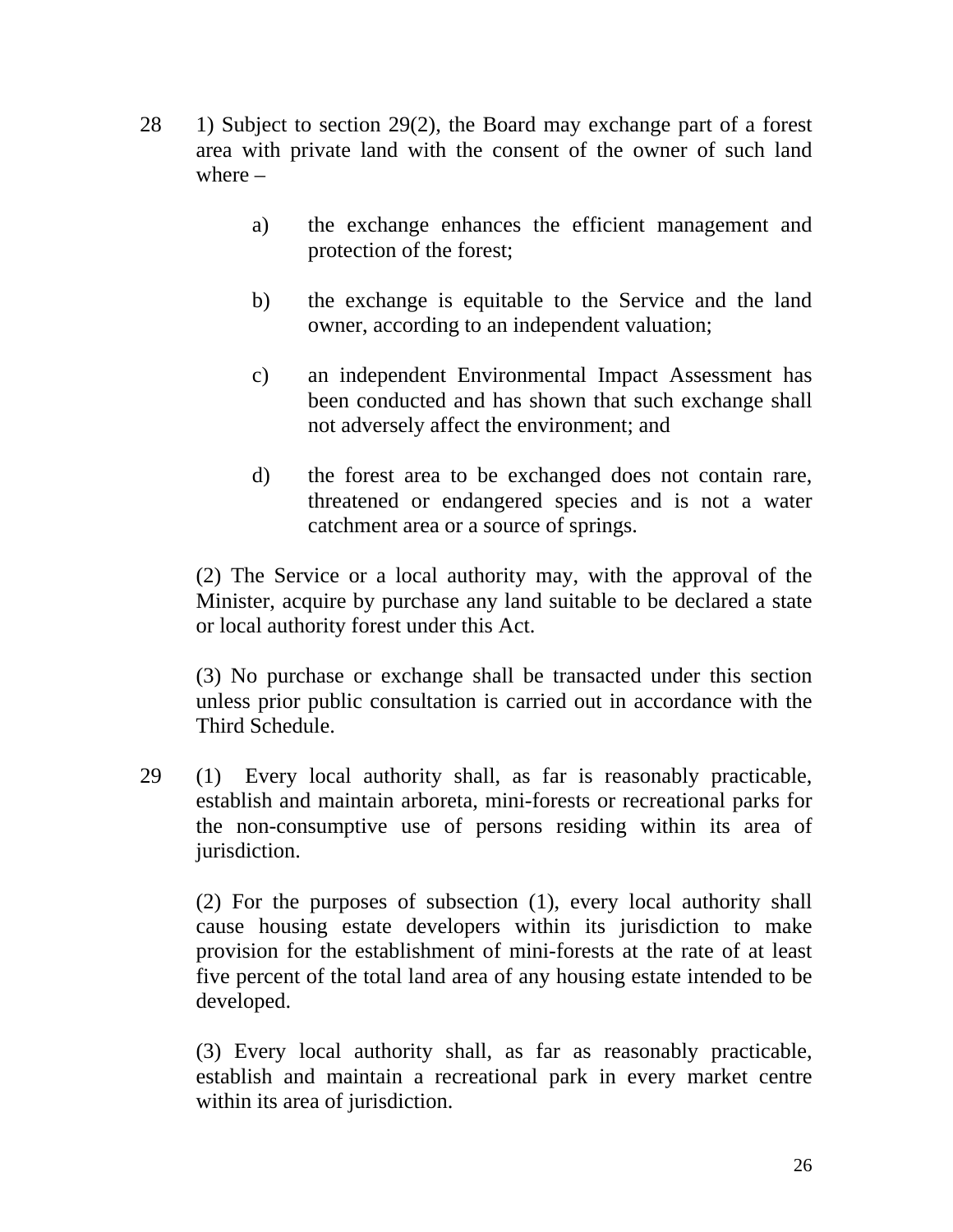(4) The Service shall facilitate and initiate the provision of technical assistance in the establishment and maintenance of mini-forests, recreational parks and arboreta by local authorities.

 (5) No arboretum, mini-forest or recreational park shall be converted to any other use unless the local authority, in the manner prescribed by rules made under this Act, seeks for and obtains the approval of a majority of the persons residing within its area of jurisdiction for such conversion.

 (6) For purposes of this section, a local authority may in consultation with the Service prescribe conditions as to the species of trees to be planted in a mini-forest, arboretum or recreational park.

30 (1) Any person who is registered as proprietor of land in accordance with the provisions of any written law may donate or bequeath all or part of that land to the state, a local authority, an educational institution, an association or a non-governmental organization for the development of forestry and the conservation of biodiversity.

 (2) The forest established on the land so donated or bequeathed to the state shall be gazetted in accordance with this Act and named after the person who has made the donation or bequest unless the instrument of bequest states otherwise.

 (3) The forest or land so donated or bequeathed shall not be used for any purpose other than the establishment and conservation of forests as originally desired by the previous owner.

31 (1) Upon the recommendation of the Service, the Minister may, in consultation with the Minister responsible for local authorities where appropriate, by notice in the Gazette declare any forest area, or woodland or any part thereof, which has a particular environmental, cultural, schientific or other special significance, to be a nature reserve for the purpose of preserving its biodiversity and natural amenities thereof.

 (2) Where a nature reserve declared as such under subsection (1) occurs within a private forest, the Minister shall make such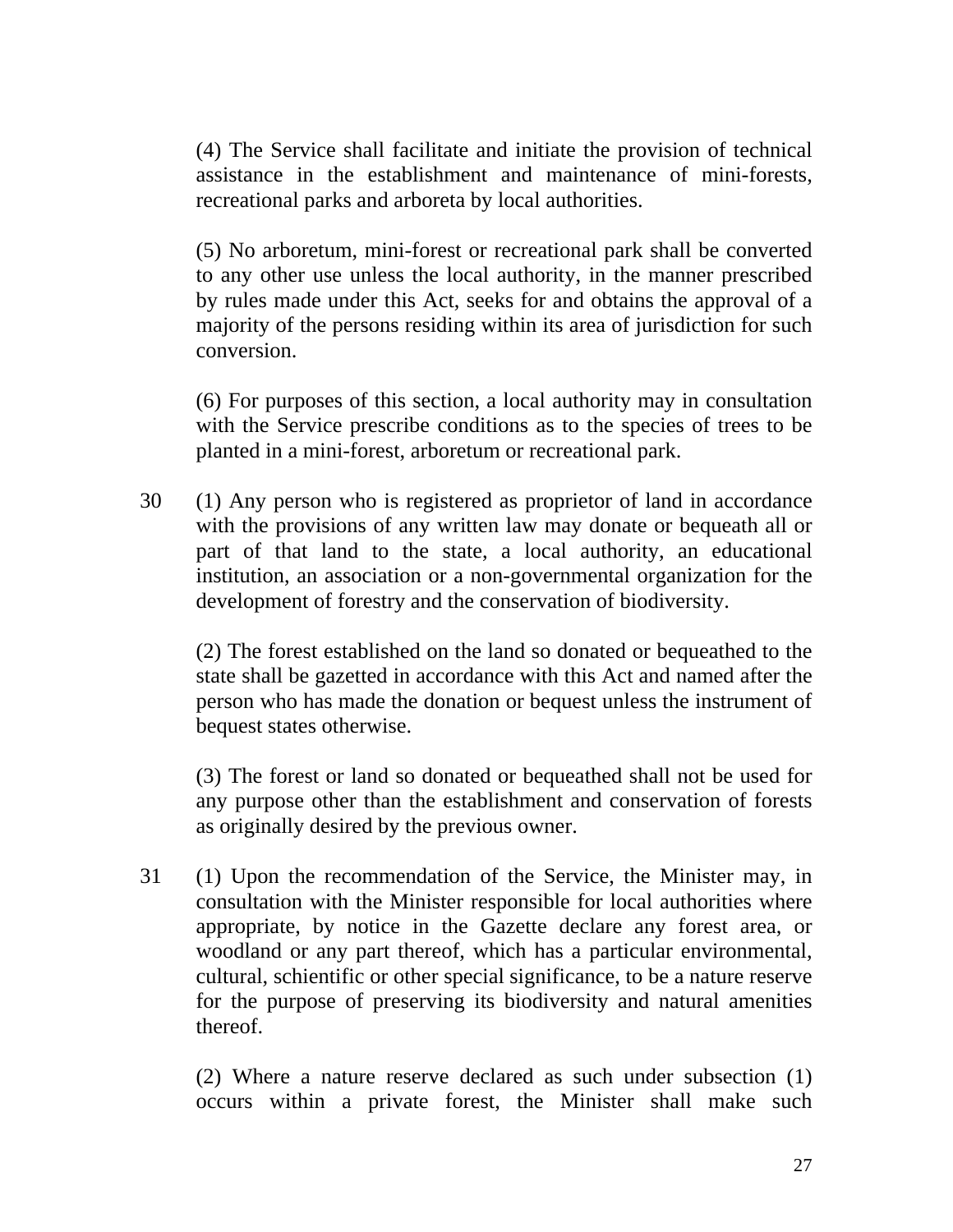arrangements for compensation to the owner of such forest as may be arrived at by an independent valuation.

 (3) No cutting, grazing, removal of forest produce, hunting or fishing, shall be allowed in a nature reserve except with the permission of the Director granted in consultation with other conservation agencies, which permission shall only be given with the object of facilitating research.

 (4) The provisions of this Part with respect to the revocation of declaration of a forest area or the variation of boundaries thereof shall apply with respect to a nature reserve.

32 (1) Any forest community, or person who is desirous of utilizing or conserving any grove or forest which is part of a nature reserve for cultural, religious, educational, scientific or other reasons shall submit an application, in the prescribed form, to the board through the forest conservation committee for the area in which the nature reserve occurs.

(2) Upon receipt of the application referred to in subsection (1), the Board shall make inquiries regarding the application, including the authenticity of the application and the suitability of the site vis-a –vis the activities for which the application is made, and, based on such inquiry, the Board may within three months of receipt of the application –

- a) grant the application as requested;
- b) grant the application on specified terms and conditions; or
- c) refuse to grant the application, giving reasons for such refusal.

 (3) Where an application has been submitted under subsection (1) the decision of the Board either to grant the application or refuse to grant the application shall be final.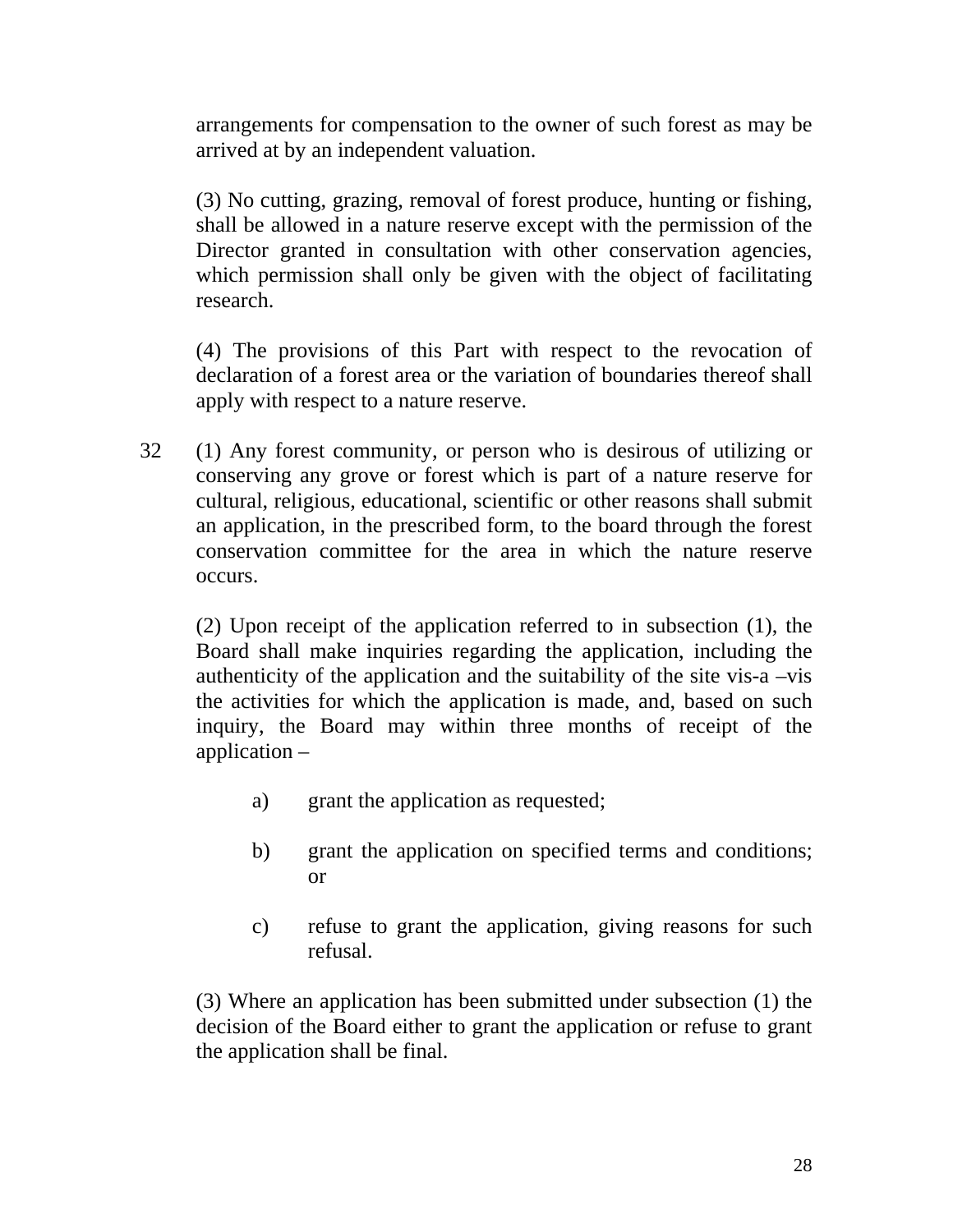(4) Sacred groves found in any state forest, nature reserve, local authority forest or private forest shall not be interfered with and any person who, without lawful authority, fells, cuts, damages or removes any such grove or tree or regeneration thereof, or biodiversity therein, or abets in the commission of any such act commits an offence.

33 (1) The President may, on the advice of the Board, by order published in the Gazette, declare any tree, species or family of tree species to be protected in the whole country or in specific areas thereof, and the Board shall cause this information to be disseminated to the public.

 (2) Any person who fells, cuts, damages or remove, trades in or exports or attempts to export any protected tree, species or family of trees or regeneration thereof or abets in the commission of any such act commits an offence.

 (3) The provisions of subsection (1) shall be reversed when the Board is satisfied that the protection is no longer necessary.

34 (1) Every state forest, local authority forest and provisional forest shall be managed in accordance with a management plan that complies with the requirements prescribed by rules made under this Act.

 (2) The Service shall be responsible for the preparation of a management plan with respect to each state forest and provisional forest.

 (3) A local authority shall be responsible for the preparation of a management plan with respect to each local authority forest within its jurisdiction.

 (4) The Service or a local authority may discharge its responsibilities under this section by preparing any requisite plan and adopting it or by adopting a plan prepared by another person or body.

 (5) In preparing and adopting a management plan, the Service or the local authority shall consult with the local forest conservation committee.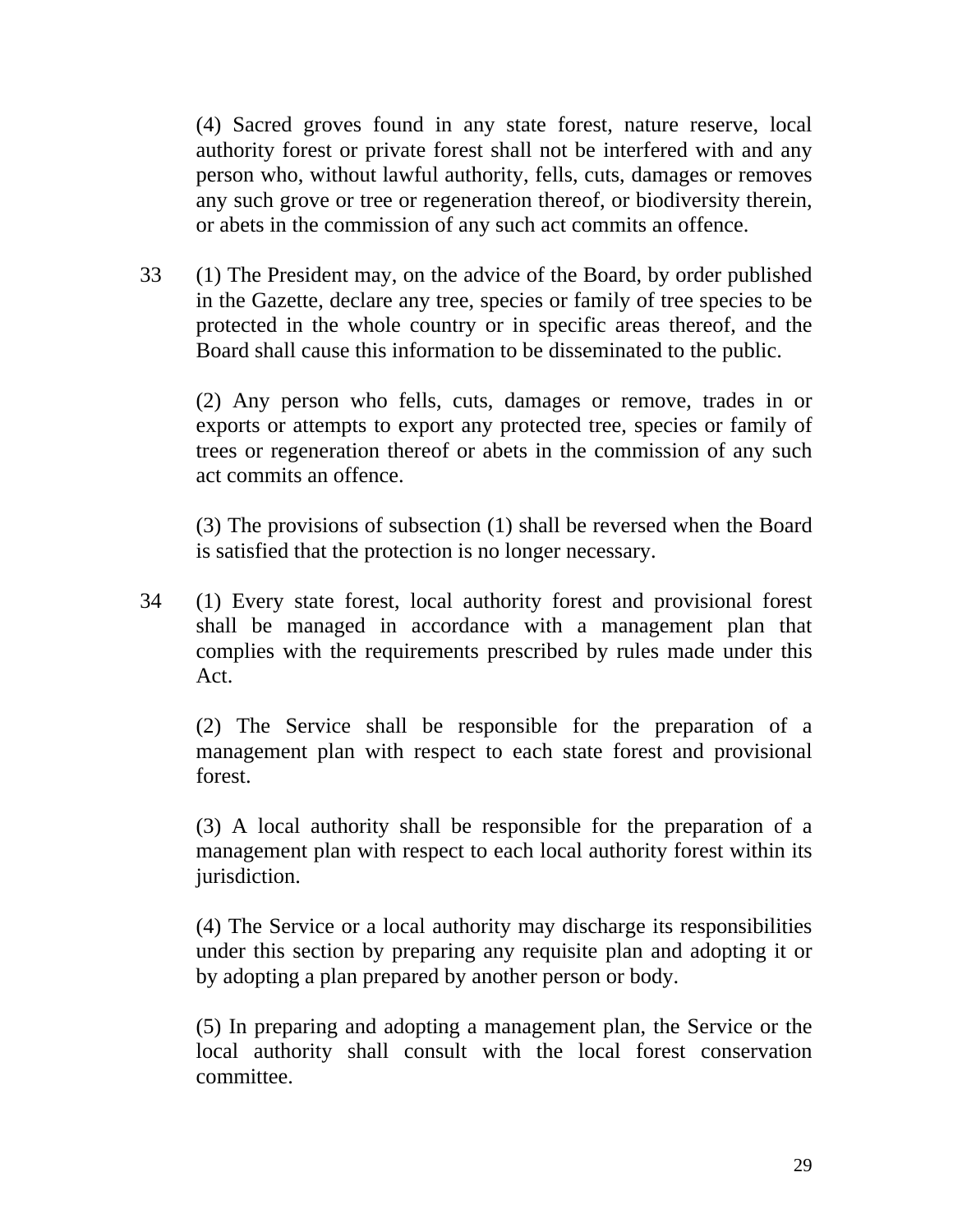(6) The Director may, with the approval of the Minister, make rules to give effect to the provisions of management plans.

35 (1) The Director may, with the approval of the Board, enter into an agreement with any person for the joint management of any forests.

 (2) The agreement referred to in subsection (1) may enjoin such person to use or refrain from using such forest or any part thereof in a particular manner in order to ensure the conservation of biodiversity:

 Provided that where an agreement enjoins such person to use or refrain from using the forest in any particular manner, it shall contain modalities of payment of compensation to such person for any loss incurred thereby.

 3) Where any person enters into an agreement with the Director in accordance with subsection (1) of this section, the agreement shall be enforceable against such person or his successors in title, assignees or any or all other persons deriving title from him.

 (4) Nothing in this section shall render enforceable any conservation agreement entered into under subsection (1) where the use of such forest in accordance with such agreement contravenes the provisions of any law for the time being in force, or is inconsistent with any prior agreement relating to the use of such forest and which is binding on such owners, their successors in title or persons deriving title from them.

36 (1) All plantation forests owned by the state shall be managed by the Service on a sustainable basis with the primary objective being the production of wood and other forest products and services for commercial purposes.

 (2) Where the Board is satisfied that all or part of a state forest which is a plantation forest may be efficiently managed through a licence, concession, contract, joint agreement, it may place an advertisement in two daily newspapers of national circulation calling for applications from interested persons for the management of the same.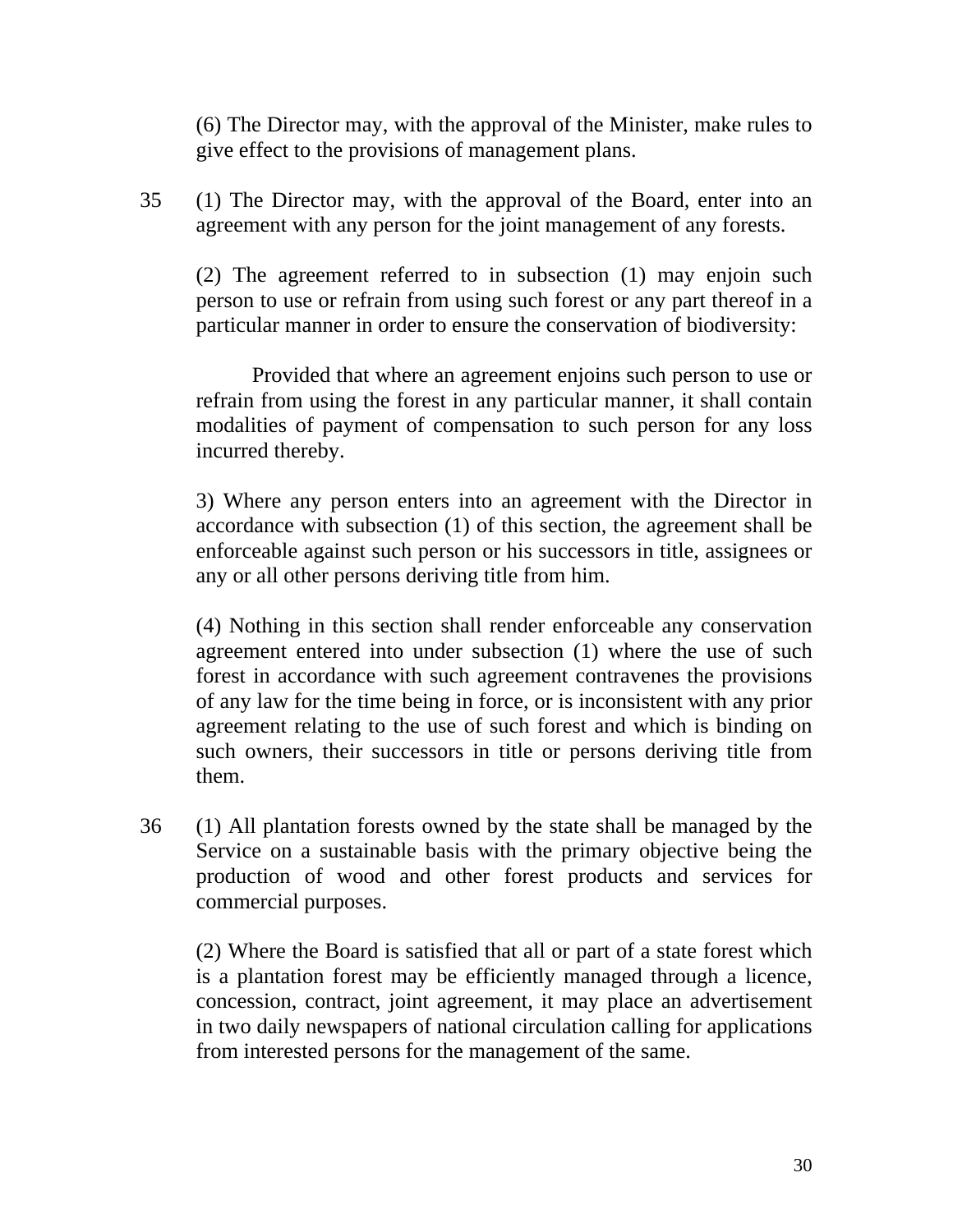(3) An applicant under subsection (2) shall submit to the Board together with his application, a proposed management plan in respect of the forest which is the subject of the application.

 (4) Where the Board approves an application submitted under subsection (3) and intends to enter into a management agreement as specified under subsection (2), it shall publish its intention in two daily newspapers of national circulation at least thirty days before the agreement is due to take effect.

 (5) A management agreement entered into by the Board with the successful applicant shall specify among other things:-

- (a) the duration of agreement;
- (b) the terms and conditions under which the applicant shall manage the forest;
- (c) any charges payable to the Service;
- (d) a management plan to be followed by the applicant;
- (e) the mechanism for settlement of disputes arising in respect of the agreement; and
- (f) the circumstances under which the agreement may be terminated.

(6) The Board shall, before entering into an agreement, call for an independent inventory of the forest and other relevant data to enable it determine the true value of such a forest.

(7) Management agreements may be entered into or renewed subject to such conditions as may be prescribed by the Board:

Provided that:

(a) no part of a state forest which contains rare, threatened or endangered species, or which has particular environmental, cultural or scientific significance or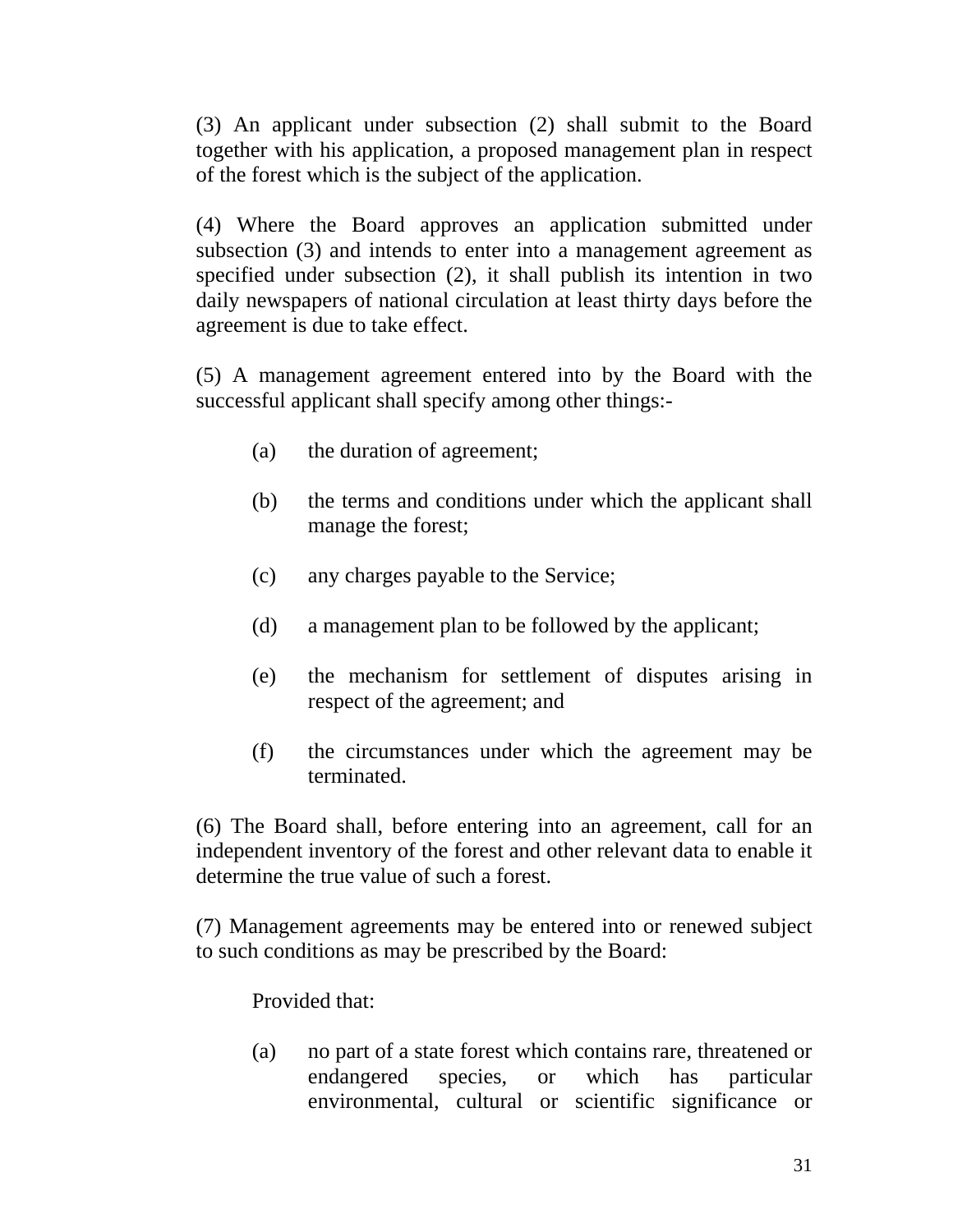which has been declared a nature reserve under this Act, shall be included in such agreements.

(b) no applicant may assign, exchange, transfer or convey the agreement or any part of his rights or interests therein without the prior written consent of the Board.

(8) The applicant may assign, exchange, transfer or convey the agreement only where:-

- a) the agreement has been in existence for at least six (6) years;
- b) he has not violated any provisions of this Act, and has complied with the terms and conditions of the agreement;
- c) the assignee would himself qualify to be an applicant under this section; and
- d) the Board has approved such assignment, exchange or transfer.

(9) Where the applicant assigns, exchanges, or transfers his agreement without the approval of the Board, the agreement shall lapse and the management of the forest shall revert to the Service.

(10) Any person aggrieved by the decision of the Board to enter into a management agreement for a plantation forest under this section may, within the period specified in subsection (4), make representations to the Board, and the Board shall consider such objections and take such action as justified in the circumstances.

37 (1) Each local authority shall, with the assistance of the Service, be responsible for the protection and management of all forests and woodlands under its jurisdiction, and shall ensure that such forests are managed on a sustainable basis in accordance with an approved management plan.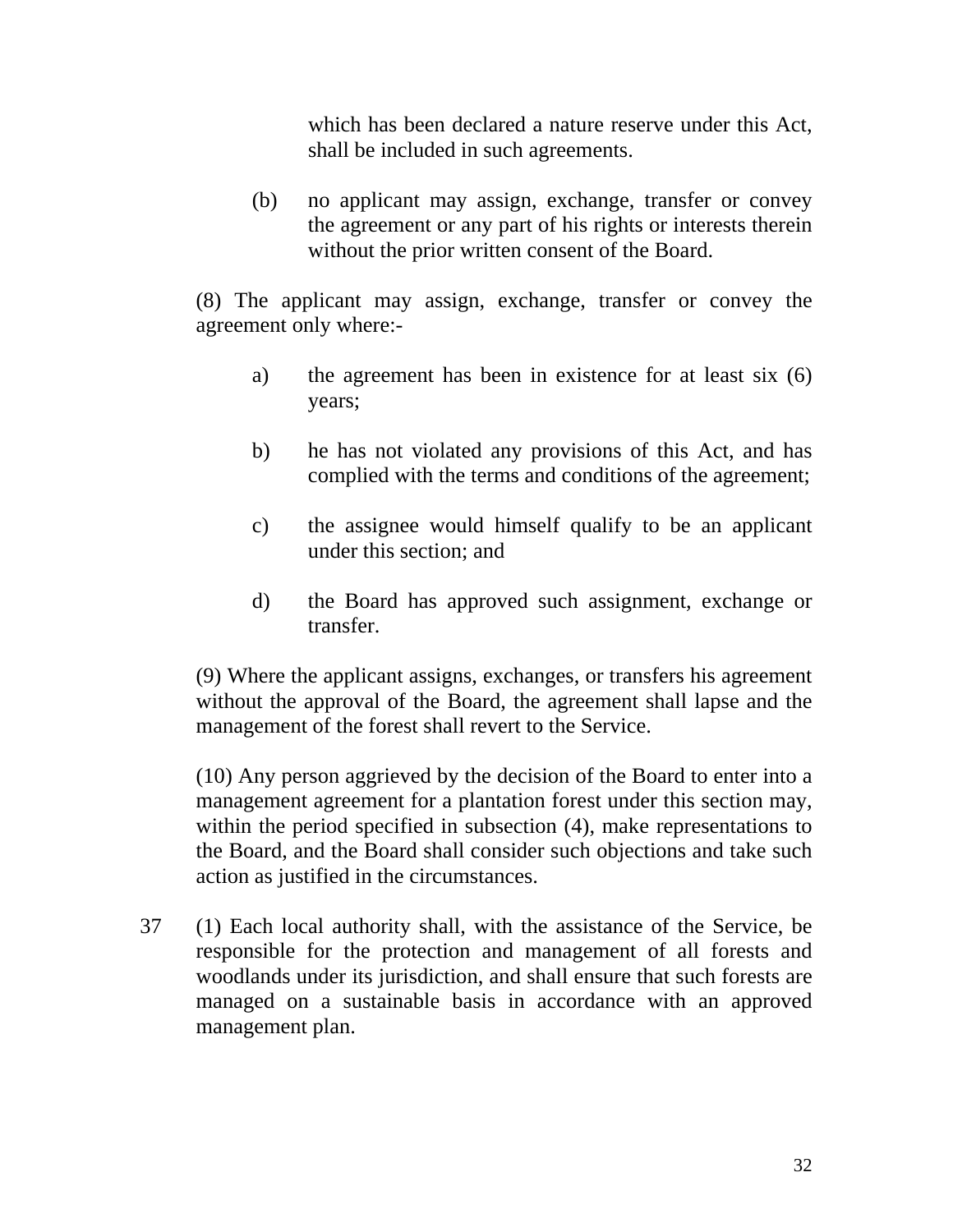(2) The provisions contained in this Act regarding the management of indigenous forests shall apply to the management of indigenous forests situated within the jurisdiction of a local authority.

 (3) A forest officer responsible for the area shall, in consultation with the forest conservation committee, make inspection visits at least twice a year, and shall make a report thereon to the Director as to whether such forests are managed in accordance with the provisions of this Act.

(4) The Director shall report to the Board on a forest officer's report received under subsection (3), and the Board may, if it is satisfied that it is in the public interest for a local authority forest to be managed by the Service, make recommendations to the Minister.

 (5) The Minister may declare a local authority forest in respect of which a report is received under this section to be a provisional forest.

38 (1) A local authority may, upon application by a company, government agency, a forest community, a professional association, an educational institution, or non – governmental organization, a cooperative society or an individual, and after approval by the Board has been obtained, enter into an appropriate management agreement for all or part of any forest within its jurisdiction.

 (2) A management agreement entered into under subsection (1) shall specify:-

- a) the period for which the forest shall be managed;
- b) the terms and conditions under which the applicant shall manage the forest;
- c) any royalties and charges payable in respect thereof to the local authority or the Service;
- d) the mechanism for settlement of disputes arising in respect of the agreement; and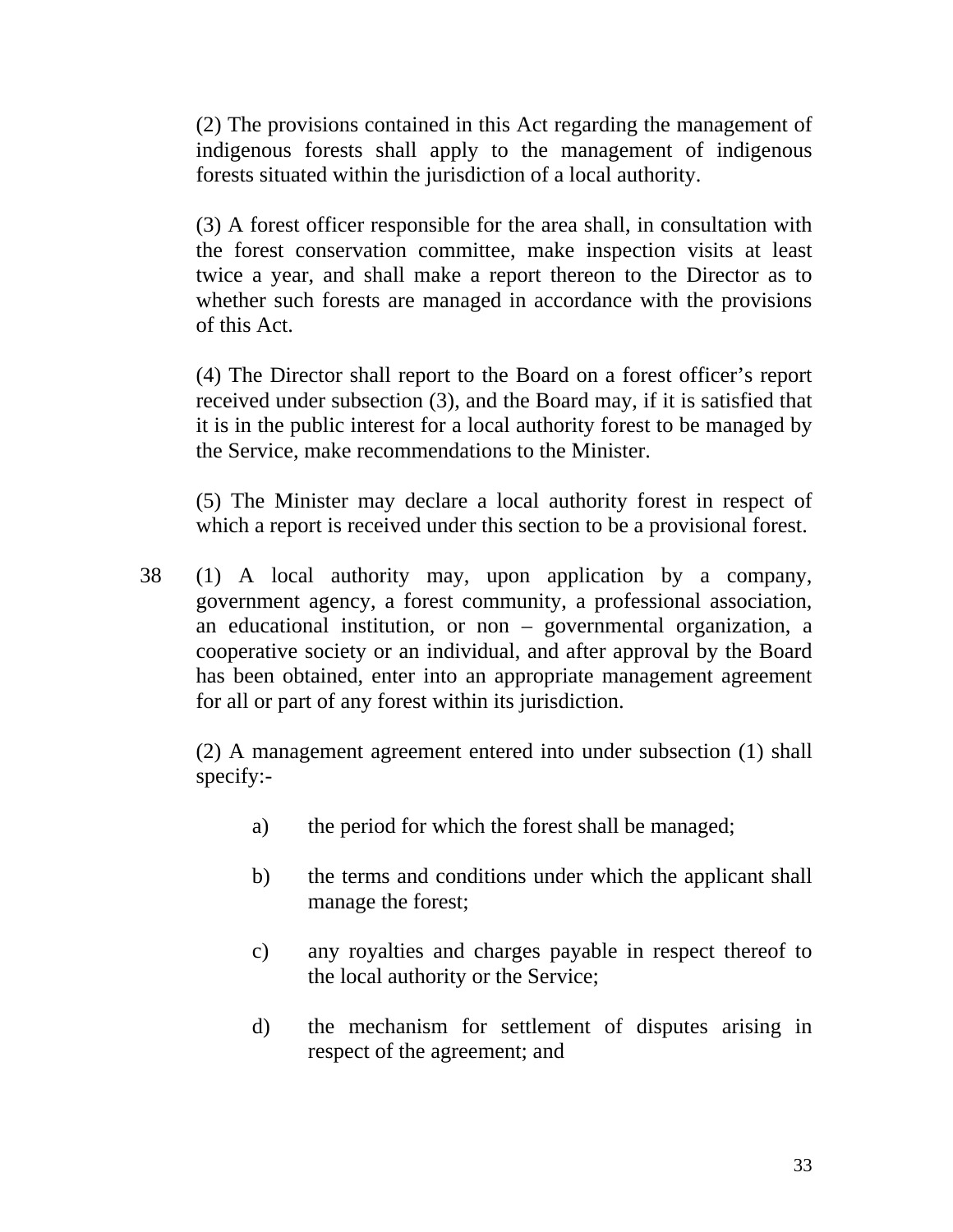e) the circumstances under which the agreement may be terminated.

(3) Where the forest referred in subsection (1) lies within the jurisdiction of more than one local authority, an application shall be made to each of such local authorities, and such local authorities may jointly agree to enter into a management agreement for all or part of such forest pursuant to such application.

 (4) Nothing in this section shall be deemed to transfer or to vest in any person, institution, or organization any right of ownership of any land declared to be a local authority forest, other than the privilege of management and control.

 (5) No management agreement shall convert a local authority forest into a settlement area.

39 (1) Where the Board is satisfied that utilization of a forest can be done through the granting of concessions, the Service may, by licence, grant the same subject to an Environmental Impact Assessment Licence in accordance with the Environmental Management and Coordination Act, 1999.

(2) In addition to subsection (1), the grantee of a concession shall:-

- a) comply with the guidelines or management plans prescribed by the Service;
- b) protect the concession area from destruction and encroachment by other persons;
- c) ensure that the forest areas under his management are maintained for the conservation of biodiversity, cultural or recreational use;
- d) maintain the physical boundaries of the concession;
- e) take precautions to prevent the occurrence and spread of forest fires in connection with any or all operations within or outside the concession area; and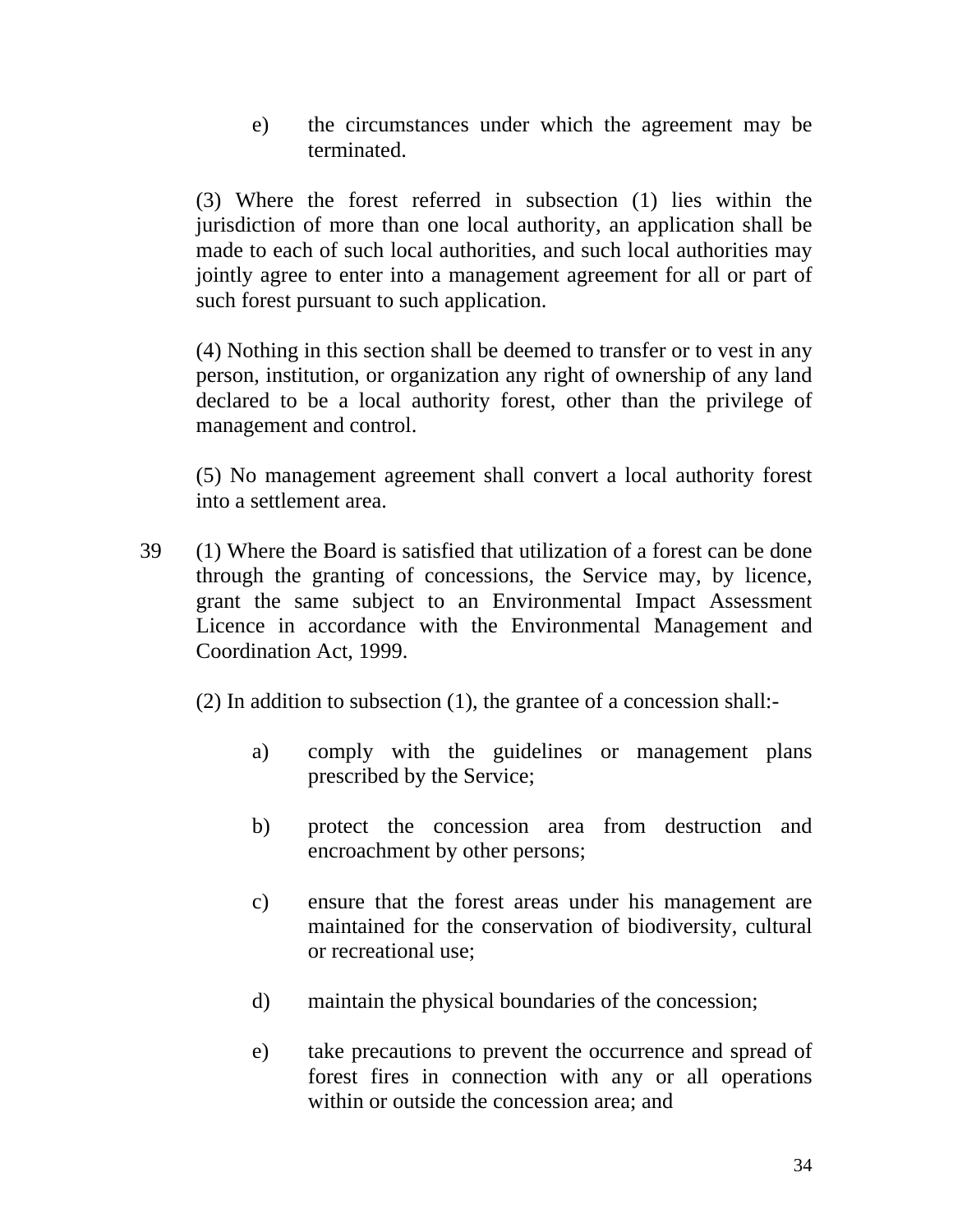f) ensure that all structures and facilities constructed or operated by and in connection with any activities are maintained according to the conditions of the licence.

 (3) The licence shall indicate the nature of the concession, including its physical location and boundaries, and the purpose for which it is granted.

 (4) The Board may withdraw a concession granted under this section where a grantee breaches any of the conditions prescribed under subsection  $(2)$ .

 (5) A grantee of a concession under this section shall be held personally responsible for any damage, including the negligence of his employees, arising directly from his operations on the land for which the concession has been obtained.

- 40 (1) All indigenous forests and woodlands shall be managed on a sustainable basis for purposes of:
	- a) conservation of water, soil and biodiversity;
	- b) riverine and shoreline protection;
	- c) cultural use and heritage;
	- d) recreation and tourism;
	- e) sustainable production of wood and non-wood products;
	- f) carbon sequestration and other environmental services;
	- g) education and research purposes; and
	- h) habitat for wildlife in terrestrial forests and fisheries in mangrove forests.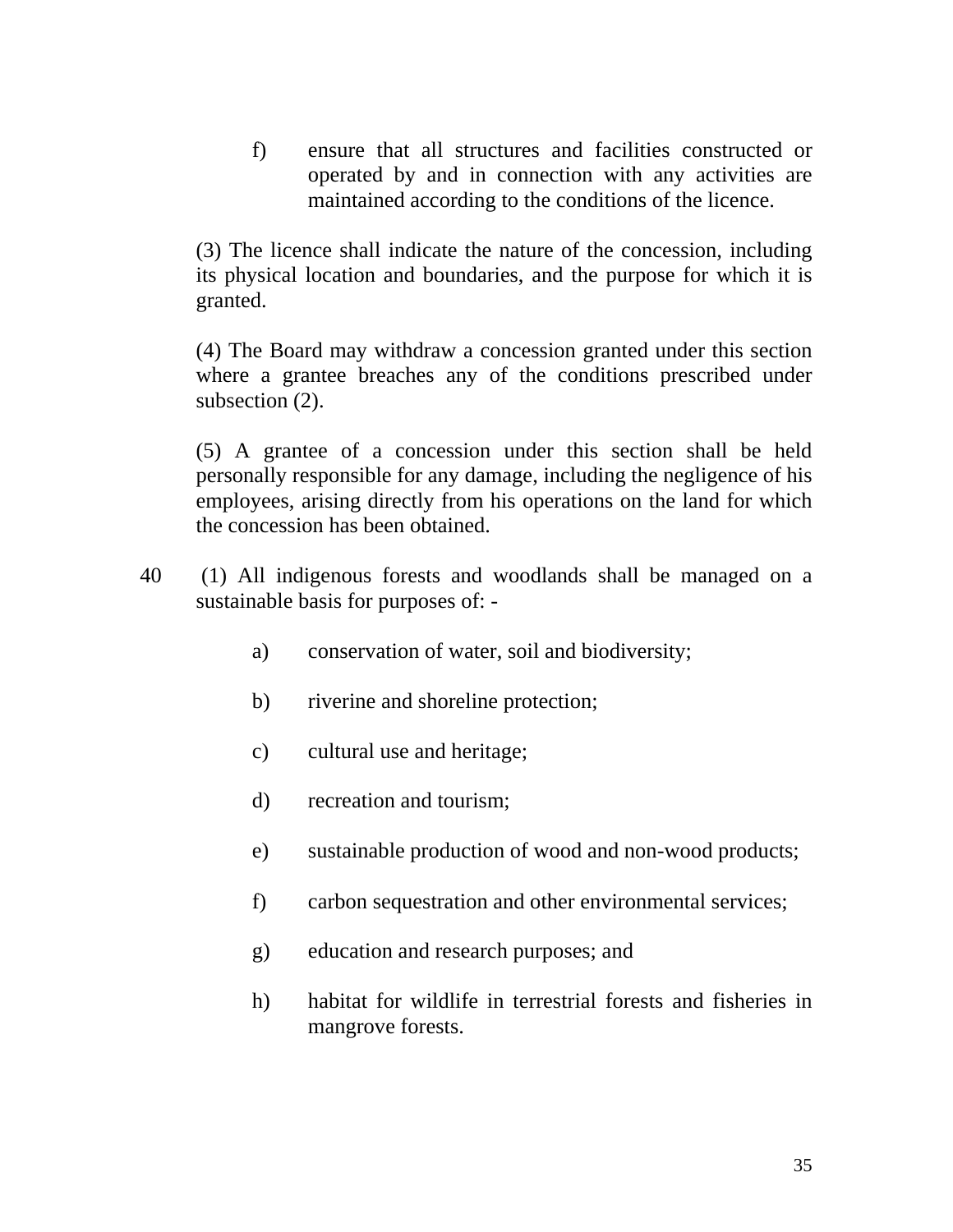(2) In pursuance of subsection (1), the Service shall, in consultation with the forest conservation committee for the area where the indigenous forest is situated, prepare forest management plans.

 (3) The Board may enter into a joint management agreement for the management of any state indigenous forest or part thereof with any person, institution, government agency or forest association.

- 41 (1) The Board shall only give its consent for mining and quarrying operations in a forest area where:
	- a) the area does not contain rare, threatened or endangered species;
	- b) the forest does not have any cultural importance or contain sacred trees or groves;
	- c) an Independent Environmental Impact Assessment has been carried out;
	- d) the miner has undertaken through execution of a bond the value of which will be determined by the Board, to rehabilitate the site upon completion of his operation to a level prescribed by the Board;
	- e) the forest is not an important catchment area or source of springs:

 Provided that the Minister may, on the recommendation of the Board, and in consultation with the minister responsible for mining, publish rules to regulate and govern mining operations in forest areas; and

f) the carrying on of the mining and quarrying operations shall not contravene any rules made under this Act.

(2) Subject to subsection (1), mining and quarrying may be carried out in a state or local authority forest under the authority of a licence issued by the Service and the local authority.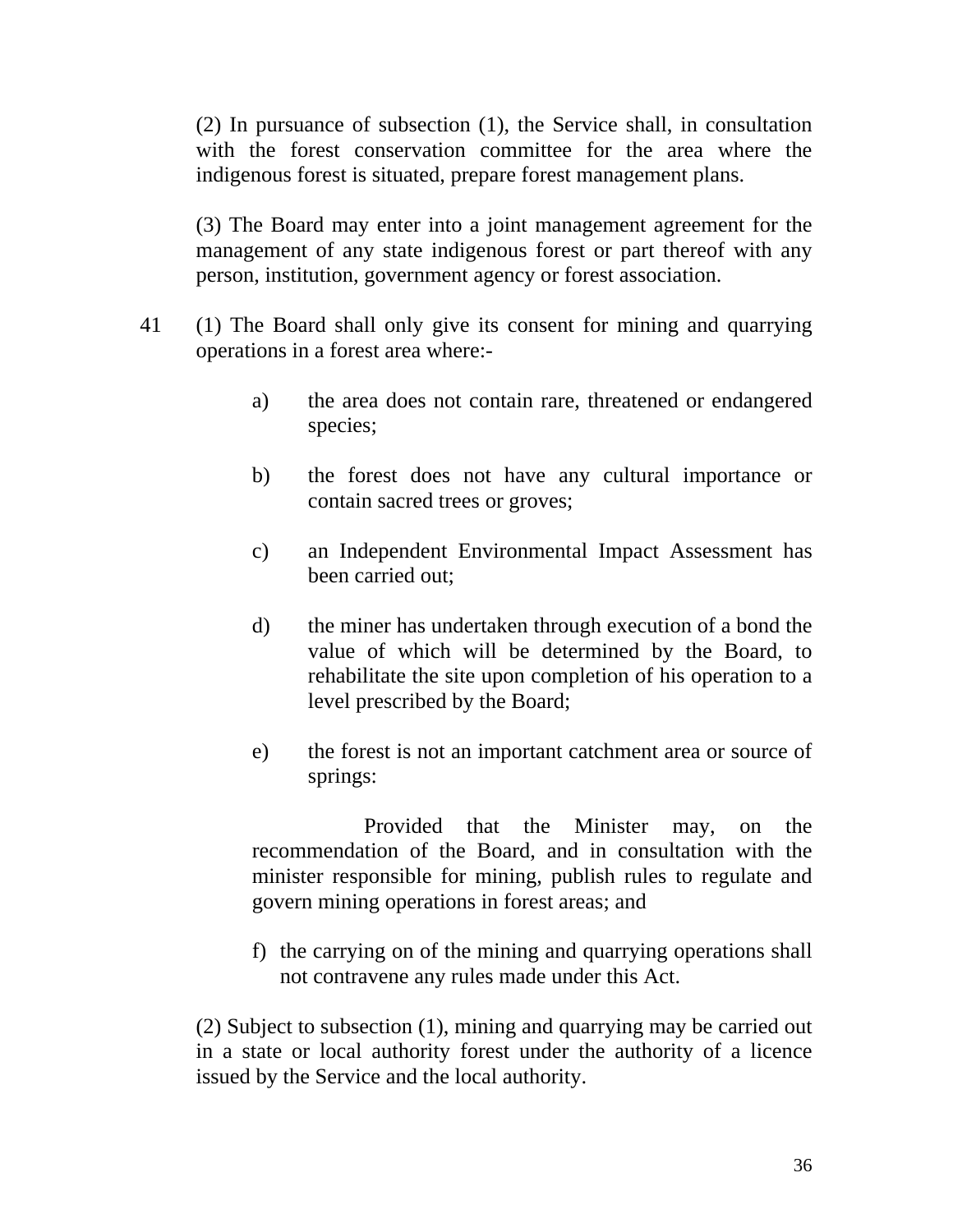(3) A licence under subsection (2) shall not be issued unless the applicant has implemented safety measures to prevent injury to human beings, livestock and wildlife traversing the forest.

42 (1) The conditions on which a licence for mining and quarrying, or any other activity carried out in the forest, shall, where the activity concerned is likely to result in the depletion of forest cover in any forest, include a condition requiring the licensee to undertake compulsory revegetation immediately upon the completion of the activity.

 (2) Revegetation shall be undertaken in consultation with the Service, which shall determine the seeds and seedlings proposed to be used in such revegetation.

- 43 Any person who contravenes the provisions of this Act in relation to activities in forest areas relating to mining, quarrying or revegetation commits an offence and shall be liable on conviction to imprisonment to a term not exceeding twelve months or to a fine of not exceeding five hundred thousand shillings or to both such fine and imprisonment.
- 44 (1) Any activities within a forest area which are not included in a management plan shall only be undertaken with the consent of the Board granted in accordance with this section.

(2) A person intending to undertake any activity referred to in subsection (1) within a forest area shall apply in that behalf to the Board and the application shall be accompanied by the results of an independent Environmental Impact Assessment conducted in respect of the proposed activity.

(3) Where the Board intends to grant its approval under this section, it shall cause a notice of such intention to be published in the Gazette and in at least two newspapers of national circulation, and posting a notice in such manner as to bring to attention of the persons likely to be directly affected by such activity, and giving a period of not less than ninety days within which any person may make objections to the Board.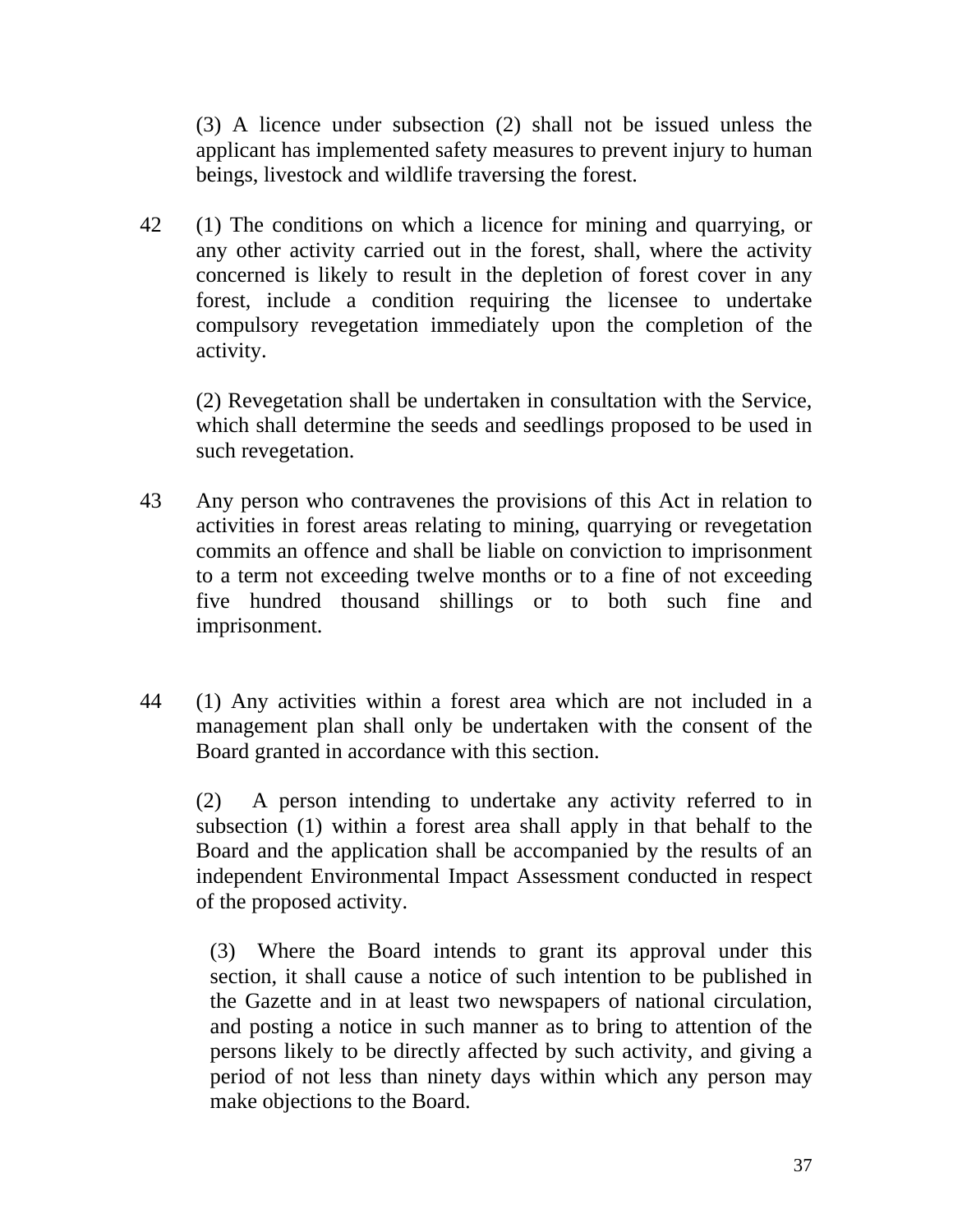(4) The Board shall deliberate on any objection received and deliver its decision to the objector within a period of sixty days from the date of receipt thereof.

(5) Any objector aggrieved by a decision of the Board under this section may within sixty days after receipt of such decision appeal to the High Court.

# **PART IV – COMMUNITY PARTICIPATION**

45 (1) A member of a forest community may, together with other members or persons resident in the same area, register a community forest association under the Societies Act.

(2) An association registered under subsection (1) may apply to the Director for Permission to participate in the conservation and management of a state forest or local authority forest in accordance with the provisions of this Act.

(3) The application referred to in subsection (2) shall be in the prescribed form and shall contain –

- a) a list of the members of the association and its address;
- b) the Constitution of the association;
- c) the association's financial regulations;
- d) the area of forest for which the association proposes to undertake conservation and management;
- e) the association's proposals concerning
	- (i) use of forest resources;
	- (ii) methods of conservation of biodiversity;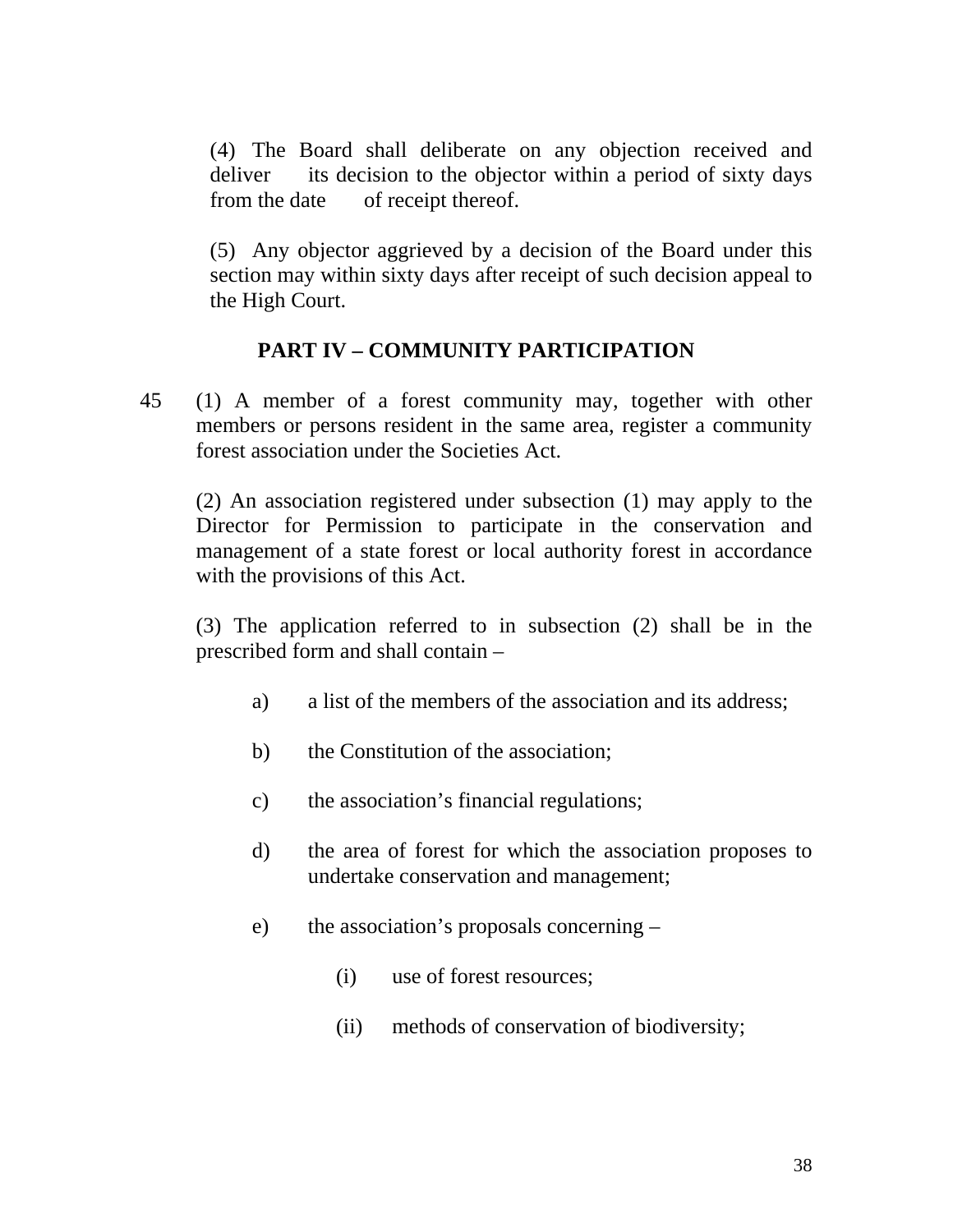- (iii) methods of monitoring and protecting wildlife and plant populations and enforcing such protection; and
- f) such other information as the Director may require.

(4) Where there is no management plan in respect of the area, or where the association proposes that there be a new management plan, the application shall be accompanied by a draft management plan.

(5) The provisions of this act regarding management plans shall apply in respect of the draft management plan submitted under subsection (4).

(6) The Director shall cause to be kept an up to date record of all associations participating in the conservation or management of forests.

- 46 (1) An association approved by the Director under section 46 to participate in the management or conservation of a forest or part of a forest shall –
	- a) protect, conserve and manage such forest or part thereof pursuant to an approved management agreement entered into under this Act and the provisions of the management plan for the forest;
	- b) formulate and implement forest programmes consistent with the traditional forest user rights of the community concerned in accordance with sustainable use criteria;
	- c) protect sacred groves and protected trees;
	- d) assist the Service in enforcing the provisions of this Act and any rules and regulations made pursuant thereto, in particular in relation to illegal harvesting of forest produce;
	- e) with the approval of the Board enter into partnerships with other persons for the purposes of ensuring the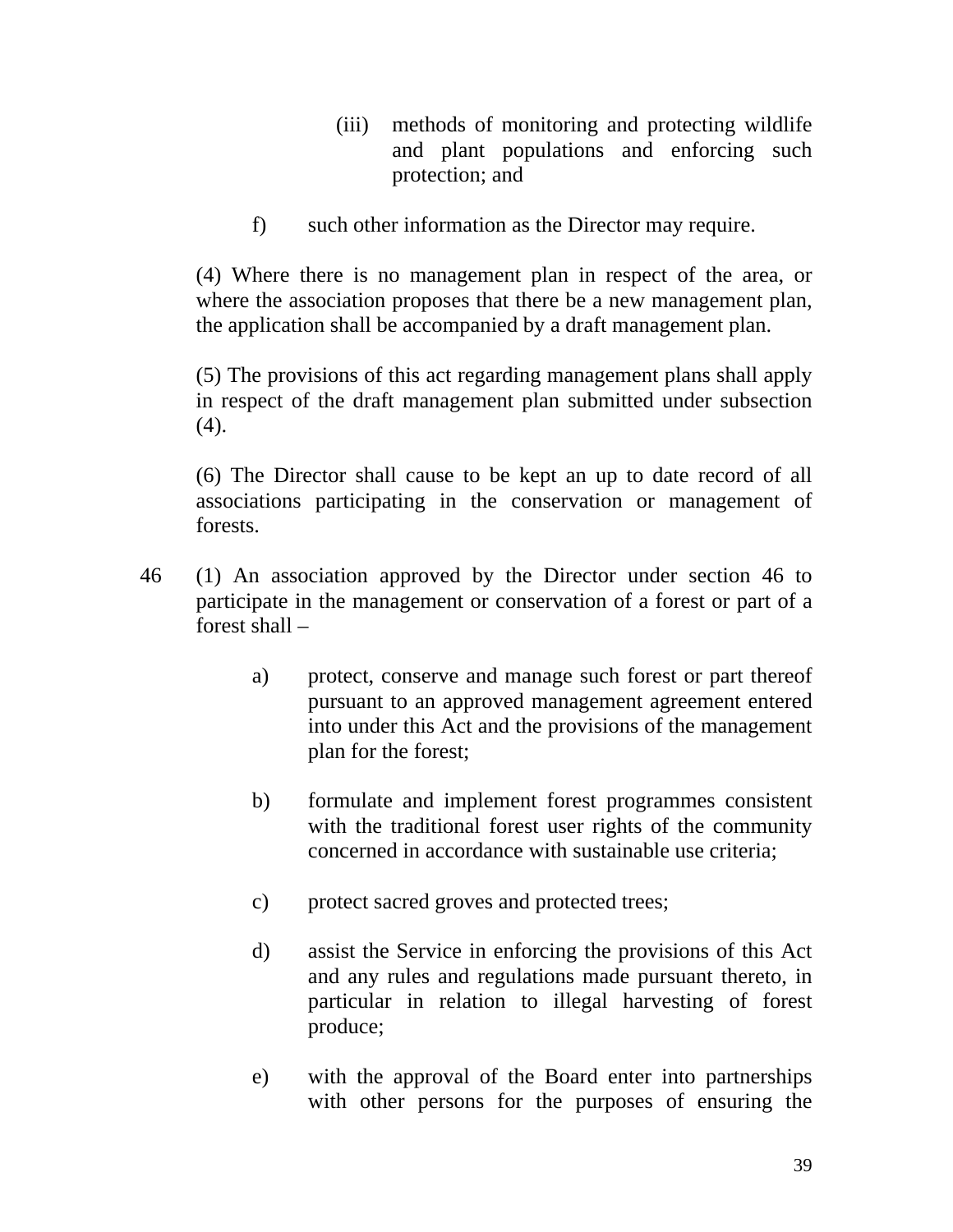efficient and sustainable conservation and management of forests;

- f) keep the Service informed of any developments, changes and occurrences within the forest which are critical for the conservation of biodiversity;
- g) help in fire fighting; and
- h) do any other that is necessary for the efficient conservation and management of the forest.

 (2) The management agreement between the Director and the association may confer on the association all or any of the following forest user rights –

- (a) collection of medicinal herbs;
- (b) harvesting of honey;
- (c) harvesting of timber or fuel wood;
- (d) grass harvesting and grazing;
- (e) collection of forest produce for community based industries;
- (f) ecotourism and recreational activities;
- (g) scientific and education activities;
- (h) plantation establishment through non-resident cultivation;
- (i) contracts to assist in carrying out specified silvicultural operations;
- (j) development of community wood and non-wood forest based industries; and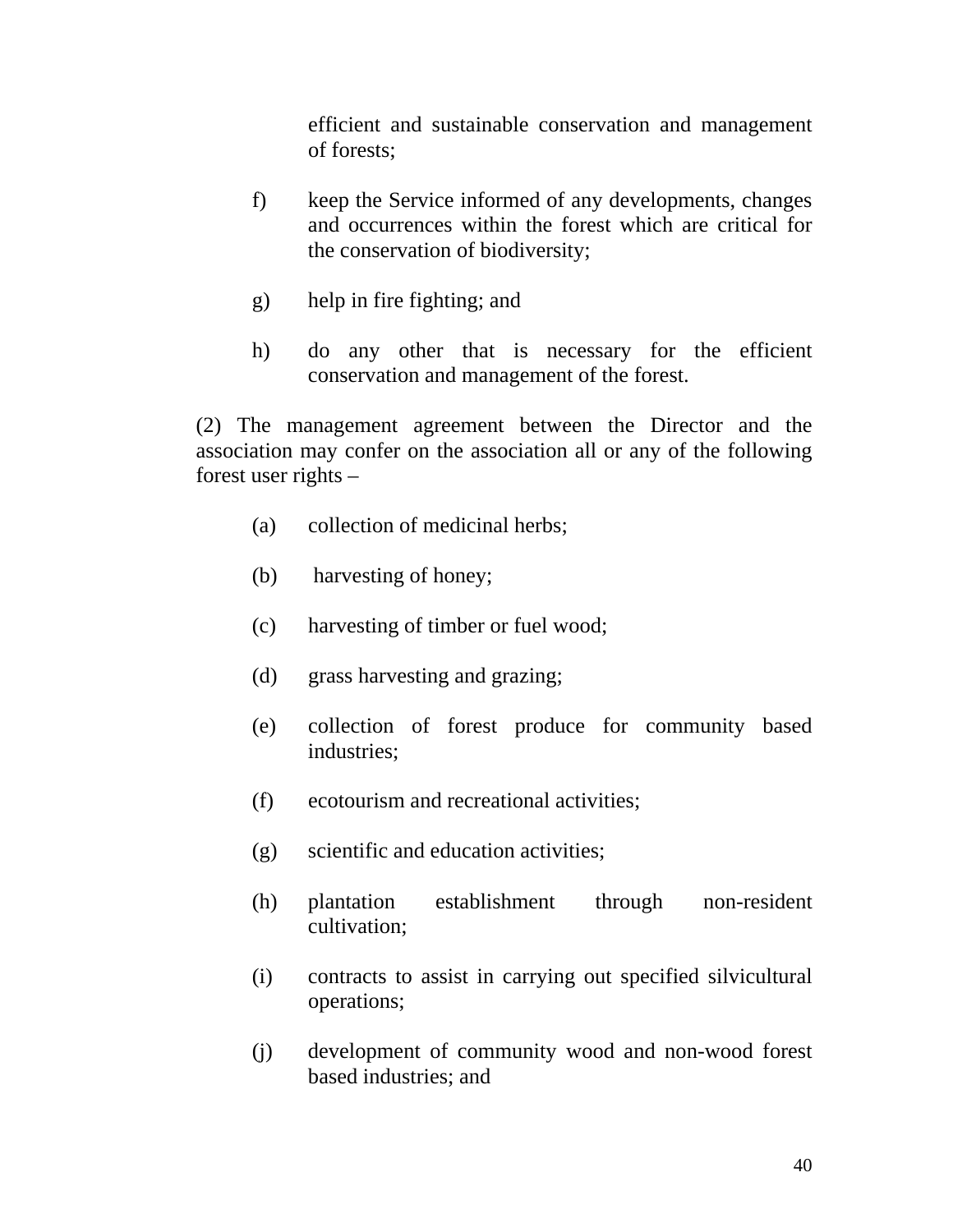(k) other benefits which may from time to time be agreed upon between an association and the Service:

Provided that:

- (i) none of the activities specified in this subsection shall be carried out so as to conflict with the conservation of biodiversity; and
- (ii) the Director may, in consultation with the association, make rules regulating the performance thereof.
- 47 (1) An association may, with the approval of the Director, assign any or all its rights under a management agreement to a suitably qualified agent on mutually agreed terms.

 (2) The Director shall not approve any assignment which would derogate from the main objectives and purposes set out in the management agreement.

 (3) The management agreement shall be deemed to provide that an association shall be liable for all the activities, acts and omissions of the assignees of its rights under the agreement.

- 48 1) The Director may terminate a management agreement with an association or withdraw a particular user right where –
	- a) an association grossly breaches the terms and conditions thereof;
	- b) he considers such action as necessary for purposes of protecting and conserving biodiversity; or
	- c) the association itself so requests.

(2) Where the Director intends to terminate a management agreement or withdraw a particular user right on either of the grounds stipulated in subsection (1) (a) or (b) of this section, he shall give the affected association thirty day's notice to show cause why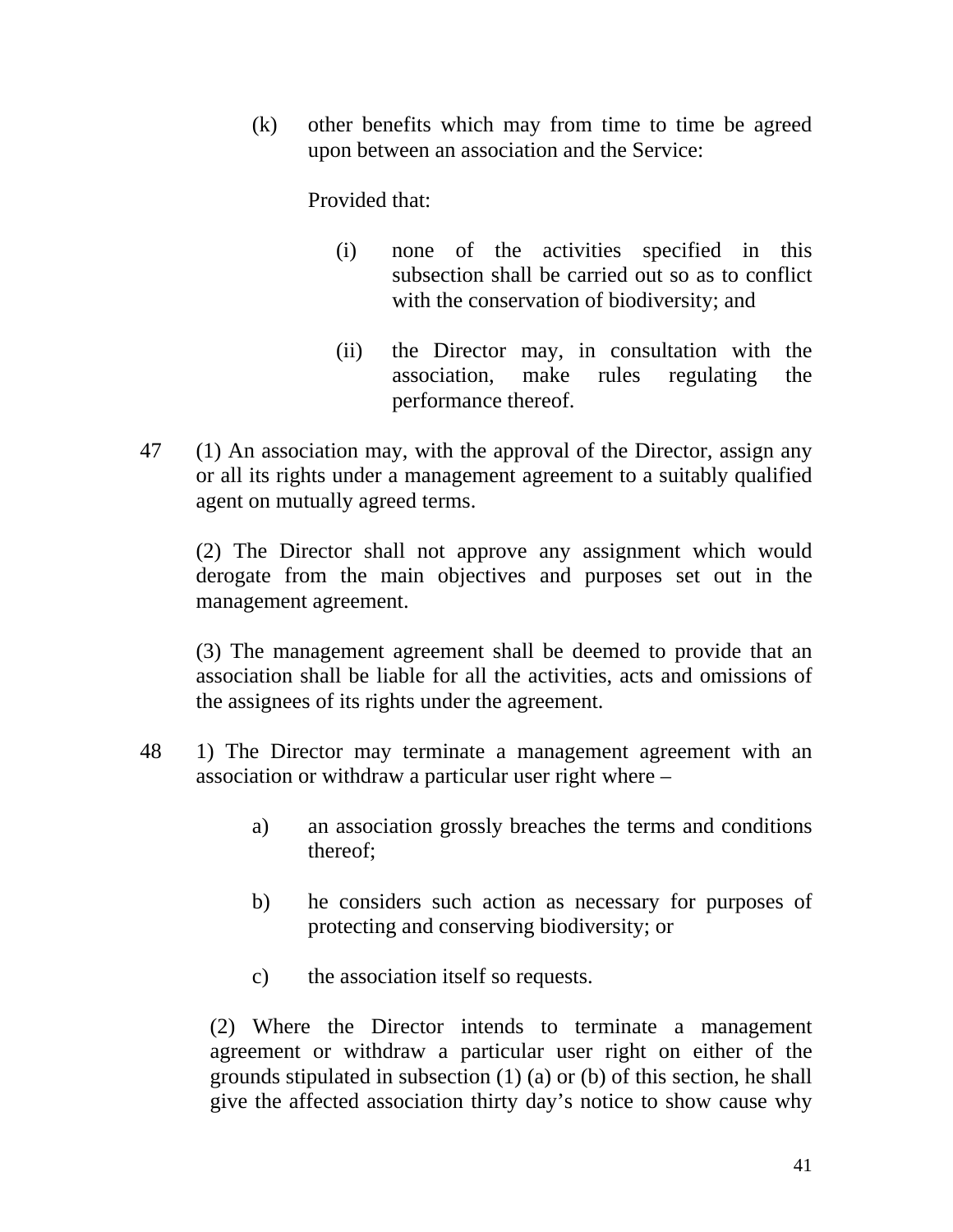the management agreement should not be so terminated or the user so withdrawn.

(3) Where a request for termination of a management agreement or the withdrawal of a user right has been made by an association, the Director shall make inquiries into the grounds for the request, and where he is satisfied that it is in the best interests of the association and of conservation to do so, may grant the request.

(4) Where an association is aggrieved by the decision of the Director under this section, it may, within thirty days after being notified of the decision, appeal to the Board against the decision.

(5) Nothing in this section shall be construed to limit the grounds on which, in accordance with the terms of a management agreement, the agreement or any user right may be terminated.

## **PART V – ENFORCEMENT**

- 49 (1) A forest officer may  $$ 
	- a) demand from any person the production of an authority or licence for any act done or committed by that person in a state, local authority or provisional forest, or in relation to any forest produce for which a licence is required under this Act or under any rules made thereunder;
	- b) require any person found within or without a state, local authority or provisional forest who has in his possession any forest produce, to give an account of the manner in which he became possessed thereof, and, where the account given is not satisfactory, arrest and take such person before a magistrate;
	- c) search any person suspected of having committed an offence under this Act or of being in possession of any forest produce in respect of which an offence has been committed, and arrest the person, seize and detain any baggage, package, parcel, conveyance, tent, hut or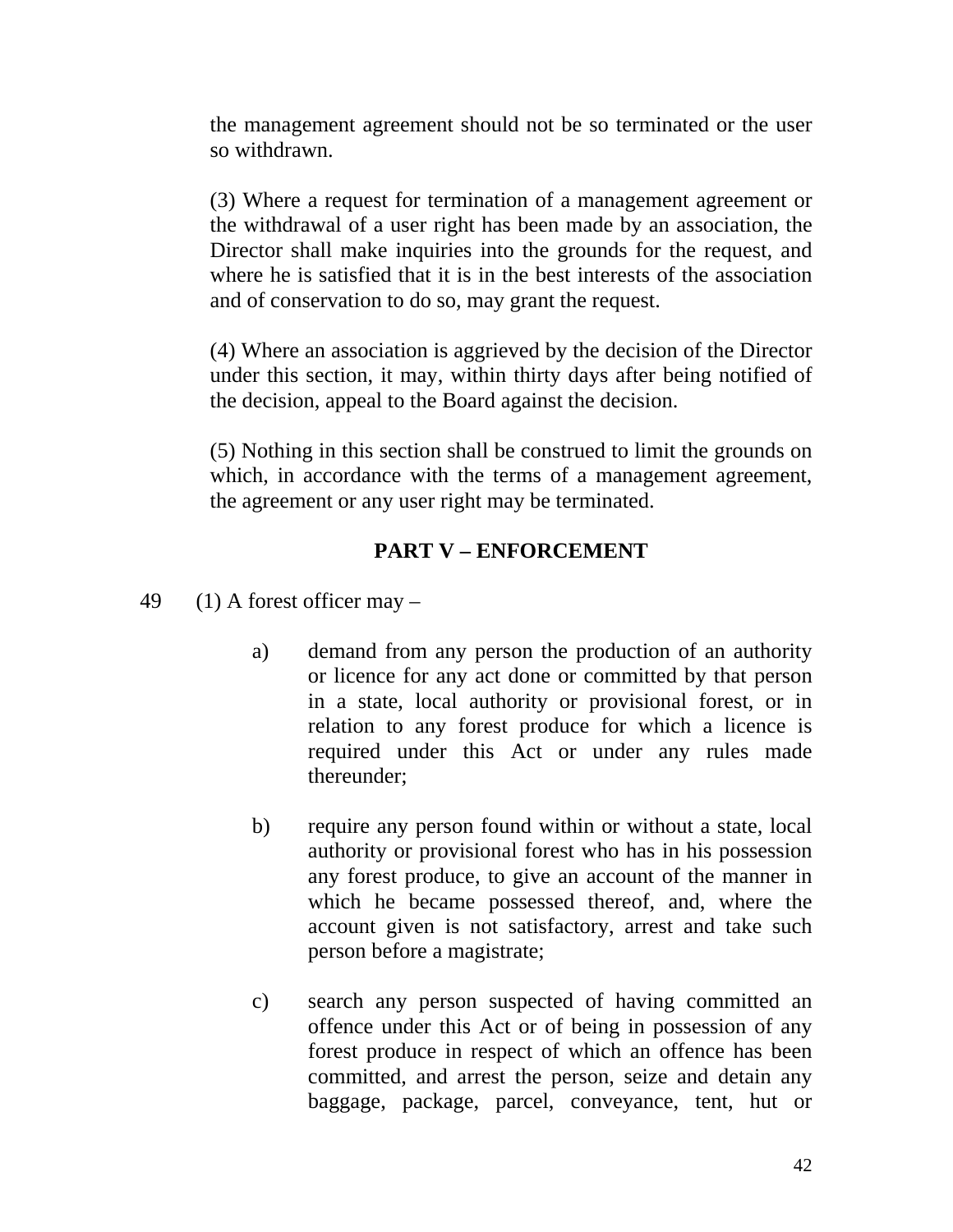building under the control of that person or his agent or servant:

 Provided that no person shall be arrested under this section unless the forest officer has reasonable cause to believe that that person may fail to appear to answer a summons, or unless that person refuses to give his name and address or gives a name and address which there is reasonable cause to believe is false;

d) search any vehicle or vessel and seize and detain any forest produce in respect of which there is reason to believe that an offence has been committed, together with any tools, equipments, vessels, vehicles or livestock used in the commission of the offence:

 Provided that the forest officer seizing such property shall forthwith report the seizure to the magistrate having jurisdiction over the area where the offence takes place;

- e) seize and detain any livestock found in a State, local authority or provisional forest without any person in charge of them; and
- f) confiscate any equipment or receptacle placed without authority in a State, local authority or provisional forest.

(2) The Director or any forest officer may –

- a) enter any private forest registered under section 25(1) in order to assess the condition thereof or to perform any such other act which he considers necessary in the circumstances; or
- b) enter the premises of any forest-based industry or forest produce dealer to inspect any forest produce placed or found within the premises to satisfy himself that the industry or dealer is abiding by the provisions of a licence issued under this Act: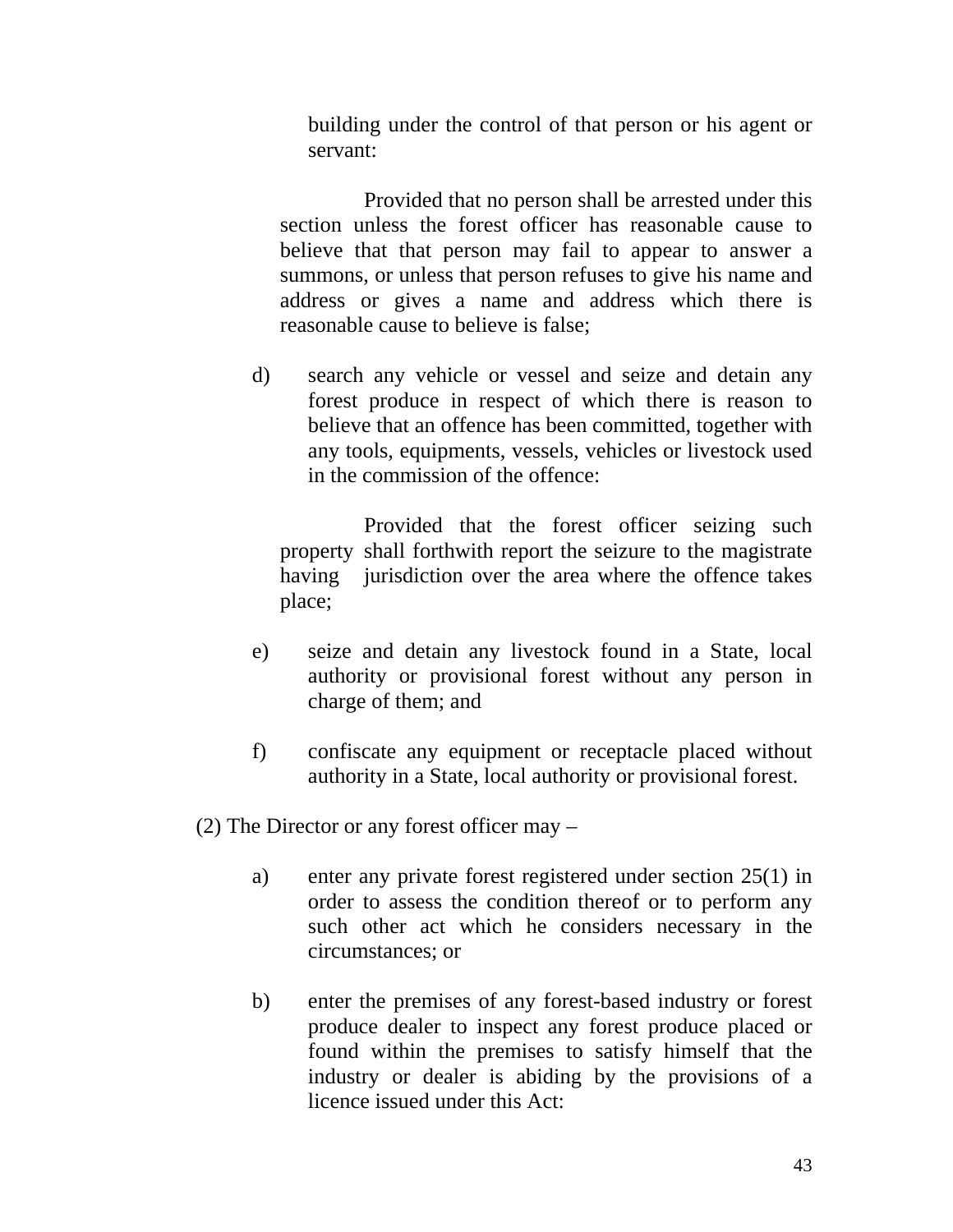Provided that during such inspection due regard shall be had to the property rights of the forest owner.

- c) take all reasonable steps to prevent the commission of an offence under this Act; and
- d) where qualified to do so, any officer of the Service who is of or above the rank of Sergeant Forest Guard shall have the same powers conferred to relevant officers under sections 22 and 23 of the Criminal Procedure Code and section 20 of the Police Act.
- 50 (1) The President may, through the Commissioner of Police, make available to the disciplined force of the Service such firearms as may be necessary for the Service to carry out its functions under this Act.

(2) A member of the disciplined force, after acquiring the requisite training, and when authorized by the Director, may use firearms for the following purposes:-

- (a) in the course of law enforcement against
	- (i) any person charged with an offence punishable under this Act, when that person is escaping or attempting to escape from lawful custody;
	- (ii) any person who, by force, removes or attempts to remove any other person from lawful custody;
	- (iii) any person who, by force, attempts to prevent the lawful arrest of himself or any other person; or
	- (iv) any person unlawfully hunting any animal within a forest area or nature reserve.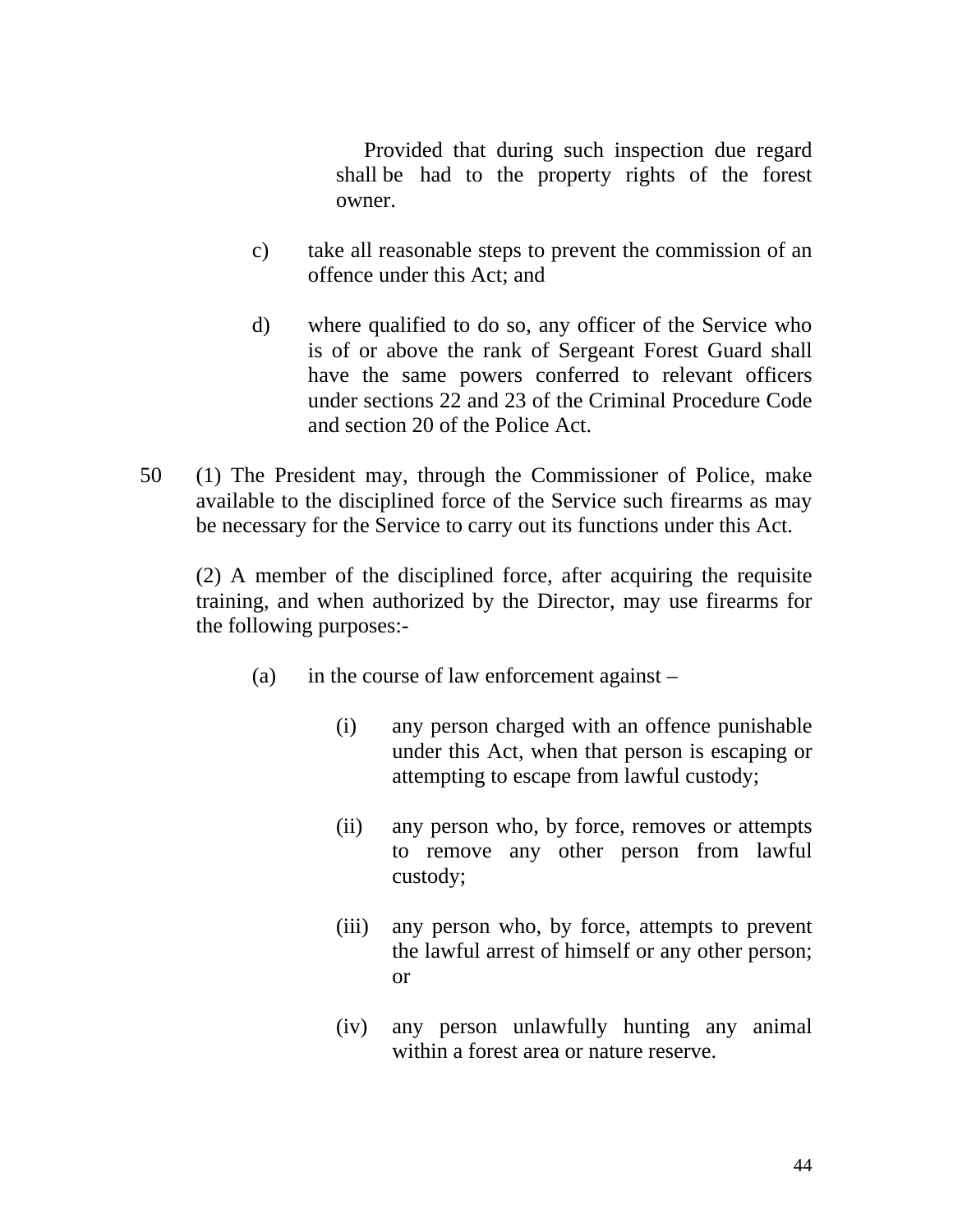- (b) for the protection of people and property against any animal causing destruction to human life or property or crops; and
- (c) in the course of animal population control.

(3) Notwithstanding the foregoing, an officer of the disciplined force of the Service shall not resort to the use of firearms –

- a) under paragraph (a)(i) of subsection (2), unless the officer concerned has reasonable grounds to believe that he cannot otherwise prevent the escape, and unless he has given ample warning to such person that he is about to use a firearm against him, and the warning is unheeded;
- b) under paragraph (a)(ii) or (iii) of subsection (2), unless the officer concerned believes on reasonable grounds that he or any other person is in danger of grievous bodily harm, or that he cannot otherwise prevent the removal, or, as the case may be, effect the arrest.
- 52 (1) Except under a licence or permit or a management agreement issued or entered into under this Act, no person shall, in a state, local authority or provisional forest –
	- a) fell, cut, take, burn, injure or remove any forest produce;
	- b) be or remain therein between the hours of 7 p.m. and 6 a.m. unless he is using a recognized road or footpath, or is in occupation of a building authorized by the Director, or is taking part in cultural, scientific or recreational activities;
	- c) erect any building or livestock enclosure, except where the same is allowed for a prescribed fee;
	- d) smoke, where smoking is by notice prohibited, or kindle, carry or throw down any fire, match or other lighted material;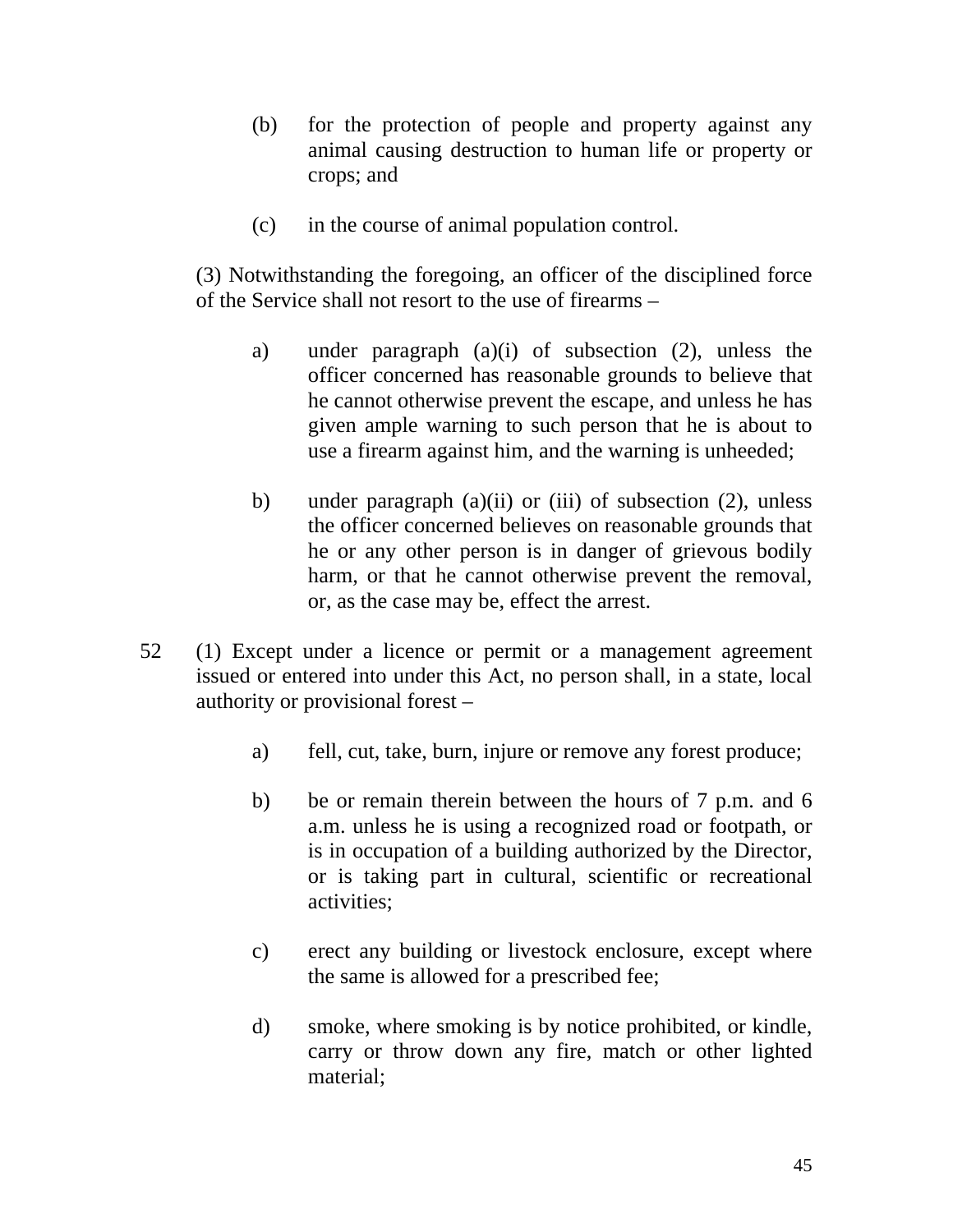- e) de-pasture livestock, or allow livestock to be therein;
- f) clear, cultivate or break up land for cultivation or for any other purpose;
- g) enter any part thereof which may be closed to any person;
- h) collect any honey or beeswax, or hang on any tree or elsewhere any honey barrel or other receptacle for the purpose of collecting any honey or beeswax, or enter therein for the purpose of collecting honey and beeswax, or be therein with any equipment designed for the purpose of collecting honey or beeswax;
- i) construct any road or path;
- j) set fire to, or assist any person to set fire to, any grass or undergrowth or any forest produce;
- k) possess, bring or introduce any chain saw or logging tools or equipment; and
- l) damage, alter, shift, remove or interfere in any way whatsoever with any beacon, boundary mark, fence notice or notice board.

 (2) Any person who contravenes the provisions of subsection (1) of this section commits an offence and is liable on conviction to a fine not exceeding fifty thousand shillings or to imprisonment for a term not exceeding six months, or to both such fine and imprisonment.

- 53 Any person who, without lawful authority
	- a) marks any forest produce, or affixes upon any forest produce, a mark ordinarily used by a forest officer to indicate that the forest produce is the property of the Government, or that it may or has been lawfully cut or removed;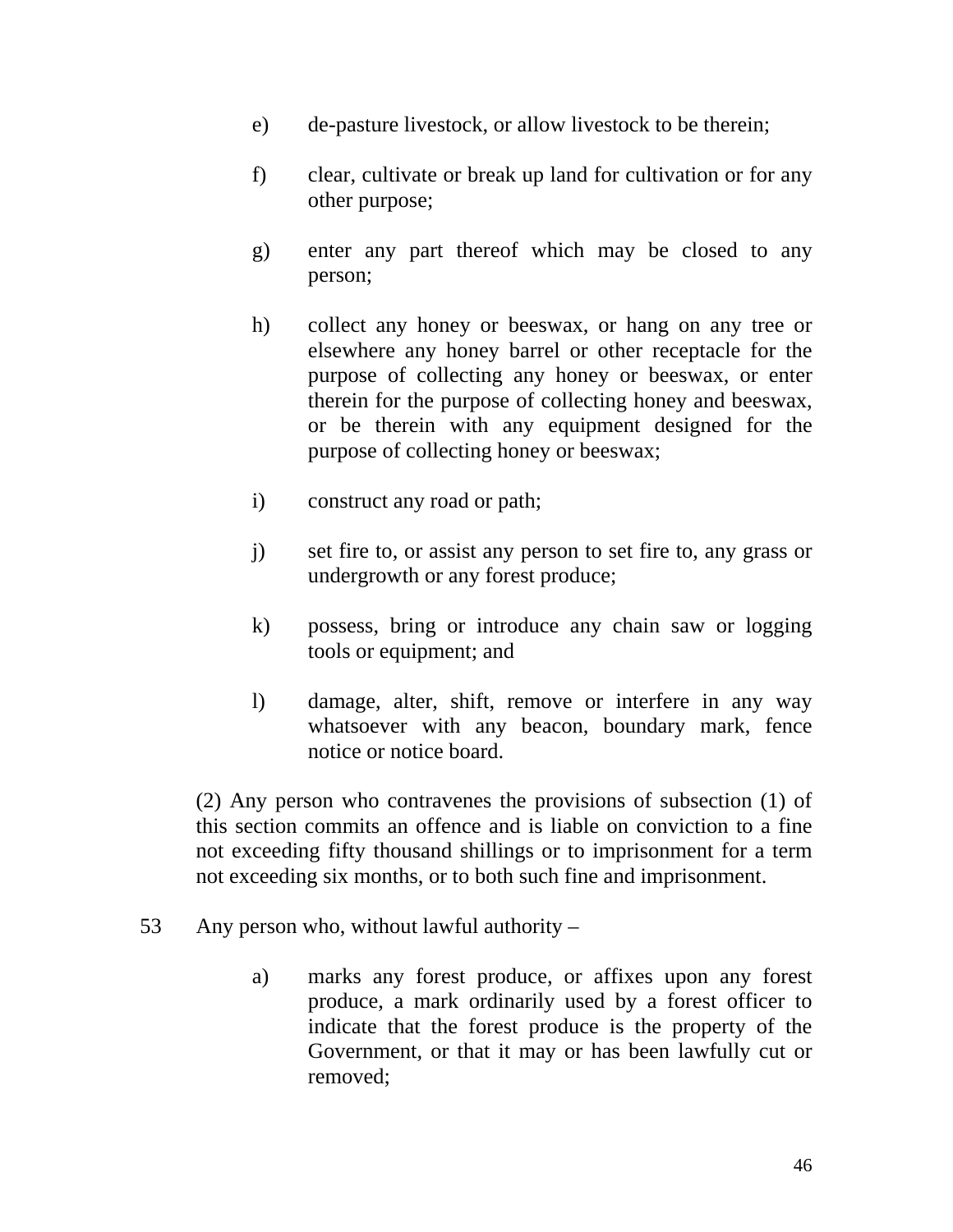- b) alters, obliterates, removes or defaces any stamp, mark, sign, licence, permit or other document lawfully issued under the authority of this Act, or removes or destroys any part or a tree bearing the stamp or other mark used by any forest officer;
- c) covers any tree stump in any state or local authority forest or on any unalienated Government land with brushwood or earth, or by any other means whatsoever conceals, destroys, or removes or attempts to conceal, destroy or remove such tree stump or any part thereof;
- d) wears any uniform or part of a uniform, or any badge or other mark issued by the Service to be worn by forest officers or other employees of the Service, or who in any other way holds himself out to be an employee of the Service; or
- e) counterfeits or issues without lawful authority any licence or other document purporting it to be a licence or document issued under this Act or any rules made thereunder,

commits an offence and shall be liable on conviction to a fine not exceeding five hundred thousand shillings or to imprisonment for a term not exceeding five years or to both.

- 54  $(1)$  Any person who
	- a) commits a breach of, or fails to comply with the provisions of, this Act;
	- b) commits a breach of, or fails to comply with any of, the terms or conditions of a licence issued to him under this Act;
	- c) fails to comply with a lawful requirement or demand made or given by a forest officer;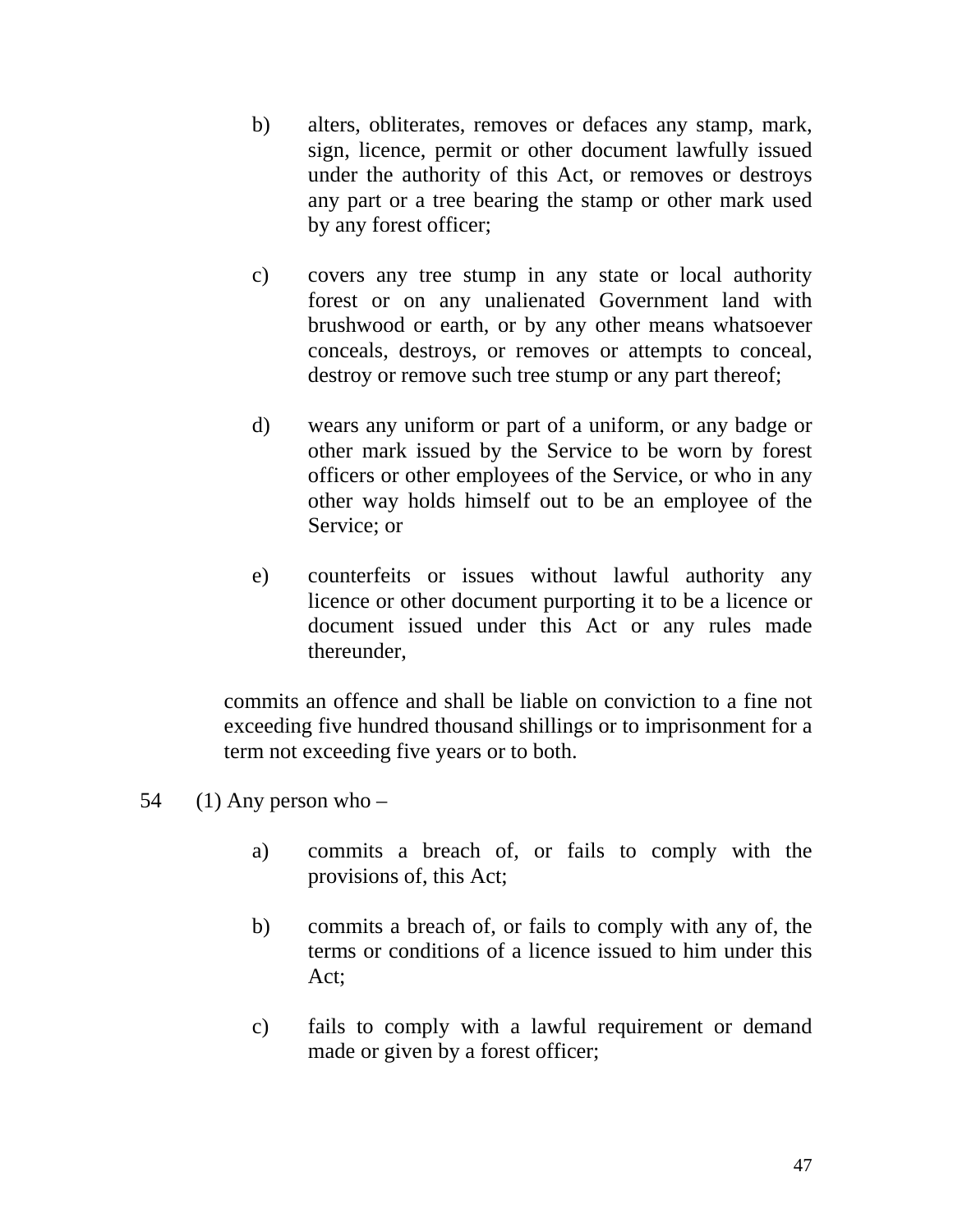- d) obstructs a person in the execution of his powers or duties under this Act;
- e) willfully or maliciously sets fire to any private, provisional, local authority or state forest; or
- f) makes charcoal in a state, local authority or provisional forest; or in private forest or farmlands without a licence or permit of the owner as the case may be:

commits an offence and is liable on conviction to a fine not exceeding one hundred thousand shillings or to imprisonment for a term not exceeding one year, or to both such fine and imprisonment.

(2) Any person who willfully or maliciously sets fire to any private, provisional, local authority or state forest commits an offence and is liable to a fine of not less than two hundred thousand shillings, or to imprisonment for a term of not less than one year or to both such fine and imprisonment.

(3) Any person who operates a sawmill in a manner contrary to that prescribed in rules made under this act commits an offence and is liable on conviction to a fine not exceeding one million shillings or to imprisonment for term not exceeding ten years, or to both such fine and imprisonment.

(4) Save under a licence or permit or a management agreement issued or entered into under this Act, no person shall, in a forest capture or kill any animal, set or be in possession of any trap, snare, gin or net, or dig any pit, for the purpose of catching any animal, or use or be in possession of any poison or poisoned weapon:

 Provided that nothing in this paragraph shall be deemed to prohibit the capturing or killing of an animal in accordance with the conditions of a valid licence or permit issued under the Wildlife (Conservation and Management) Act.

(5) Any livestock found in any forest shall, unless the owner thereof proves to the contrary, be deemed to be there under the authority of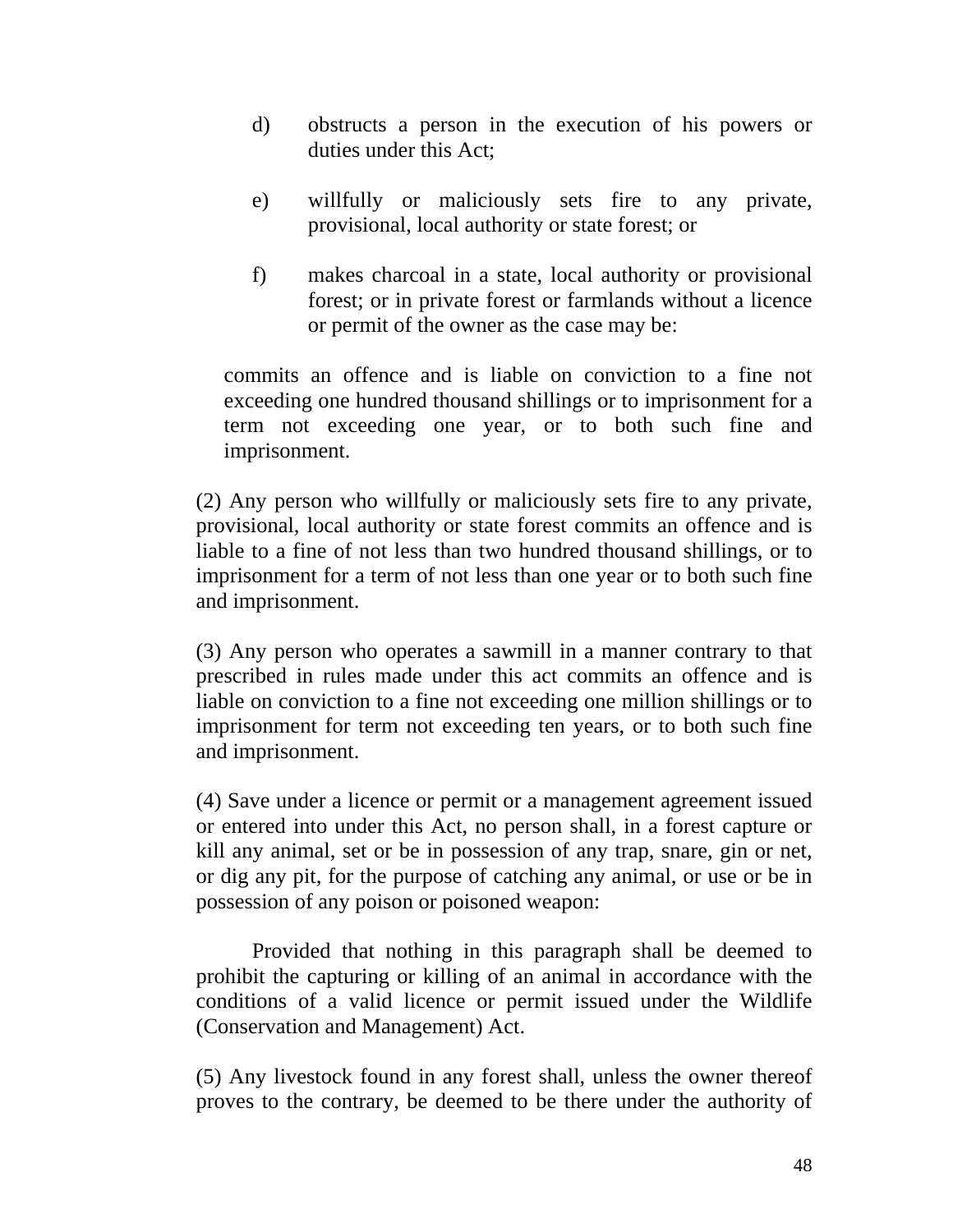the owner as well as the person, if any, actually in charge of the livestock.

(6) The livestock detained under paragraph  $50(1)(e)$  may be auctioned at the expiry of five days if the owner does not reclaim them, and the proceeds of such auction shall be paid to such owner, less the amount incurred by the Service in the care of such livestock, and neither the Service nor any of its officers shall be held liable for the injury or death of any livestock so seized and detained.

(7) Neither the Service nor any of its officers shall be liable for the injury, loss or death of any livestock seized or detained under section 50(1).

(8) Any person who, in any forest area –

- a) introduces any exotic genetic material or invasive plants without authority from the Service;
- b) dumps any solid, liquid, toxic or other wastes;
- c) grows any plant from which narcotic drugs can be extracted; or
- d) extracts, removes or causes to be removed, any tree, shrub or part thereof for export,

commits an offence and is liable on conviction to a fine not exceeding five million shillings or to imprisonment for a term not less than ten years, or to both such fine and imprisonment.

- 55 (1) Where a person is convicted of an offence of damaging, injuring or removing forest produce from any forest, the court may in addition to any other ruling order –
	- a) that such person pay to the forest owner, by way of compensation, a sum equal to the determined value of the forest produce so damaged, injured or removed and where the value cannot be estimated, ten thousand shillings for each offence;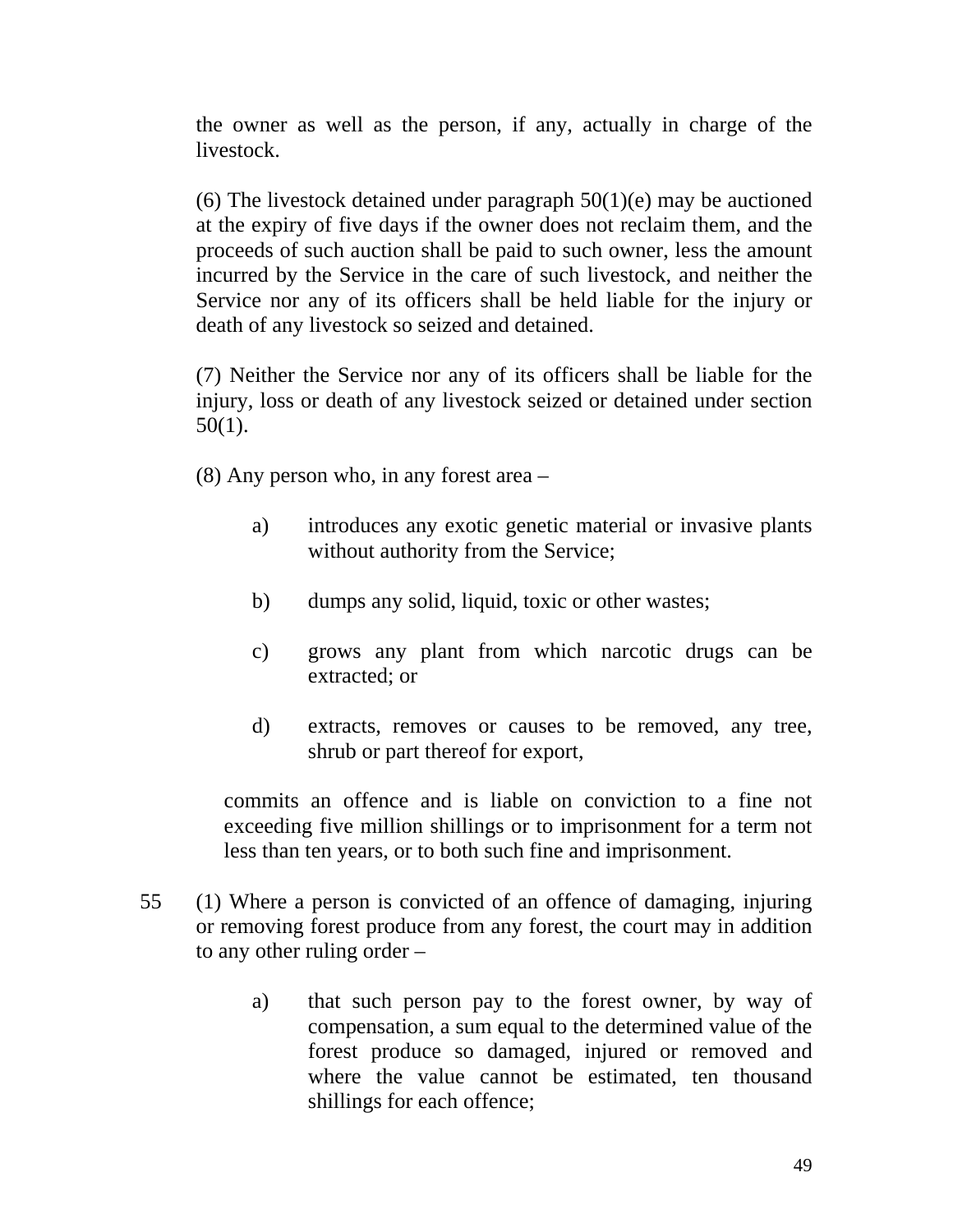- b) if it is proved to the satisfaction of the court that the person so convicted is the agent or employee of another person, that other person to pay by way of compensation to the forest owner, the value of the forest produce, unless after hearing that other person, the court is satisfied that the offence was not due to his negligence or default;
- c) the forest produce be removed, and any vessels, vehicles, tools or implements used in the commission of the offence, be forfeited to the Service:

 Provided that the value of the forest produce shall be either the commercial value of the forest produce or the cost of repairing the damage caused to biodiversity as a result of the activities complained of.

(2) Where a person is convicted of an offence of occupying or cultivating land in a forest area without a licence, the court may, in addition to any other penalty imposed under this Act, order such person to remove any buildings, enclosures, huts or crops within a period to be specified in the order, and if the person so convicted fails to comply with an order within the period so specified, the buildings, enclosures, huts or crops shall be deemed to be the property of the State, local authority or forest owner, as the case may be, and may be disposed of as the State, local authority or forest owner may think fit:

 Provided, however, that expenses incurred as a result of keeping in custody anything seized or detained under this section shall be borne by the person whose property is seized or detained.

- 56 A forest officer may with the leave of the Attorney General given under the Criminal Procedure Code, conduct any prosecution for any offence committed under this Act.
- 57 Any person found guilty of an offence against the provisions of this Act for which no specific penalty is provided shall be liable to a fine not exceeding ten thousand shillings or to imprisonment for term not exceeding three months.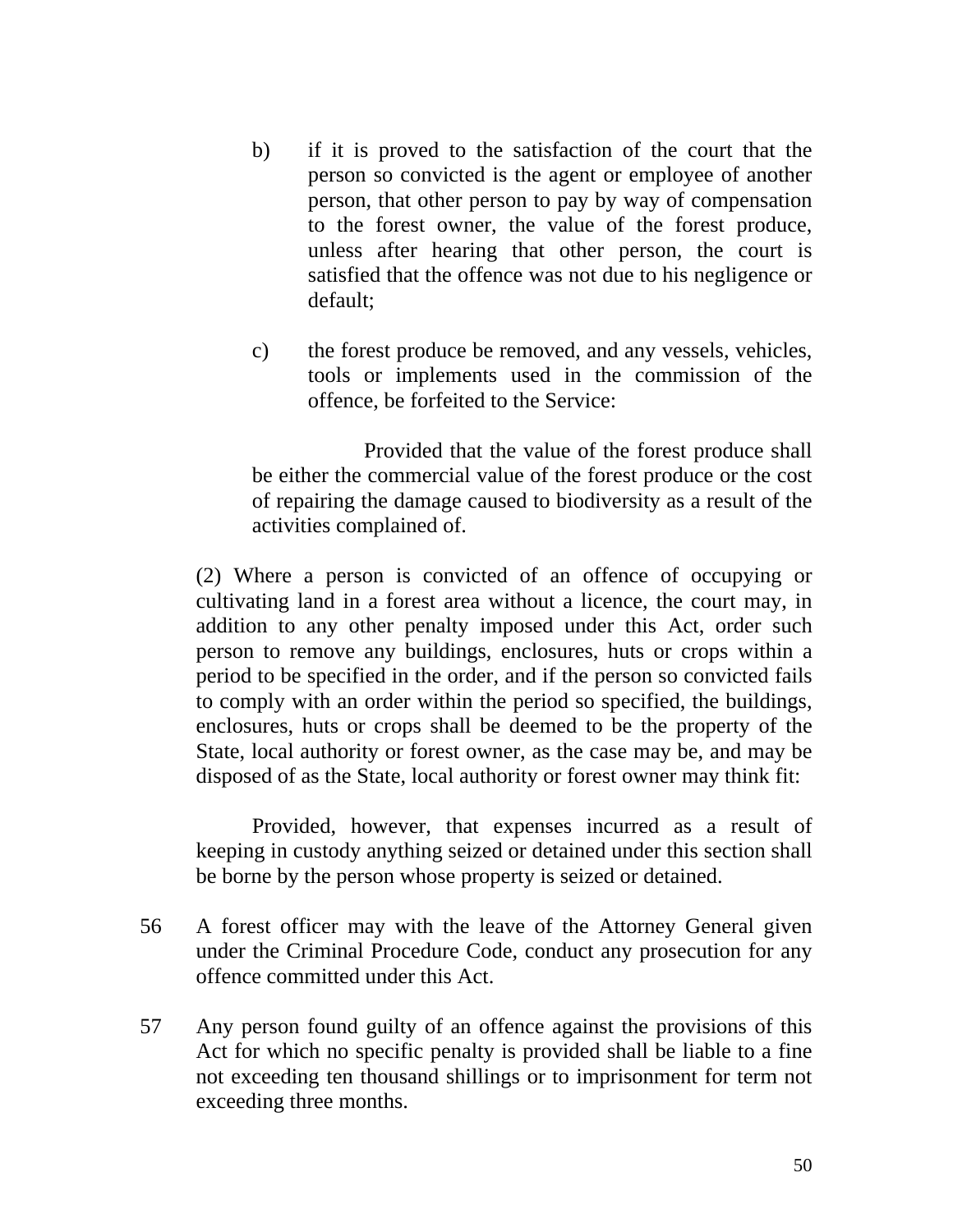- 58 (1) Every citizen of Kenya, and any person who is ordinarily resident in Kenya, who has reason to believe that the provisions of this Act have been, are being or are about to be violated, may petition the High Court for
	- a) a declaration that the provisions of this Act are being, have been or are about to be contravened;
	- b) an injunction restraining any specified person from carrying out such a contravention;
	- c) the writ of mandamus against any officer or person who has failed to perform any duty imposed by or under this Act; and
	- d) any remedy at law or equity for preventing or enforcing the provisions of this Act.
	- (2) The petition submitted under subsections (1) shall state
		- (a) the particulars of the petitioner;
		- (b) the nature of the violation or likely violation;
		- (c) the provision(s) of this Act which is or are being violated; and
		- (d) the person, agency or body violating or about to violate the said provisions.

 (3) Notwithstanding subsection (1), the court shall not issue an order under subsection (1) in respect of a proposal by the State or a local authority where such proposal has been duly submitted to public consultation in accordance with the Third Schedule, except an application which is-

- a) made within 60 days after publication, in accordance with the Schedule, of the notice of the decision; and
- b) made by a person –

(i)who made a comment or objection concerning the proposal within the time allowed in that Schedule; or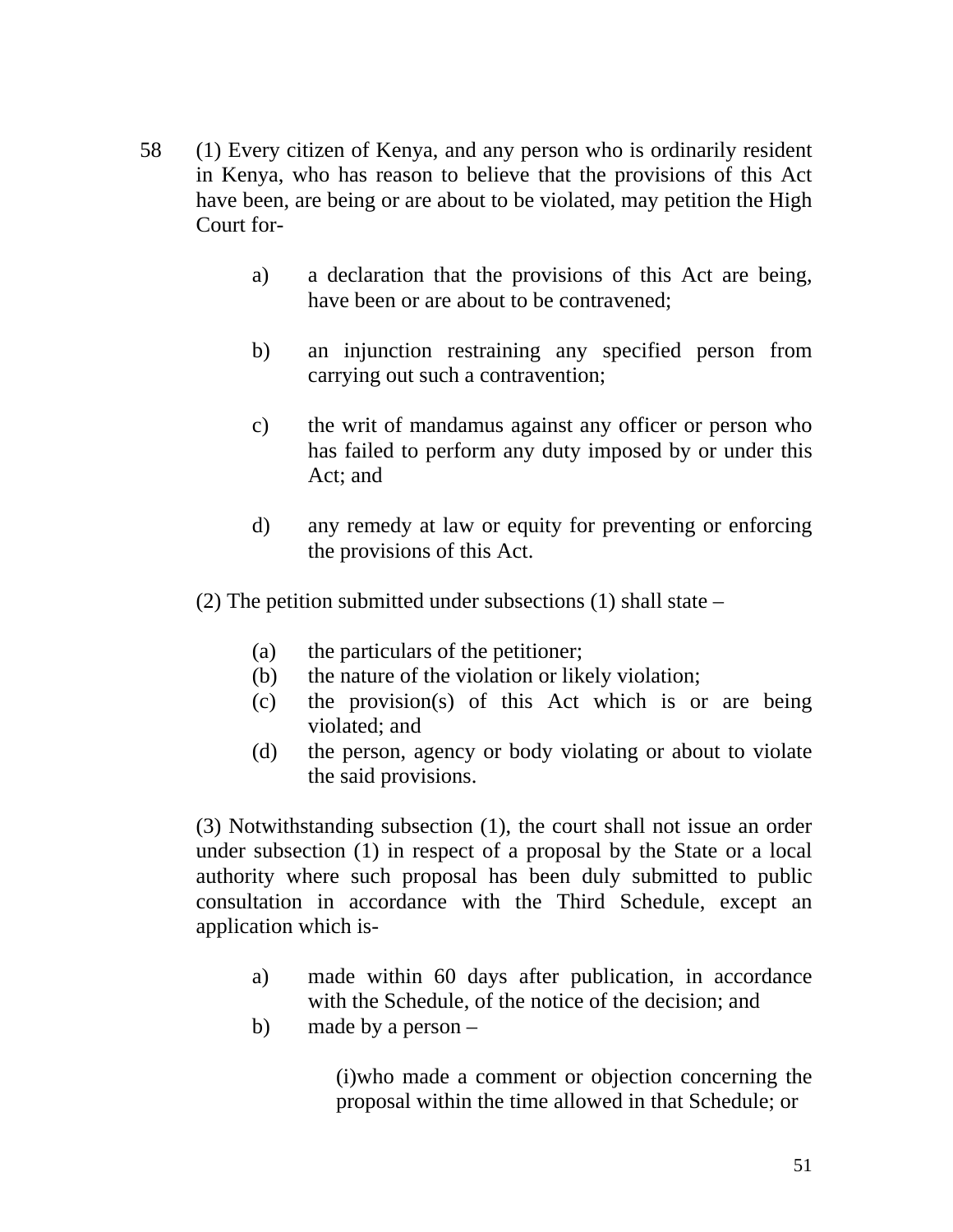(ii)who shows reasonable cause why he did not make such comment or objection.

### **PART VI – MISCELLANEOUS**

- 59 (1) The Minister may, on the recommendation of the Board, make rules for or with respect to any matter which is necessary or expedient to be prescribed for carrying out or giving effect to this Act.
	- (2)Without prejudice to the generality of the foregoing, rules may be made under this section for-
		- (a) controlling the harvesting, collection, sale of land and disposal of forest produce;
		- (b) prescribing the amount of royalties or fees payable under this Act generally or in particular cases;
		- (c) regulating the use and occupation of state forest land for the purposes of residence, cultivation, grazing, tourism, recreation, camping, picnicking, cultural activities, industrial or any other similar activities;
		- (d) the circumstances in which licences, permits, leases, concessions and other agreements may be applied for, granted, varied, refused or cancelled, and the manner in which a person to whom a licence is granted may exercise a right or privilege conferred upon him by the licence;
		- (e) regulating the felling, working and removal of forest produce in areas where trees may be felled or removed;
		- (f) regulating the entry of persons into a state or provisional forest, the period during which such persons may remain there and conditions under which they may remain;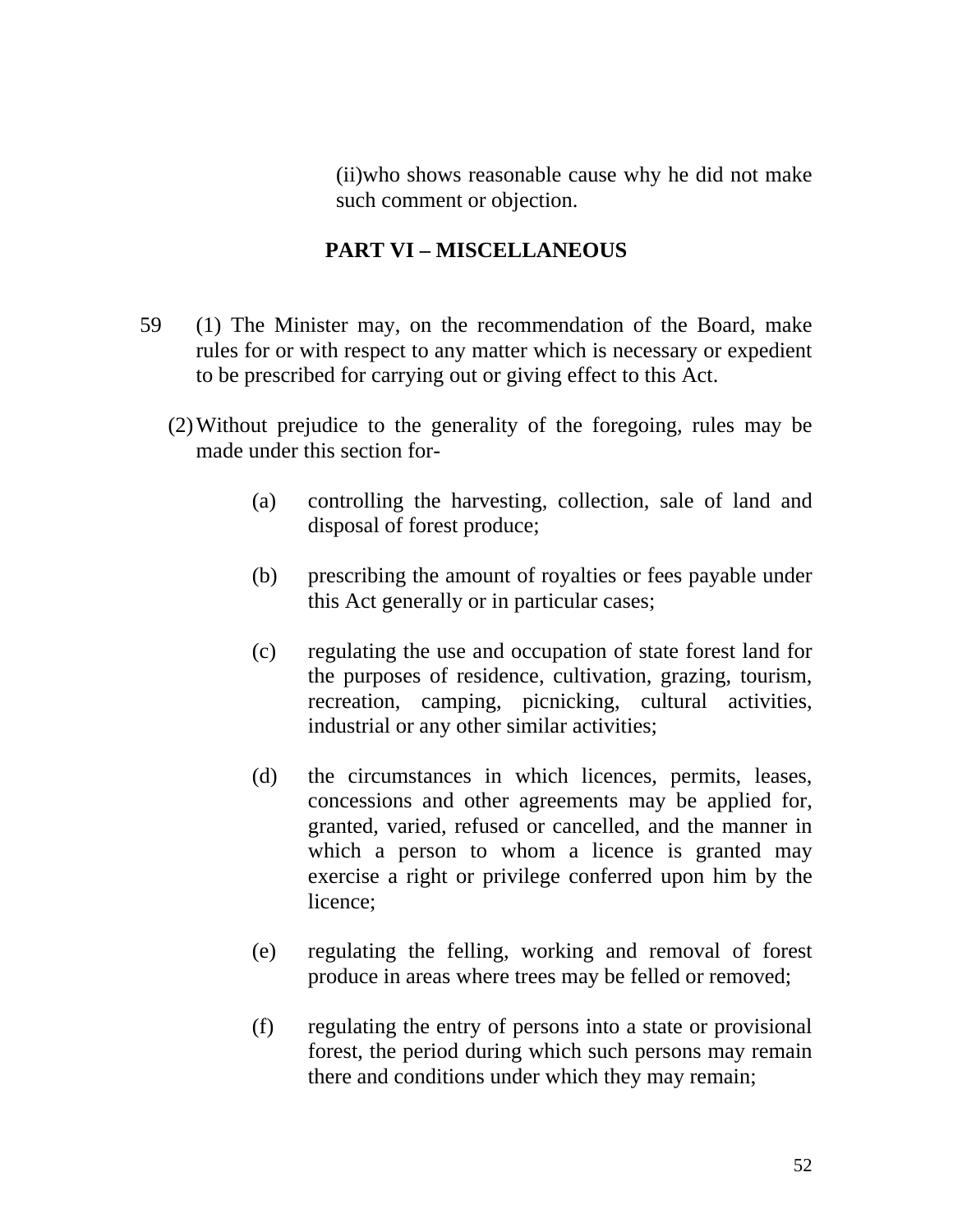- (g) closing paths or roads in a state or provisional forest to either human or vehicular traffic or both;
- (h) regulating entry into a nature reserve;
- (i) providing conditions of administration and management of forests and forestry;
- (j) providing for plant inspections and the declaration of insects and fungal pests dangerous to forests and forest produce, and prescribing measures to be taken to control or eradicate such notified pests;
- (k) providing for compulsory use of property marks by the Service, local authorities and owners of private forests for the purpose of identifying wood sold from State , local authority, provisional and private forests;
- (l) regulating or prohibiting the lighting of fires or smoking or carrying, kindling or throwing of any fires or light or inflammable material;
- (m) prescribing the form, duration and other conditions in respect of forest management agreements;
- (n) conditions under which mismanaged or neglected forests may be declared provisional forests and conditions for reverting them to the original owners;
- (o) regulating the establishment of forest-based industries;
- (p) providing for measures that enhance community participation in the conservation of forests at the local level;
- (q) providing for the establishment of new forest areas;
- (r) regulating the production, transportation and marketing of charcoal;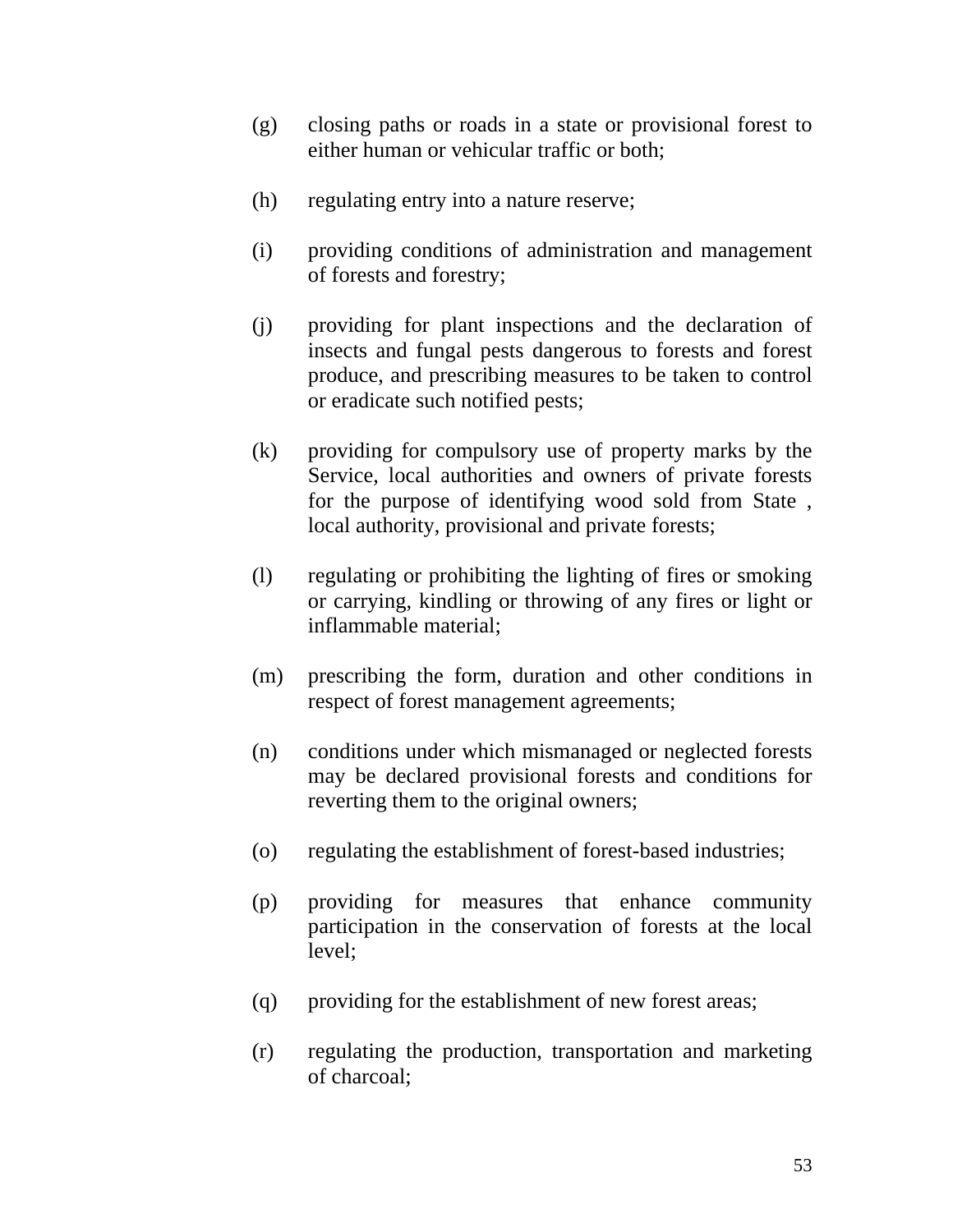(s) prescribing the manner of nomination of representatives of forest associations to forest conservancy committees.

(3) Rules made under this section may require acts or things to be performed or done to the satisfaction of the Service, and may empower the Board to issue orders imposing conditions and dates upon, within or before which acts or things shall be performed or done.

(4) Upon the recommendation of a local authority or forest conservation committee, the Minister may, in consultation with the Board and the Minister for the time being responsible for matters related to local authorities, make rules in respect of any or all local authority forests.

(5) The provisions of section 27 of the Interpretation and General Provisions Act shall not apply to rules made under this section.

- 60 (1) The Director shall maintain register of:-
	- (a) all licences issued under this Act;
	- (b) private forests registered under section 25 and the owners thereof;
	- (c) local authority forests;
	- (d) all associations participating in the conservation and management of forests under this Act; and
	- (e) all forest management plans;

(2) All registers maintained under this section shall be open for inspection at the office of the Director by members of the public during official working hours.

61 The provisions of this Act shall be carried out in accordance with Kenya's obligations under any treaty or international agreement concerning forests or forest resources to which it is a party.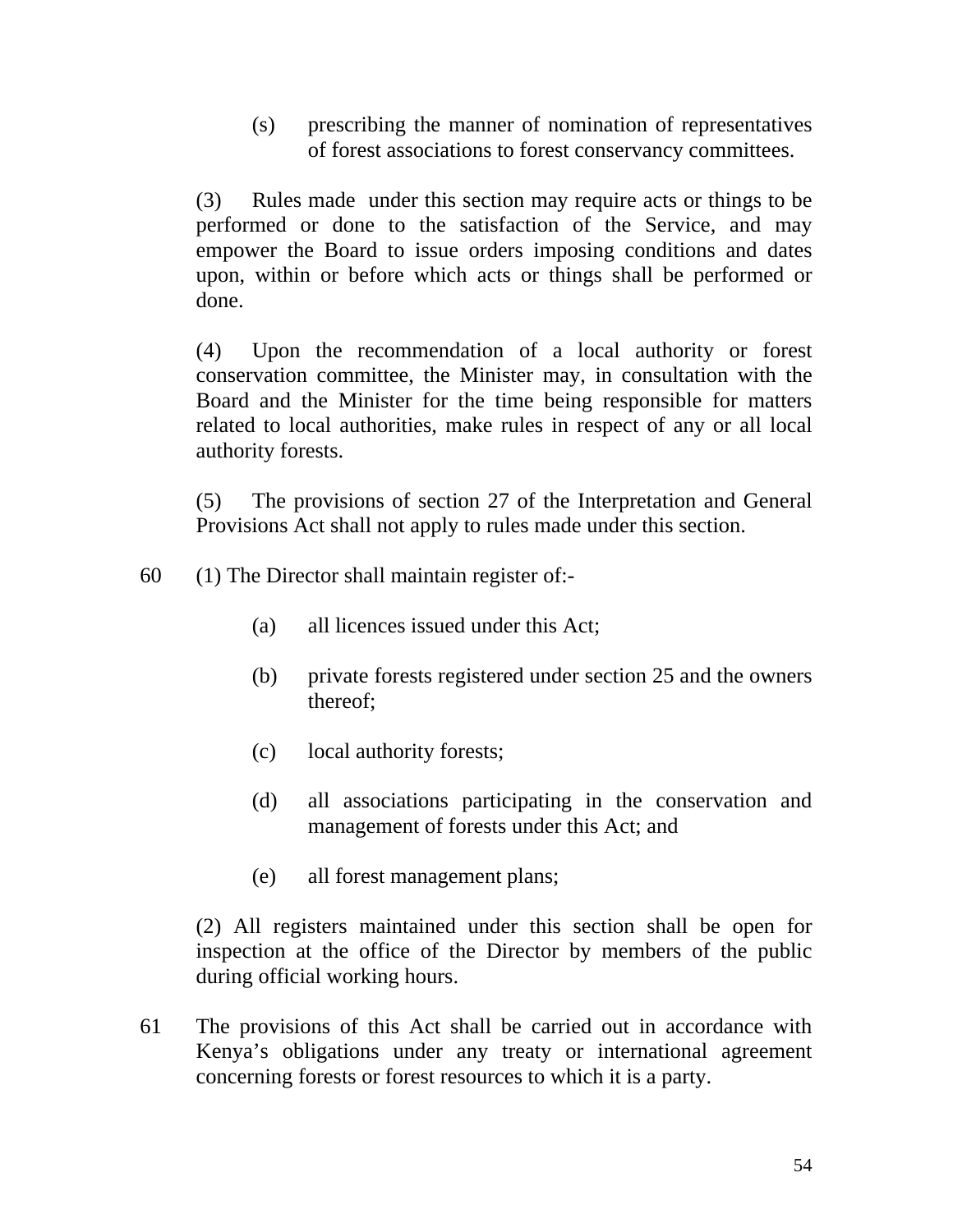- 62 The Director may, with the approval of the Board, develop management plans and enter into joint management arrangements for the purposes of the proper management of cross-border forests and forest produce.
- 63 (1) The provisions of Part VI of the Environmental Management and Coordination Act shall apply, *mutatis mutandis*, to and in respect of a licence under this Act and any Environmental Impact Assessment as well as reference to the National Environment Tribunal required under this Act.

 (2) The provisions of the Environmental Management and Coordination Act regarding reference to the Tribunal established under that Act shall apply to the settlement of disputes arising under this Act.

## **PART VII – TRANSITIONAL PROVISIONS**

- 64 The Forests Act is repealed.
- 65 (1) Notwithstanding the repeal of the Forests Act:
	- a) any land which, immediately before the commencement of this Act, was a forest or nature reserve under that Act, shall be deemed to be a state or local authority forest or nature reserve, as the case may be, under this Act; and
	- b) any licences or permits granted under that Act and in force immediately before the commencement of this Act shall be deemed to have been granted under the provisions of this Act, and shall remain in force until revoked in accordance with any terms in that regard set out in the licence, as the case may be, or renewed as a licence under this Act.
- 66 (1) All property, except any such property as the minister may determine, which immediately before the commencement of this Act was vested in the Government for the use of the Forest Department shall, upon the taking effect of a notice by the Minister published in the Gazette, and without further assurance, vest in the Service, subject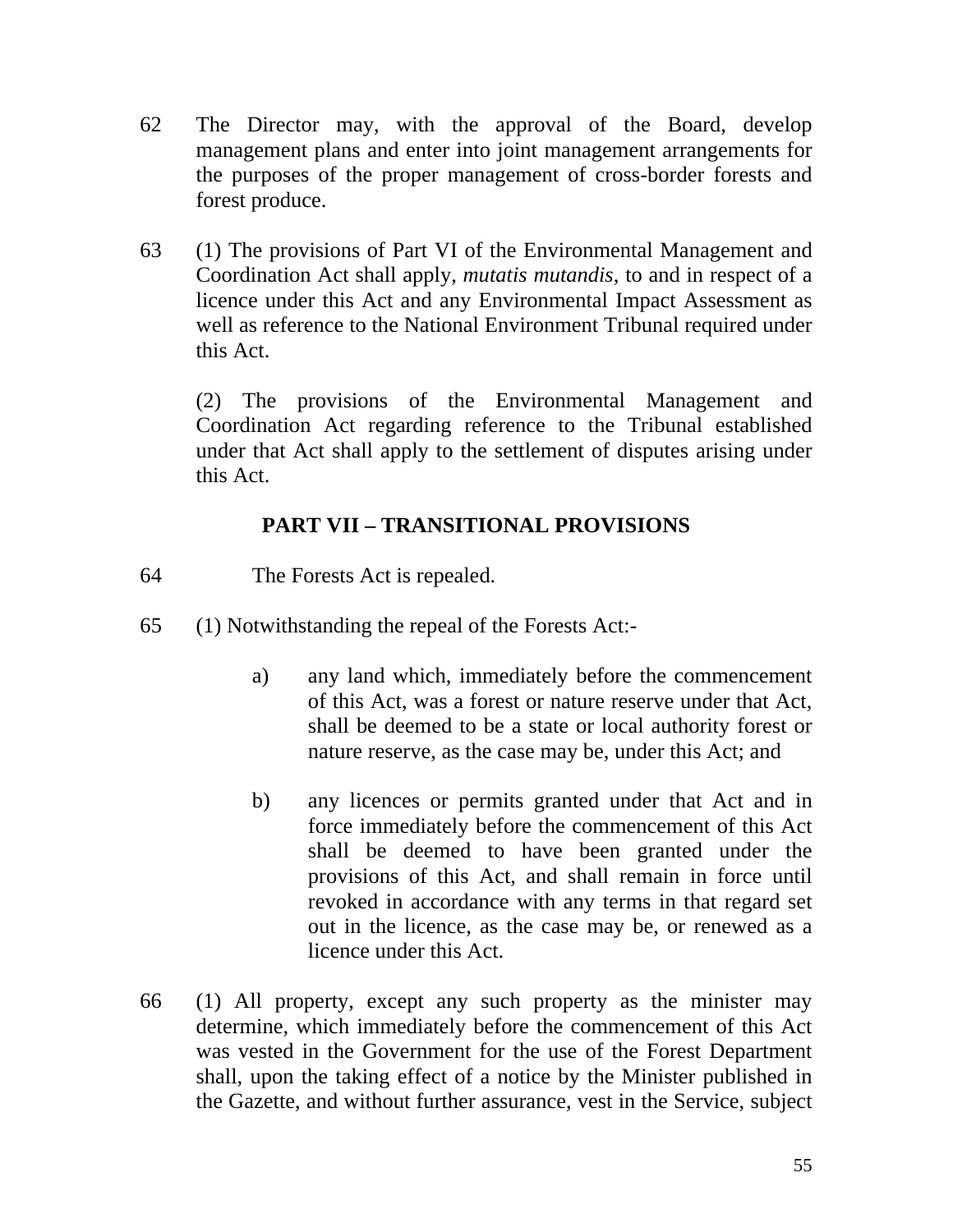to all interests, liabilities, charges, obligations and trusts affecting such property.

(2) Except as otherwise provided in subsection (1) in relation to property, all contracts, debts, obligations and liabilities of the Government attributable to the Forest Department immediately before the commencement of this Act shall remain vested in the Government and may be enforced by or against the Government.

67 (1) All persons, being public officers, who, before the commencement of this Act are employed by the Government for the purposes of the activities of the Forest Department, shall at the commencement of this Act be, deemed to be on secondment to the Service until they are employed by the Service in accordance with this Act, or their deemed secondment otherwise ceases in accordance with the terms of such secondment.

(2) Where, at the commencement of this Act, any penalty, other than dismissal, has been imposed on any employee of the Forest Department pursuant to disciplinary proceedings against him, and the penalty has not been or remains to be served by such employee, such employee shall, on his transfer to the Service, serve, or continue to serve such penalty to its full term as if it had been imposed by the Service.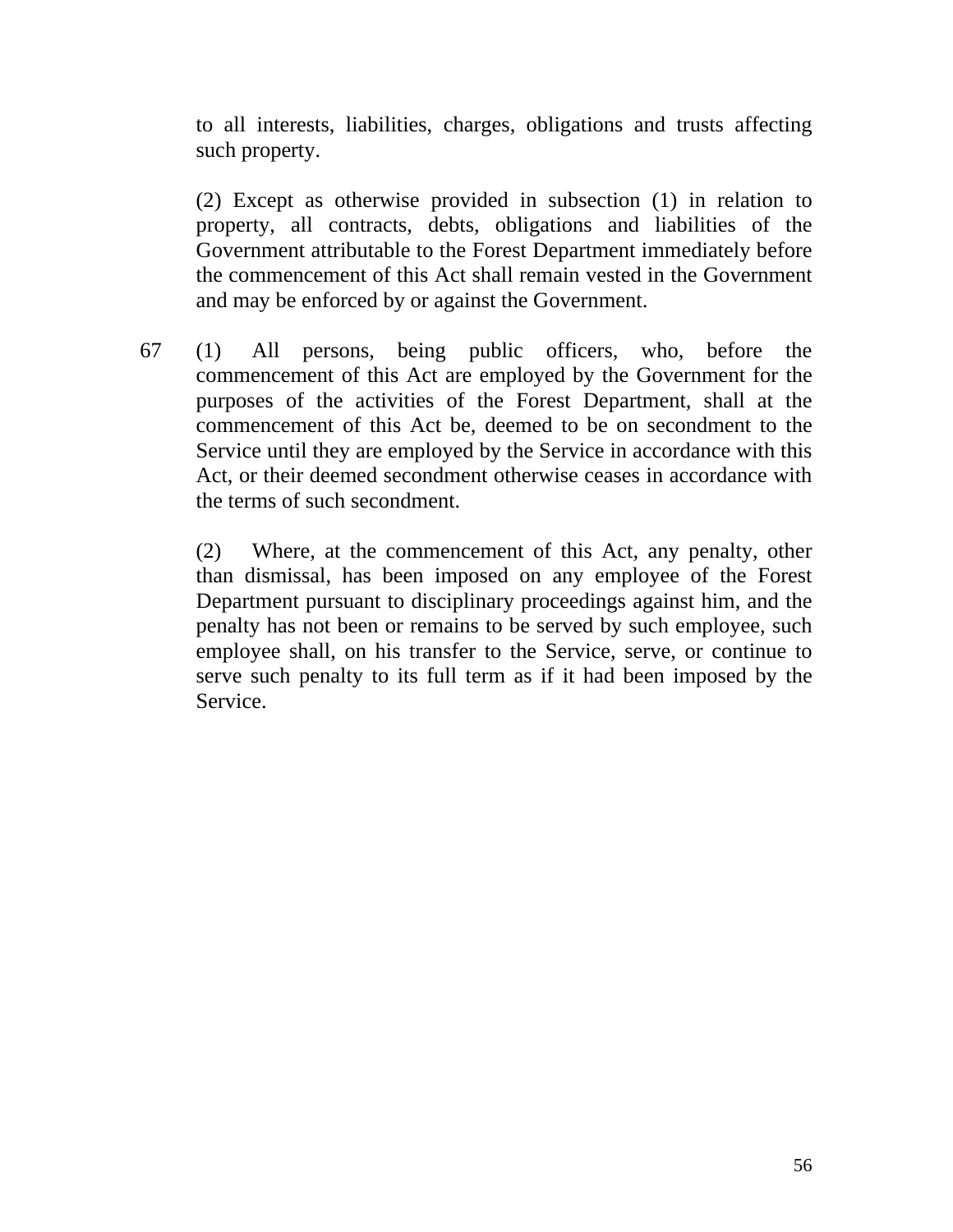#### **FIRST SCHEDULE**

### **PART I**

#### **PROVISIONS RELATING TO THE OFFICERS OF THE SERVICE**

- 1. (1) The officers of the Service shall hold the ranks specified in subparagraph (2).
- 2. The ranks of the officers of the Service referred to in subparagraph (1) in order of seniority shall be as follows:-

#### **(a) Professional Cadre**

 Director of Forests Senior Deputy Director of Forests Deputy Director of Forests Senior Assistant Director of Forests Assistant Director of Forests Senior Forest Officer Forest Office I Forest Officer II

#### **(b) Technical Cadre**

Chief Conservator Assistant Chief Conservator Senior Forester Forester I Forester II Forester III

#### **(c) Disciplined Officers Cadre**

Commandant Deputy Commandant Assistant Commandant Senior Superintendent Forest Guard Superintendent Forest Guard Chief Inspector Forest Guard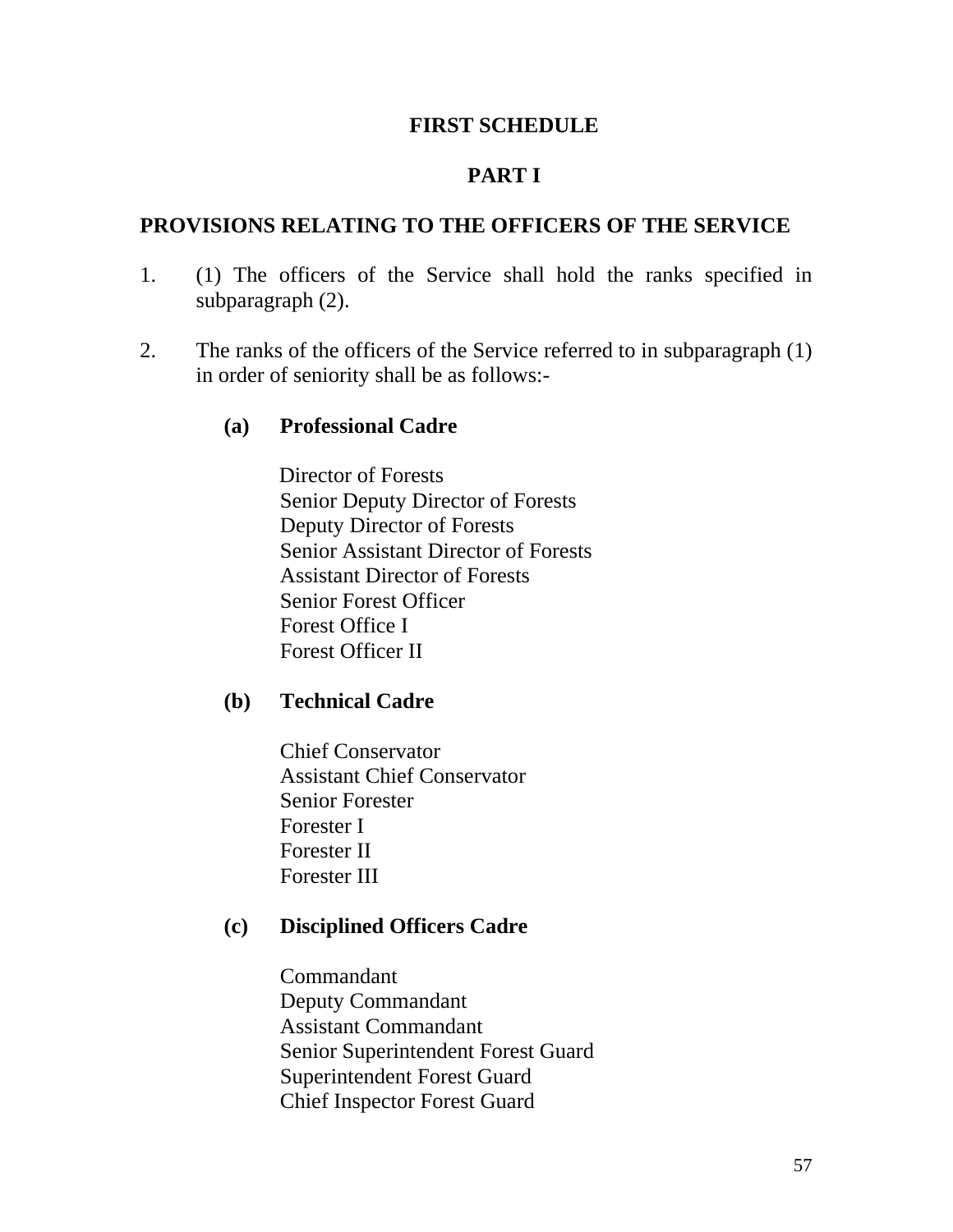Inspector Forest Guard Sergeant Forest Guard Corporal Forest Guard Constable Forest Guard Forest Guard Recruit

- (2) The officers of the Service shall, in the performance of the duties conferred upon them under this Act and any other written law, conform with any lawful instructions, directions or orders which may be given by the Director.
- (3) The Director may, with the consent of the Board, from time to time make and issue administrative orders to be called Service Standing Orders for the general control, direction and information of the officers of the Service.
- 1 (1) The Director shall, with the approval of the Board, issue a Disciplinary Code for Officers of the Service, which shall apply to the disciplined officers of the Service and which may provide for the following matters-
	- (a) the investigation of disciplinary offences and the hearing and determination of disciplinary proceedings;
	- (b) disciplinary penalties; and
	- (c) any other related matters.

(2) The following disciplinary penalties, or any combination thereof, may be included in the Disciplinary Code for infringement of the Code issued under subparagraph (1)-

- (a) dismissal from the Service;
- (b) reduction in rank;
- (c) confinement for not more than fourteen days in guard room or restriction to the confines of any camp or other area where a part of the Service is stationed;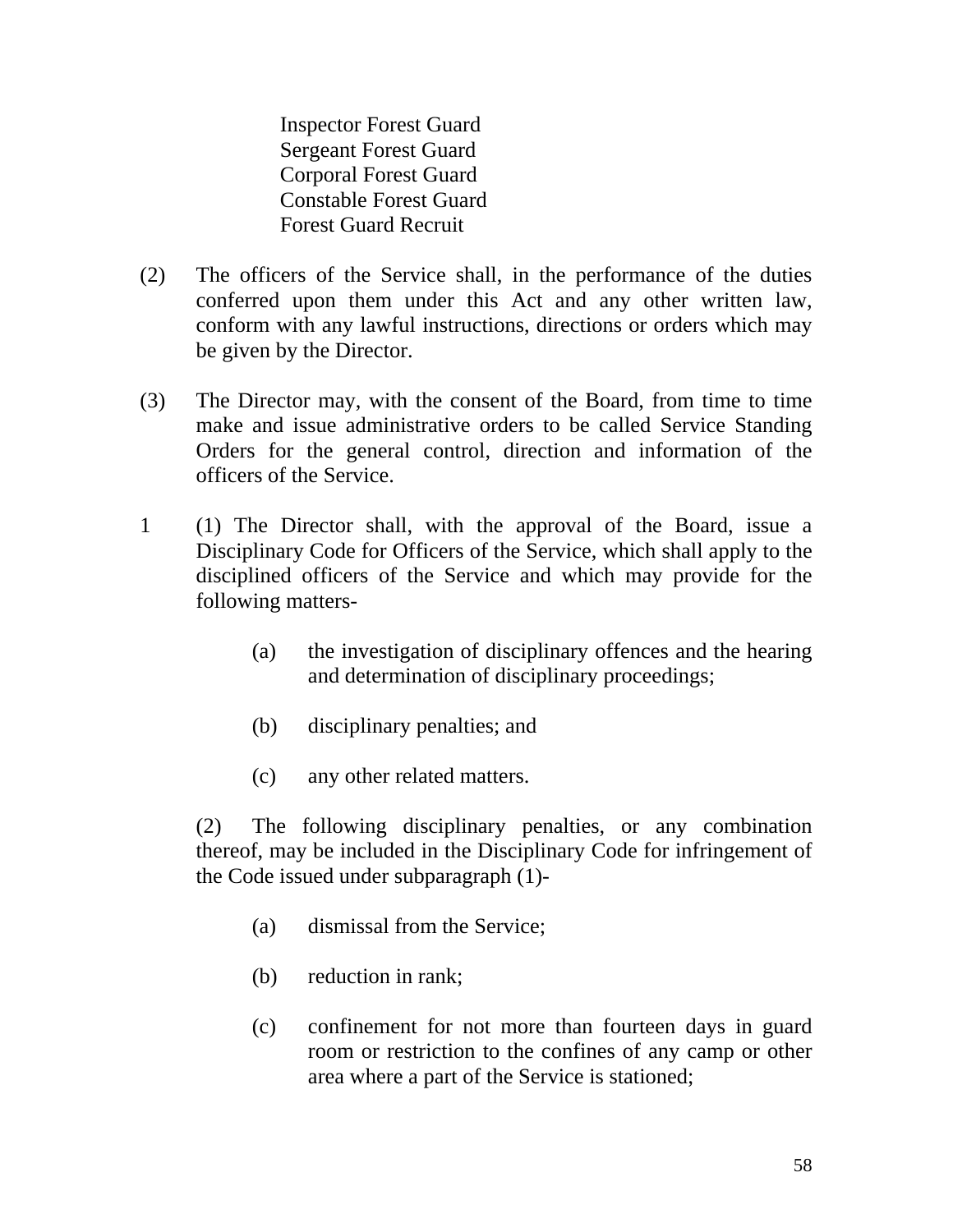- (d) fines;
- (e) surcharge;
- (f) where the offence has occasioned any expense, loss or damage, stoppages of pay or allowances;
- (g) extra drills, parades or fatigues;
- (h) severe reprimand;
- (i) reprimand; and
- (j) admonition.

(3) A Disciplinary Code issued under this paragraph may provide that a disciplined officer of the Service committing a disciplinary offence may be arrested without a warrant by or on the order of an officer senior to him or placed in command over him, who may, if the circumstances so warrant, confine that officer or cause that officer to be confined in a building suitable for the purpose, pending the determination of disciplinary proceedings:

 Provided that no person shall be confined for more than five days without a warrant being issued for his arrest.

- 2 (1) A disciplined officer of the Service who
	- (a) strikes, or otherwise uses violence on, or threatens violence to or incites any other person to use violence on, an officer senior to or placed in command over him or that other person; or
	- (b) uses threatening or insubordinate language to an officer senior to or placed in command over him,

 shall be guilty of an offence and liable to imprisonment for term not exceeding one year.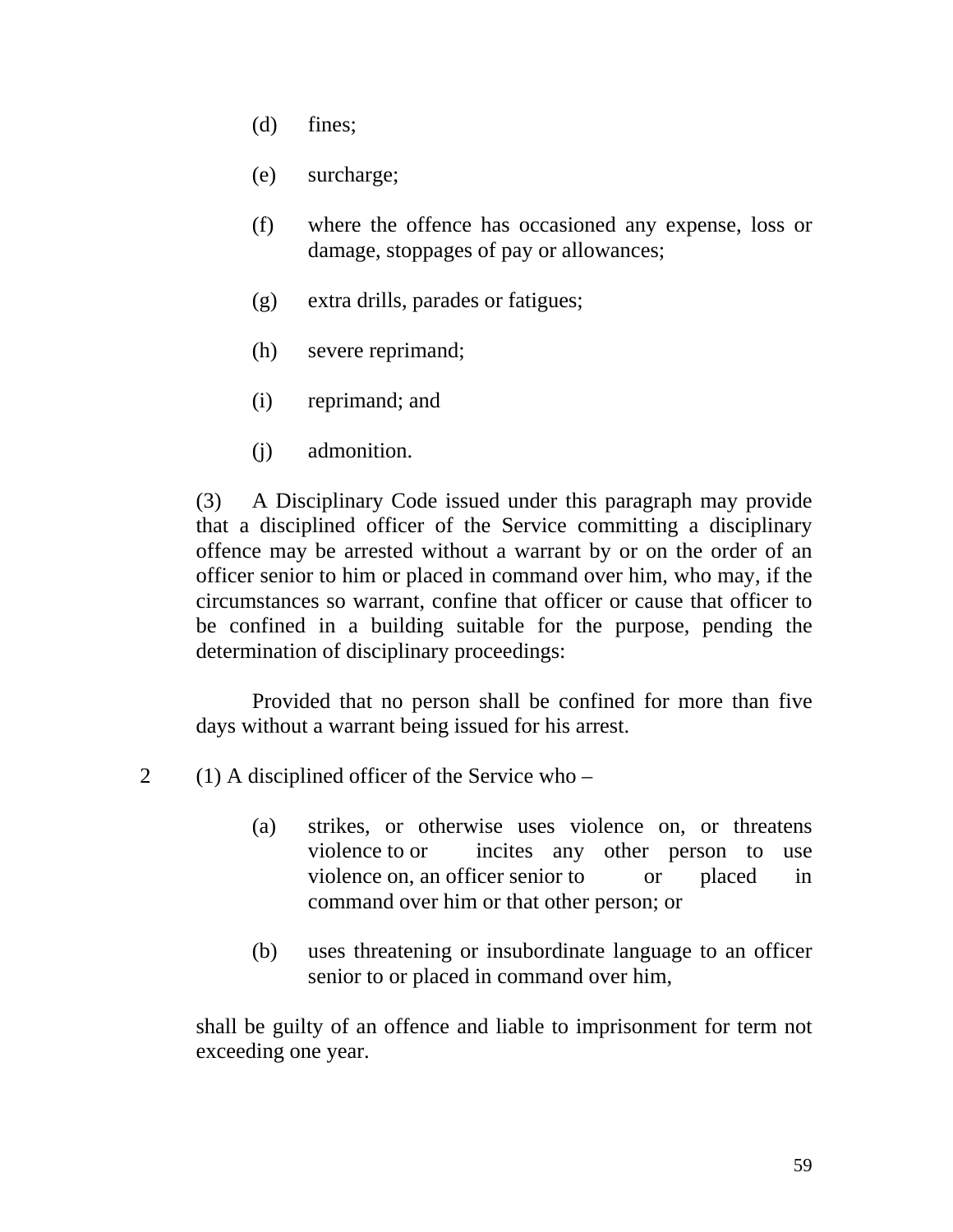(2) The Director or an officer of or above the rank of Assistant Director of Forests, or the Commandant or an officer above the rank of Senior Superintendent Forest Guard to whom power so to do has been delegated by the Director of Forests, may direct that an offence committed under this paragraph be dealt with under the Code.

a) (1) A disciplined officer of the Service who absents himself from duty without leave or just cause for a period of or exceeding twenty-one days shall, unless he proves the contrary, be deemed to have deserted from the force.

(2) A disciplined officer who deserts the Service shall forfeit any pay or allowance due to him, and all rights in respect of any pension, provident fund or any other scheme operated by the Service, and in addition, such member shall be liable to disciplinary action.

(3) No pay or allowance shall be paid to a disciplined officer in respect of any day during which he is absent from duty without leave, unless the Director otherwise directs.

(4) Any disciplined officer who deserts from the Service for a cumulative and successive period of or exceeding twenty one days shall be guilty of an offence and liable to imprisonment for a period not exceeding six months or a fine not exceeding five thousand shillings or both.

(5) Any disciplined officer who, upon being dismissed from the Service, or who deserts from the Service for a period of twenty one days and does not surrender the property of the Service or the Government within a period of or exceeding seven days from the date of dismissal or desertion, shall be guilty of an offence and liable to imprisonment for one year or a fine not exceeding ten thousand shillings or both.

- 5. (1) No disciplined officer of the Service shall be or become a member  $of -$ 
	- (a) a trade union or any body or association affiliated to a trade union;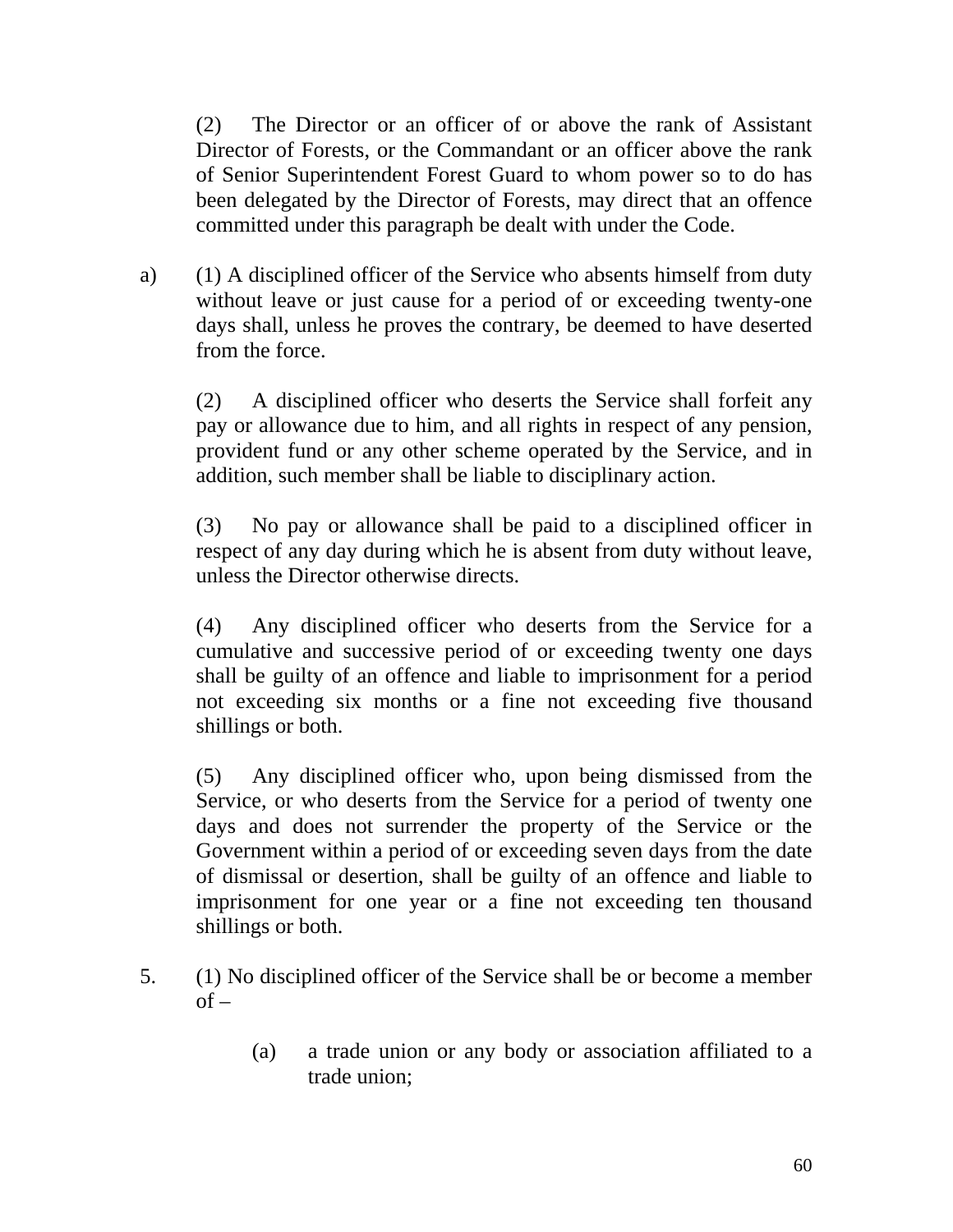- (b) a body or association the objects or one of the objects of which is to control or influence conditions of employment in a trade or profession; or
- (c) a body or association the objects, or one of the objects of which, is to control or influence pay, pension or conditions of the Service other than a staff association established and regulated by rules or regulations made under this Act.

(2) A disciplined officer of the Service who contravenes subparagraph (1) shall be liable to be dismissed from the Service and to forfeit all his rights to pension or gratuity.

(3) If a question arises as to whether a body is a trade union or an association to which this paragraph applies, such question shall be referred to the Minister whose decision thereon shall be final.

6. In this Part, "disciplined officer" means an officer specified in subparagraph (2)(c) of paragraph 1.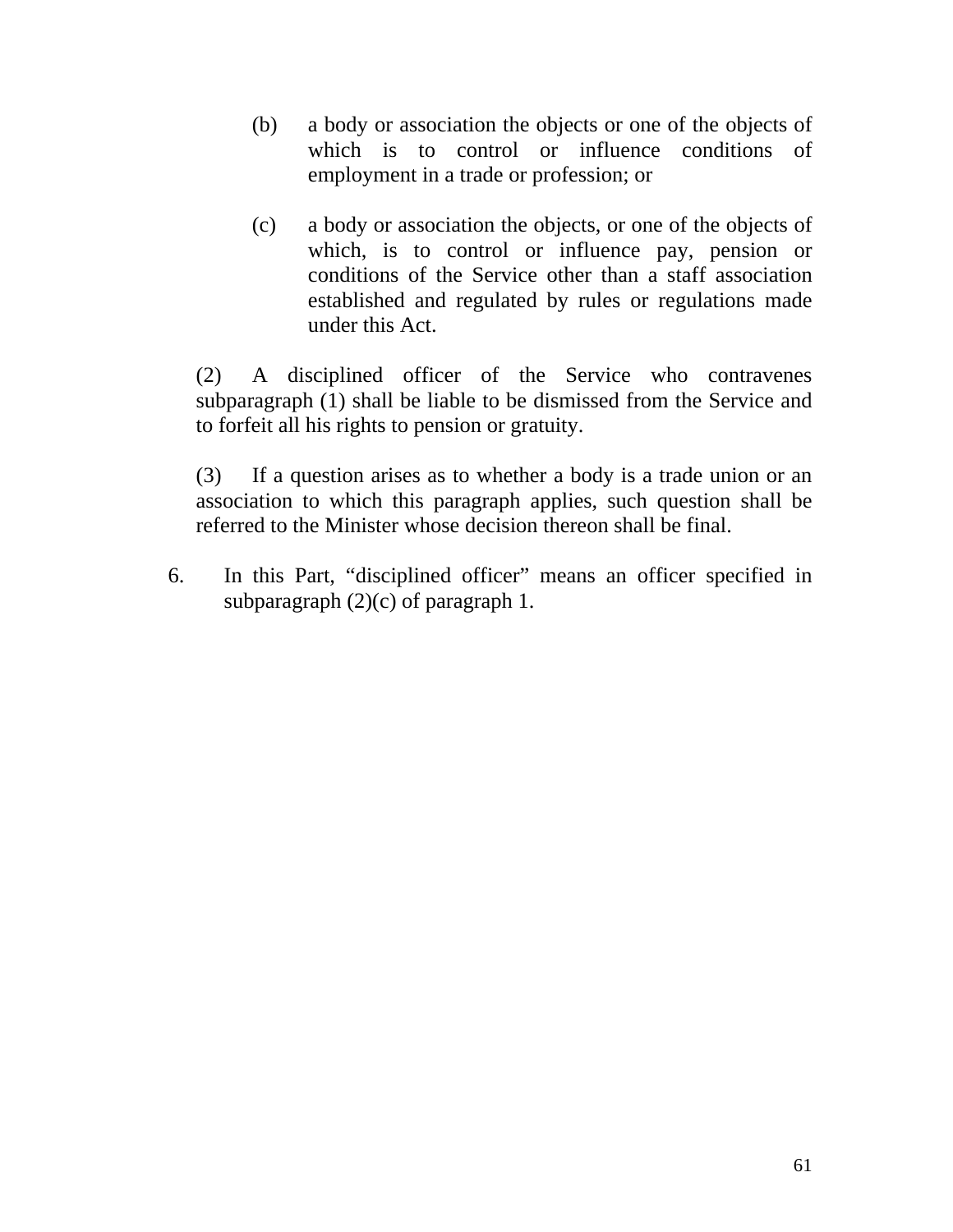#### **PART II**

### **OATH OF ALLEGIANCE**

I………………do hereby swear (or do hereby solemnly and sincerely affirm) that I shall be faithful and bear true allegiance to the President and to the republic of Kenya; that I shall at all times, as required and authorized by law, do my utmost to preserve the peace and prevent offences against the same; and that I shall, to the best of my skill and knowledge, discharge all the duties of Forest Guard faithfully according to the law; and that during my tenure in the Kenya Forest Service, I shall obey all such lawful orders as may be given to me and shall observe all Acts, Regulations and Orders relating to the Kenya Forest Service which may from time to time be in force.

(So help me God)

……………………………………..

Signature of Declarant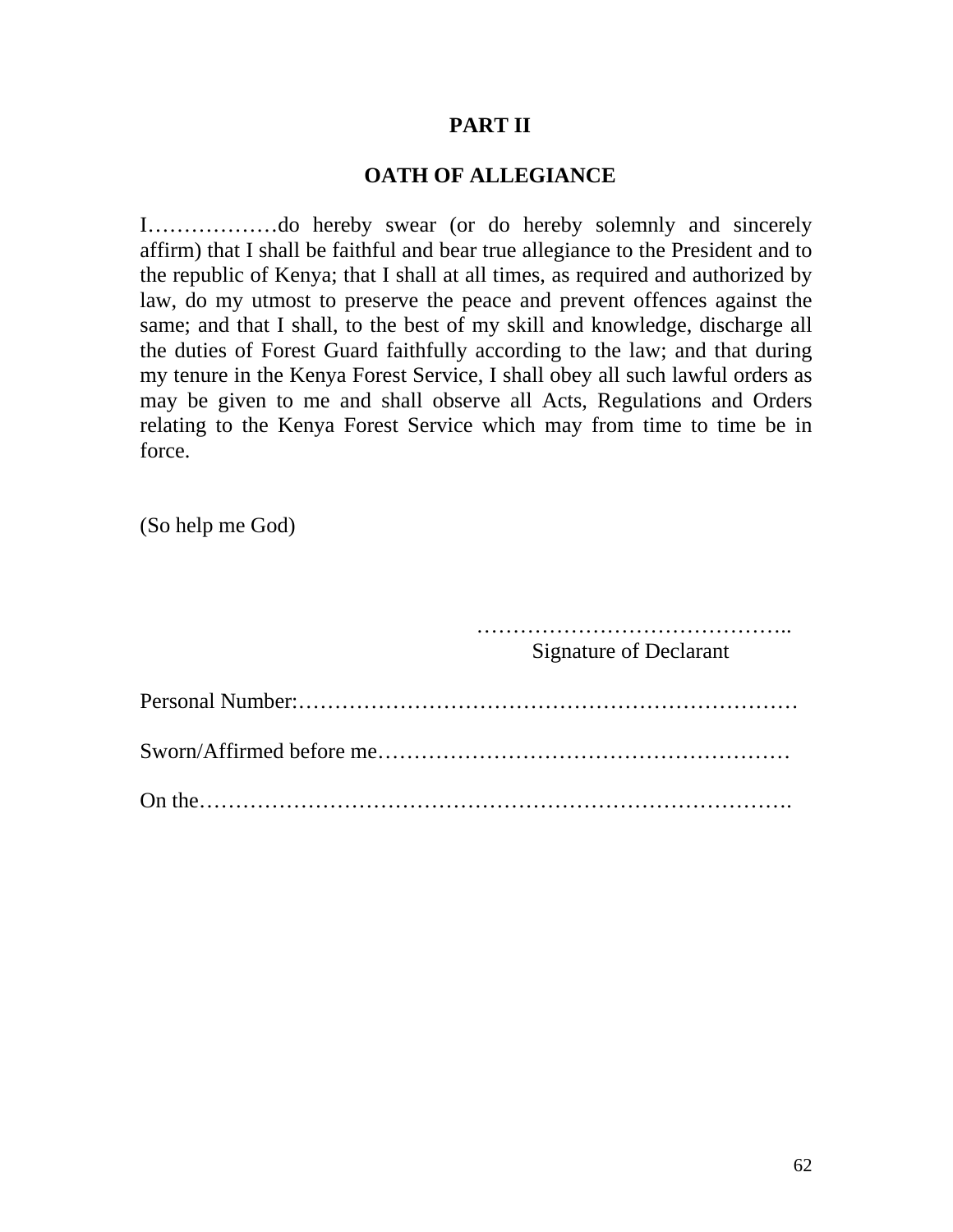### **SECOND SCHEDULE**

## **PROVISIONS RELATING TO THE CONDUCT OF BUSINESS AND AFFAIRS OF THE BOARD**

1 (1) The chairman of the Board shall hold office for a term of three years and shall be eligible for reappointment for one further term of three years.

(2) Other than ex-officio members, a member of the Board shall, subject to the provisions of this section, hold office for a period not exceeding three years on such terms and conditions as may be specified in the instrument of appointment, and shall be eligible for reappointment for one further term of three years.

(3) The members of the Board shall be appointed at different times so that the respective expiry dates of their term of office fall at different times.

(4) A member other than the chairman or an ex-officio member  $\text{max}$  –

- (a) at any time resign from office by notice in writing to the Minister;
- (b) be removed from office by the Minister if the member
	- i. has been absent from three consecutive meetings of the Board without the permission of the Chairman; or
	- ii. is adjudged bankrupt or enters into a composition scheme or arrangement with his creditors; or
	- iii. is convicted of an offence involving fraud or dishonesty; or
	- iv. is convicted of a criminal offence and sentenced to imprisonment for a term exceeding six moths or to a fine exceeding ten thousand shillings; or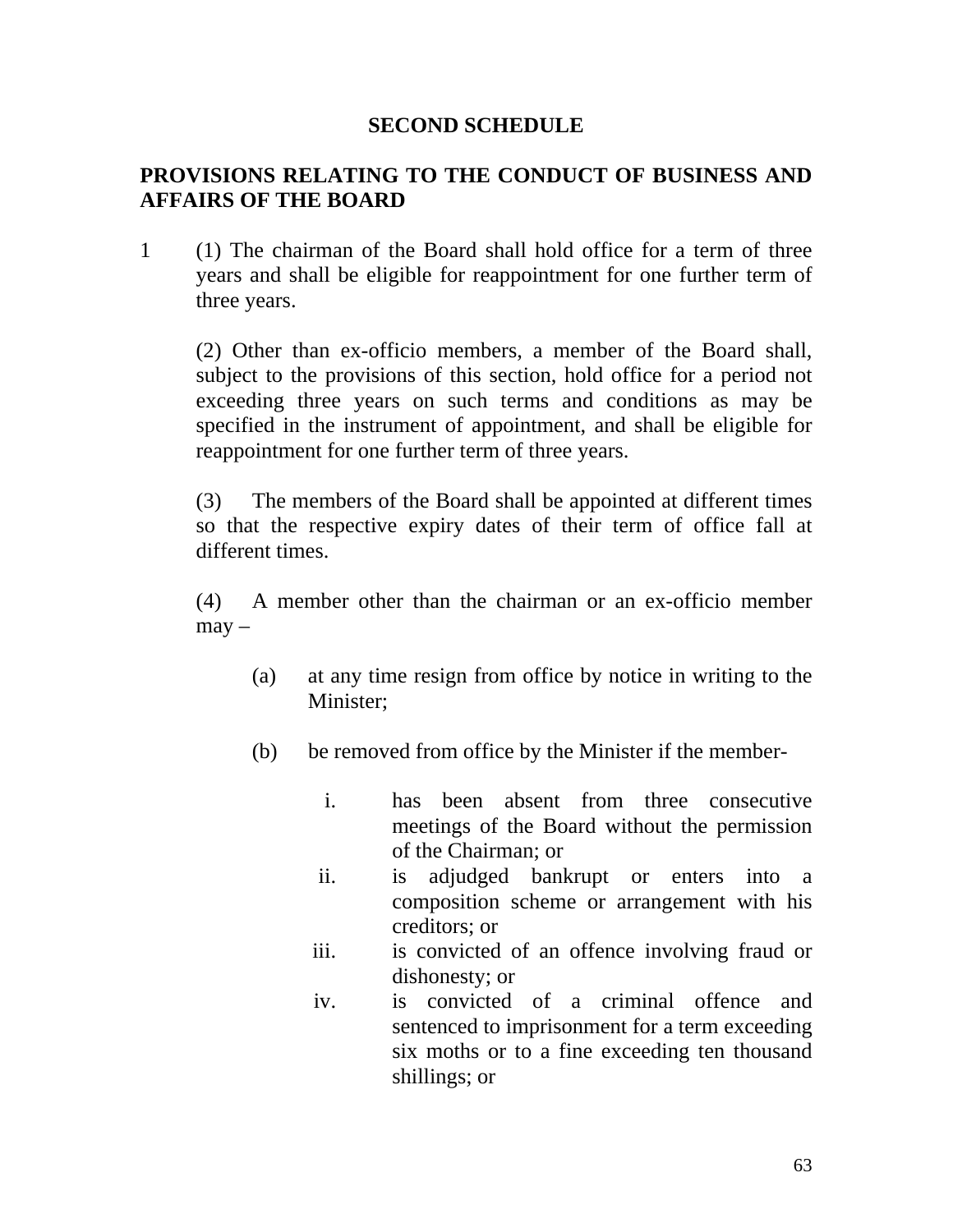- v. is incapacited by prolonged physical or mental illness; or
- vi. is found to have acted in a manner prejudicial to the aims and objectives of this act; or
- vii. fails to comply with the provisions of this act relating to disclosure; or
- viii. is otherwise unable or unfit to discharge his functions as a member of the Board.
- 2 (1) The Board shall meet not less than four times in every financial year, and not more than four months shall elapse between the date of one meeting and the date of the next meeting:

 Provided that the chairman may call a special meeting of the Board at any time where he deems it expedient for the transaction of the business of the Board.

(2) Other than a special meeting, or unless three quarters of members agree, at least fourteen days written notice of every meeting of the Board shall be given to every member of the Board by the secretary.

(3) The quorum for the conduct of business of the Board shall be half of the members' and unless a unanimous decision is reached, decisions shall be a majority vote of the members present, and in the case of an equality of votes, the chairman or the person presiding shall have a casting vote.

(4) The chairman shall preside over all meetings of the Board in which he is present, but in his absence, the vice chairman shall preside, and in his absence the members present shall elect one of their number who shall, with respect to that meeting and the business transacted thereat, have all the powers of the chairman.

(5) At the first meeting of the Board, the members shall elect a vice chairman, not being a public servant, from among its members.

3 (1) If a member is directly or indirectly interested in any contract, proposed contract or other matter before the Board and is present at the meeting of the Board at which the contract, proposed contract or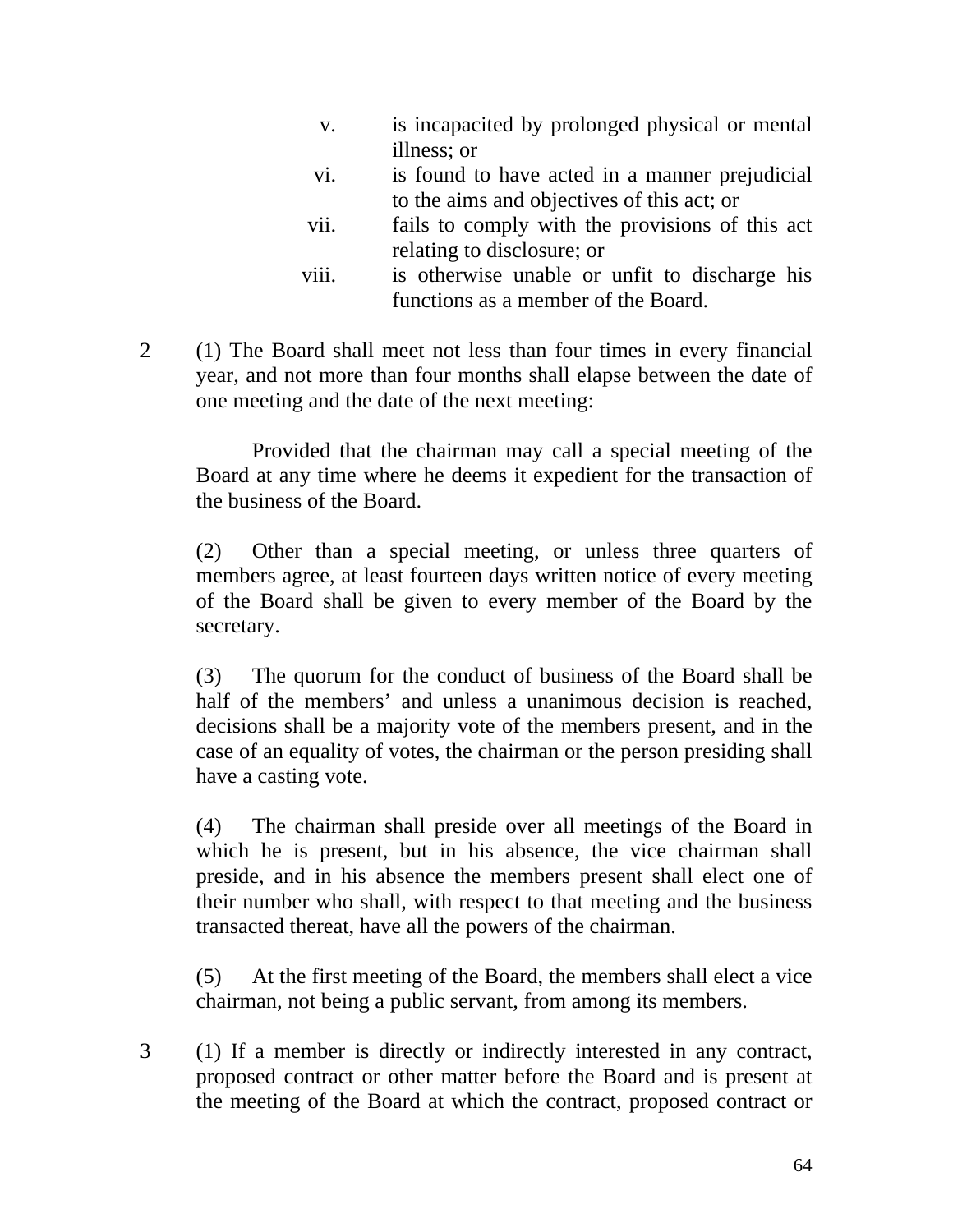matter is the subject of consideration, he shall, at the meeting and as soon as practicable after the commencement thereof, disclose that fact and shall be excluded at the meeting at which the contract, proposed contract or matter is being considered.

(2) A disclosure of interest made under this section shall be recorded in the minutes of the meeting at which it is made.

a) Save as provided in this Schedule, the Board may regulate its own procedure.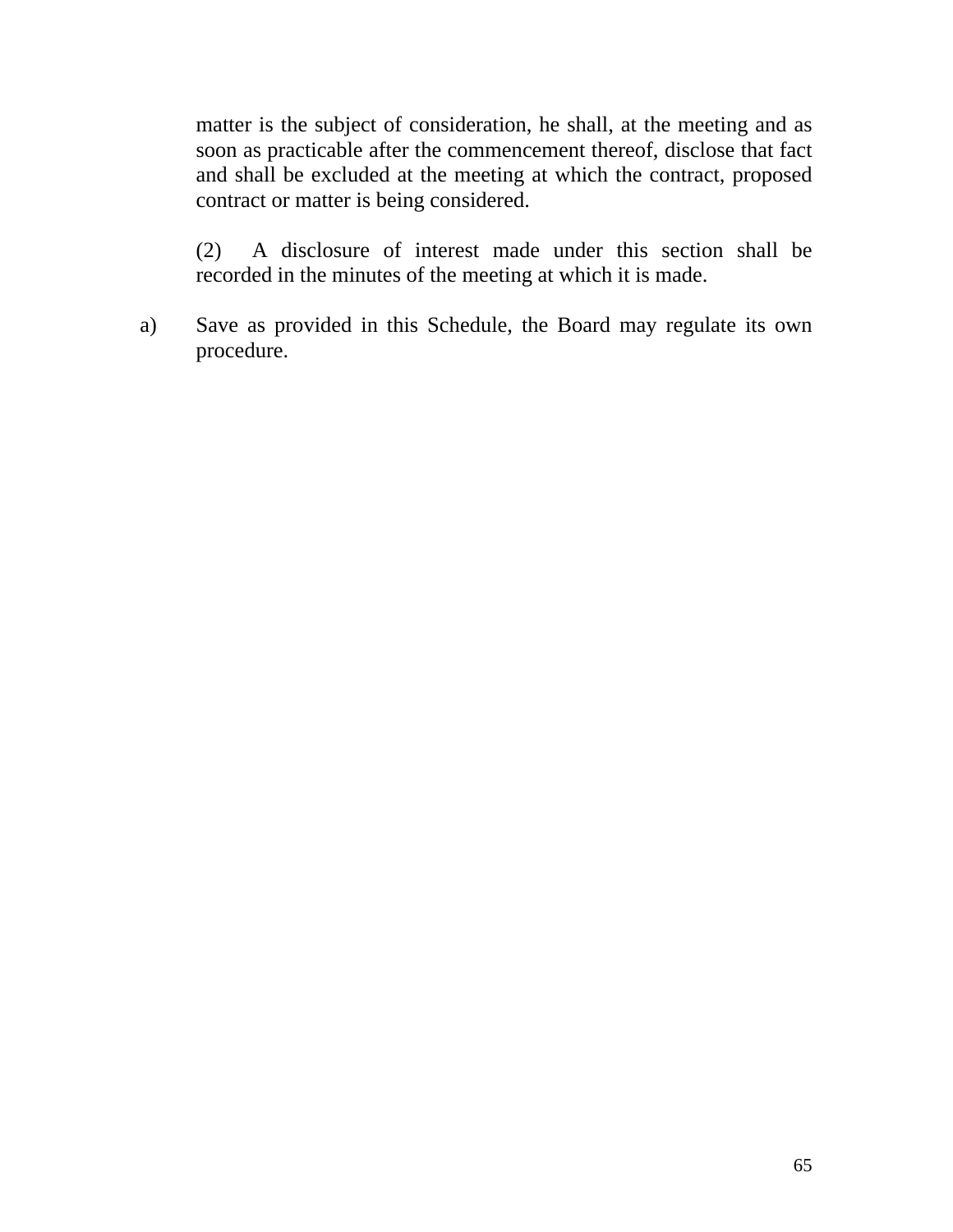### **THIRD SCHEDULE**

### **PROVISIONS AS TO PUBLIC CONSULTATION**

- 1. (1) Where this Act imposes a requirement for public consultation, the responsible authority shall publish a notice in relation to the proposal –
	- a) in the Gazette;
	- b) in at least two national newspapers;
	- c) in at least one newspaper circulating in the locality to which the proposal relates; and
	- d) in at least one Kenyan radio station broadcasting in that locality.
	- (2) The notice shall in each case
		- (a) set out a summary of the proposal;
		- (b) state the premises at which the details of the proposal may be inspected;
		- (c) invite written comments on or objections to the proposal;
		- (d) specify the person or body to which any such comments are to be submitted; and
		- (e) specify a date by which any such comments or objections are required to be received, not being a date earlier than 60 days after publication of the notice.

2. The responsible authority shall make arrangements for the public to obtain copies, at reasonable cost, of documents relating to the proposal which are in the possession of the responsible authority.

3. The responsible authority shall consider –